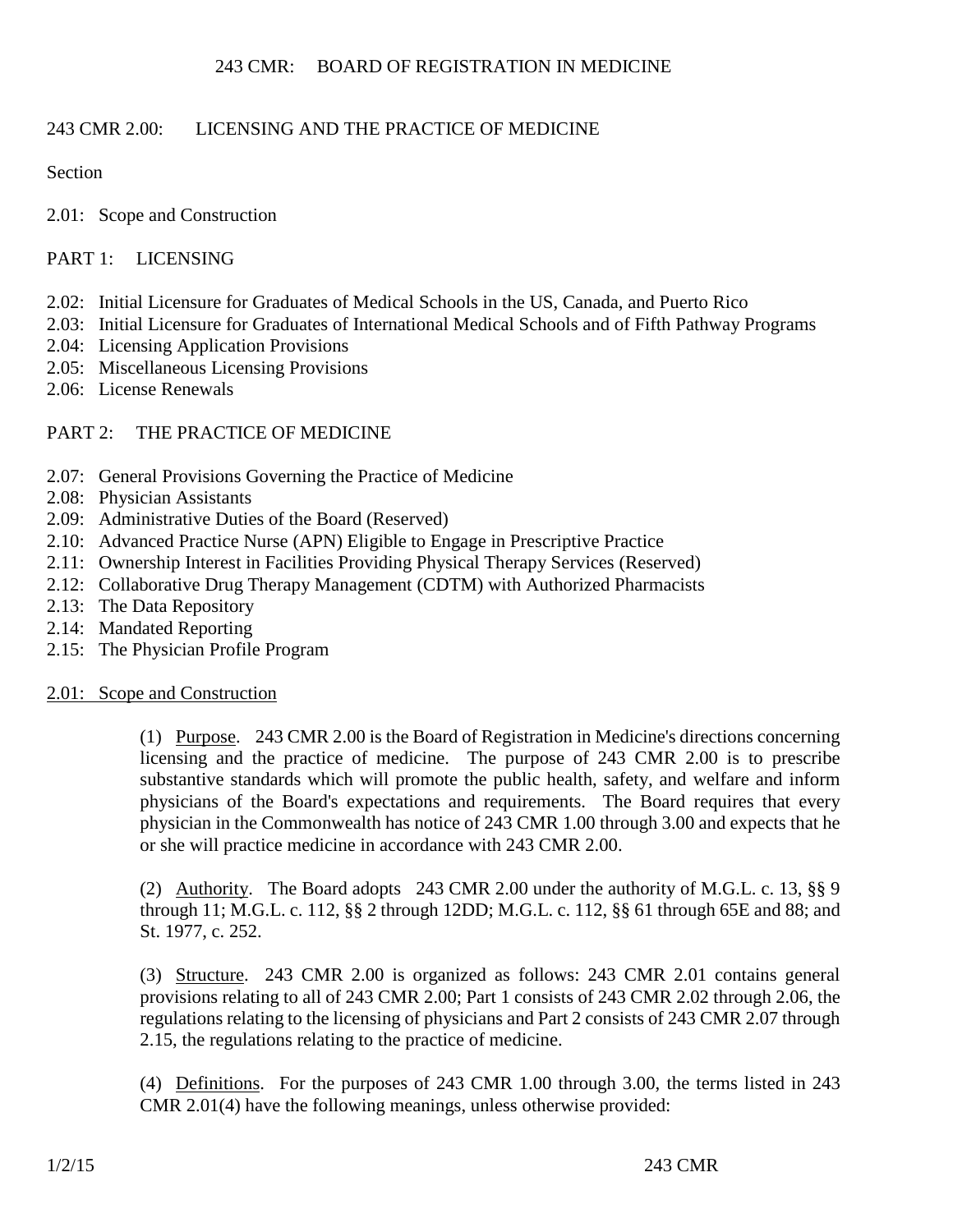ABMS means the American Board of Medical Specialties.

ACGME means the Accreditation Council for Graduate Medical Education.

Accredited Canadian Post Graduate Medical Training means training which has been accredited by the Royal College of Physicians and Surgeons of Canada (RCPSC), the College of Family Physicians of Canada (CFPC), or the Federation of Medical Licensing Authorities of Canada (FMRAC).

AMA means the American Medical Association.

AOA means the American Osteopathic Association.

Adjudicatory Hearing means a hearing conducted in accordance with M.G.L. c. 30A and with 243 CMR 1.00: *Disciplinary Proceedings for Physicians*.

Board means the Board of Registration in Medicine established by M.G.L. c. 13, § 10.

Canadian Medical Graduate means a person who attained an M.D. or D.O. degree from an accredited Canadian medical school.

Change of License Status refers to a voluntary process whereby a full, active licensee may apply to the Board to change his or her active license status to an Inactive, Volunteer, Administrative, Retired or Restricted license status. Change of license status also refers to the voluntary process whereby a Volunteer, Administrative, Inactive, Retired or Lapsed licensee may apply to the Board for a change of license status.

Clinical Quality Measures (CQM) means, in the context of Meaningful Use, the processes, experiences or outcomes of patient care, observations or treatment that relate to one or more quality aims for health care such as effective, safe, efficient, patient-centered, equitable and timely care.

COMLEX means Comprehensive Osteopathic Medical Licensing Examination - USA.

Continuing Professional Development (CPD) may include continuing medical education (CME), continuing physician professional development (CPPD), and clinical training.

CORI means Criminal Offender Record Information, as in M.G.L. c. 6, § 171.

Data means any material upon which written, drawn, spoken, visual, or electromagnetic information or images are recorded or preserved, regardless of physical form or characteristics, as defined in M.G.L. c. 93H, § 1.

Data Subject means the individual to whom personal data refers, as defined in M.G.L. c. 66A, § 1. This term shall not include corporations, corporate trusts, partnerships, limited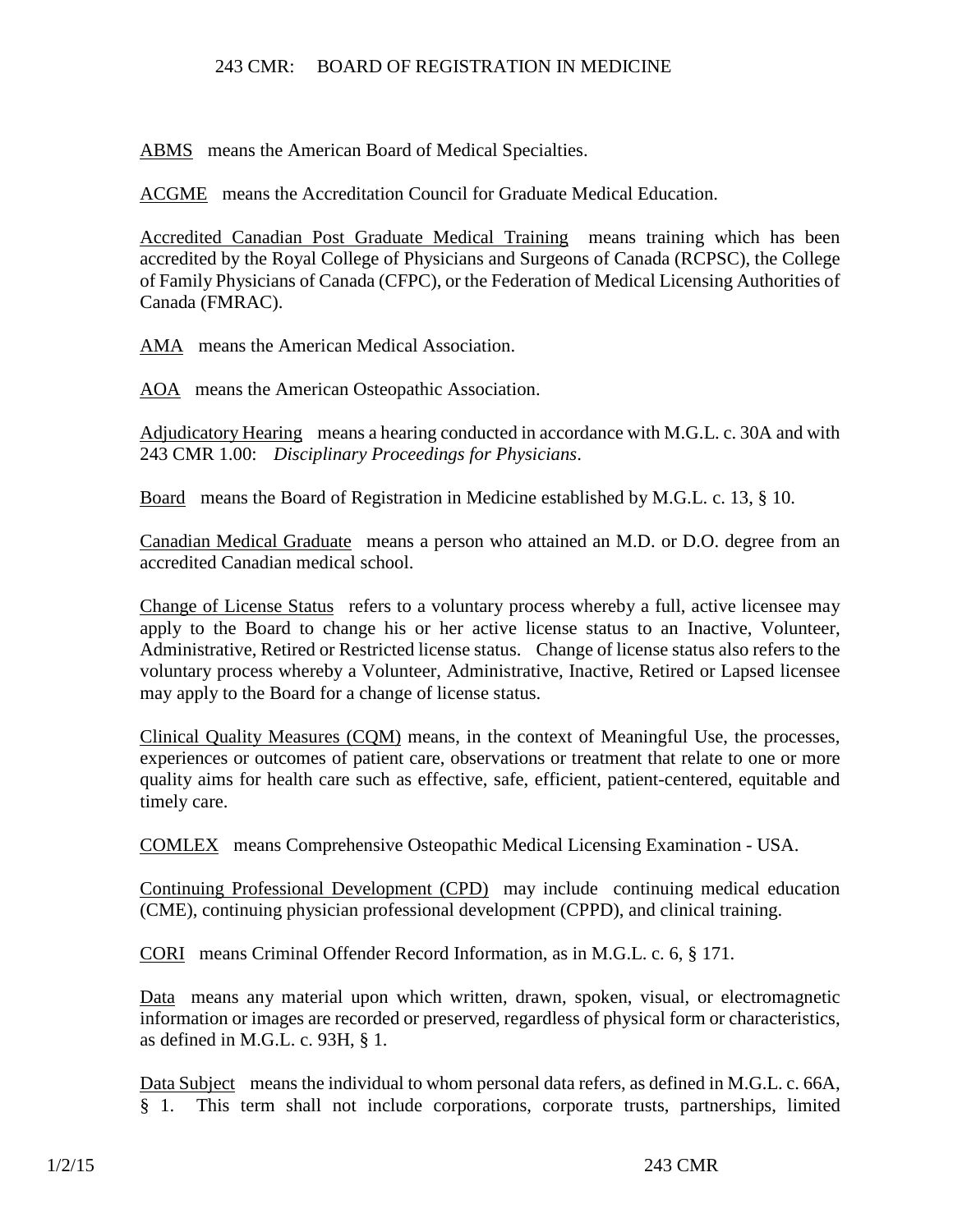partnerships, trusts, sole proprietorships, or other business, not-for-profit or charitable entities.

ECFMG means Educational Commission for Foreign Medical Graduates.

Electronic means relating to technology having electrical, digital, magnetic, wireless, optical, electromagnetic or similar capabilities. An electronic record is a record created, generated, sent, communicated, received, or stored by electronic means.

Electronic Health Record (EHR) means an electronic record of patient health information generated by one or more encounters in any health care delivery setting.

Electronic Health Record Systems include computerized physician order entry (CPOE), e-prescribing and other health information systems.

Electronic Medical Record (EMR) means an individual patient's medical record maintained by the office of the patient's physician.

End of Life Care refers to the medical and ethical issues surrounding the end of a patient's life. End-of-life issues include the type and extent of medical care, services, treatments, medications and other options that may be available to the patient.

Fifth Pathway means a program of medical education which meets all of the following requirements:

(a) Completion of two years of pre medical education in a U.S. college or university acceptable to the Board;

(b) Completion of all the formal requirements for the degree corresponding to doctor of medicine or doctor of osteopathy at a medical school outside the United States which is recognized by the World Health Organization;

(c) Completion of one academic year of supervised clinical training sponsored by an approved medical school in the United States, the Commonwealth of Puerto Rico or Canada; and

(d) Completion of one year of graduate medical education in a program approved by the Liaison Committee on Graduate Medical Education of the American Medical Association.

FLEX means the Federation Licensing Examination.

FSMB means the Federation of State Medical Boards.

Health Care Facility means, for purposes of 243 CMR 2.00, any location where medicine is practiced, a hospital or other institution of the commonwealth, or of a county or of a municipality within it; a hospital or clinic duly licensed or approved by the Department of Public Health; and an out patient clinic operated by the Department of Mental Health.

Health Information Exchange means an electronic platform enabling the transmission of healthcare-related data among providers, payers, personal health records controlled by a patient and government agencies according to national standards, the reliable and secure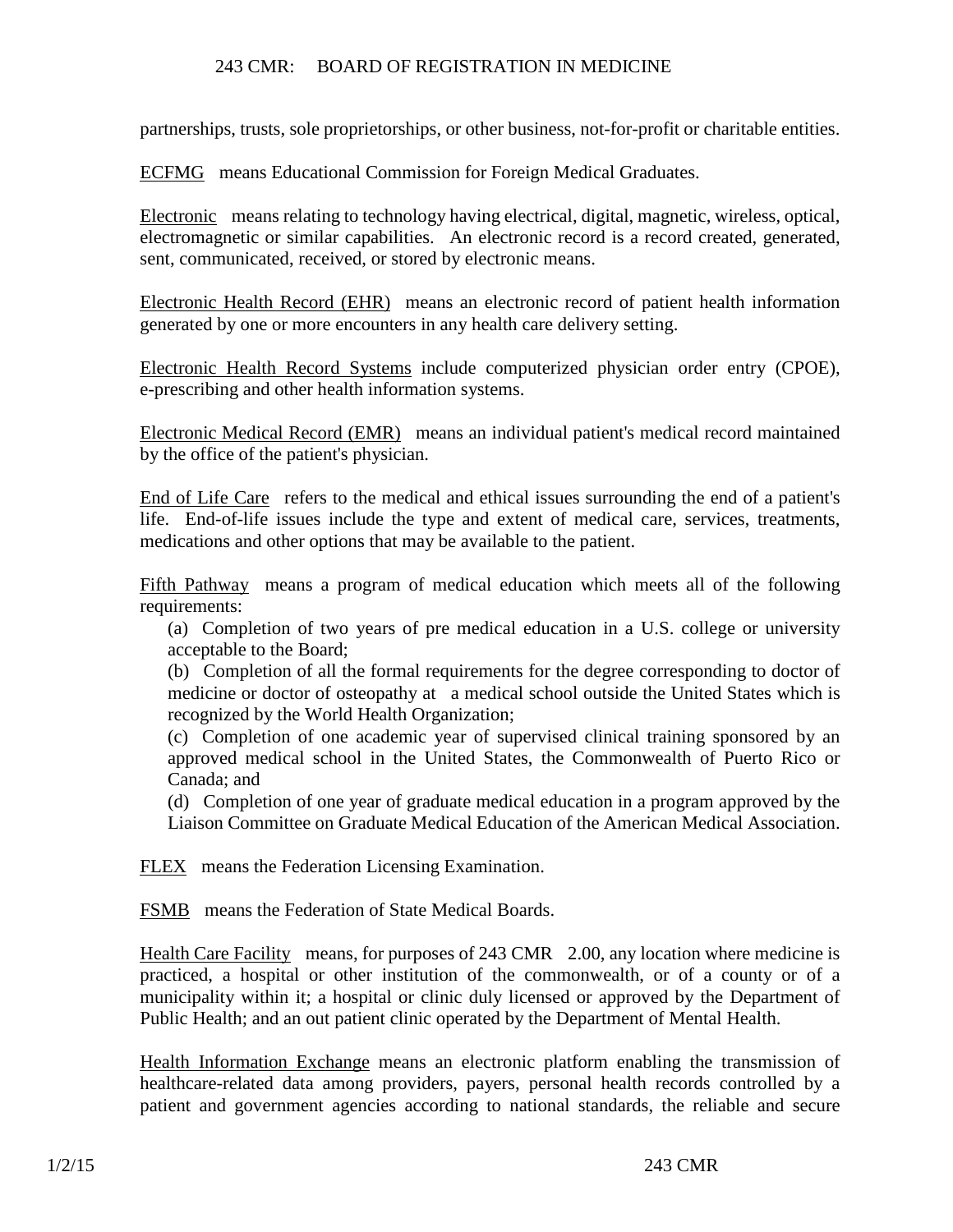transfer of data among diverse systems and access to and retrieval of data.

Health Information Technology (Health IT or HIT) means the application of computers and technology in health care settings. HIT may include computerized physician order entry systems, e-prescribing, electronic health records and other health information technology systems.

International Medical School means a medical or osteopathic school in a country other than the United States, the Commonwealth of Puerto Rico or Canada.

International Medical Graduate means a graduate of an international medical school.

Lapsed License means the automatic expiration of a certificate of registration of any full licensee upon the licensee's failure to file a completed renewal application together with the required fee within the time period required.

LCME means Liaison Committee on Medical Education.

License means a certificate of registration which the Board issues to a person pursuant to the requirements of M.G.L. c. 112, §§ 2, 5A, 9, and 9B, and which authorizes the person to engage in the practice of medicine. There are four categories of licenses: full, limited, temporary and restricted. A full license allows a licensee to practice medicine as an independent practitioner free from specific limitations on his or her practice. Any other category of license restricts a licensee's practice.

Licensing Committee means a Committee established by the Board to assist the Board in reviewing license applications filed pursuant to M.G.L. c. 112, §§ 2 through 9B. The Licensing Committee may review the qualifications of applicants and licensees, may conduct an interview, may request additional documentation, may refer an applicant or licensee for an evaluation of health concerns to a Board-approved entity, and may recommend actions to the Board. The Board, with due consideration for patient safety and the public health, safety and welfare, shall determine whether to issue, grant or renew a license, what the license term shall be and whether there shall be any license restrictions.

LMCC means Licentiate of the Medical Council of Canada.

MCCQE means the Medical Council of Canada Qualifying Examination.

Majority Vote (of the Board) means a vote of a majority of the members of the Board present and voting at a Board meeting. A quorum is a majority of the Board, excluding vacancies.

The Massachusetts Health Information Highway (Mass HIway) means the network, owned and operated by the Massachusetts Executive Office of Health and Human Services (EOHHS) that enables the secure exchange of health information from one hospital or provider to another, regardless of provider affiliation, location or differences in technology. The MassHIway provides a mechanism for the Commonwealth's entire health care community -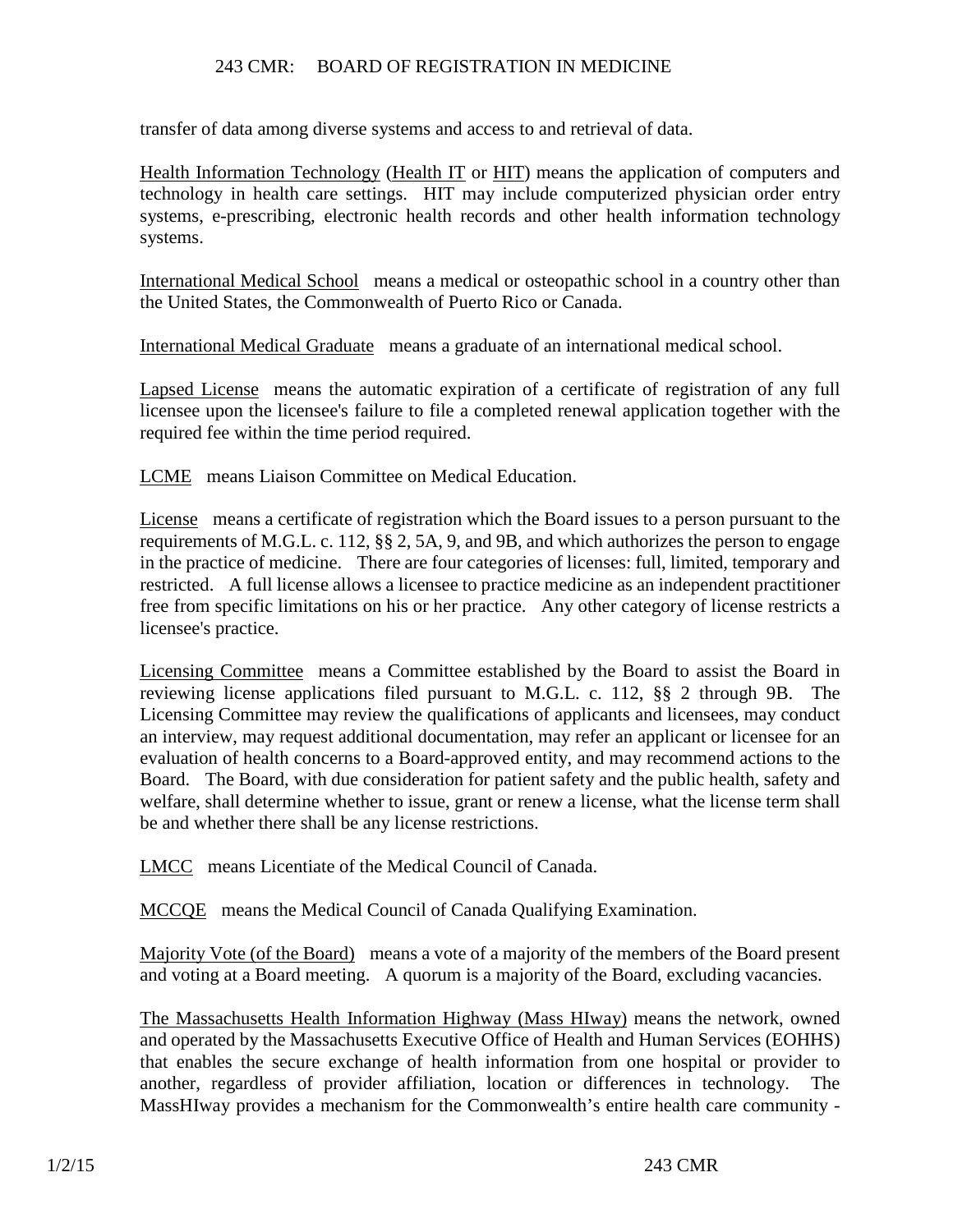residents, providers, public health officials and others - to have appropriate access to health information.

Meaningful Use means the use of certified EHR technology in a meaningful manner, the electronic exchange of health information to improve quality of health care and the use of certified EHR technology to submit clinical quality and other measures.

Medical School means a legally chartered medical school in any jurisdiction.

Medical Student means a person enrolled in a United States or an international medical school.

NBME means the National Board of Medical Examiners.

NPI means the National Provider Identifier, a unique national identification number issued by the federal government to all providers who bill health insurance plans.

Pain Management Training means the education and training required by M.G.L. c. 94C, § 18. Such training shall include, but not be limited to, education in opioids and other pain-relieving medications, training in effective pain management, training inhow to identify patients at high risk for substance abuse, and training on how to counsel patients on the side effects and addictive natures of prescription medicines and their proper storage and disposal.

Personal Data has the same meaning in 243 CMR 2.00 as it does in M.G.L. c. 66A, § 1.

Personal Information has the same meaning in 243 CMR 2.00 as it does in M.G.L. c. 93H, § 1.

Physician Assistant (PA) means a person who is duly registered by the Board of Registration of Physician Assistants established by M.G.L. c. 112, § 9F. Supervising physicians and PAs are subject to the requirements of 243 CMR 2.08.

The Physician Profile Program means the program established under M.G.L. c. 112, § 5, listing certain information about each active physician holding a full license in Massachusetts and disseminating this to the public, primarily through the Board's website on the Internet.

Physician Reentry means a return to clinical practice in the discipline in which one has been trained or certified following an extended period of clinical inactivity not resulting from discipline or impairment.

The Practice of Medicine means the following conduct, the purpose or reasonably foreseeable effect of which is to encourage the reliance of another person upon an individual's knowledge or skill in the maintenance of human health by the prevention, alleviation, or cure of disease, and involving or reasonably thought to involve an assumption of responsibility for the other person's physical or mental well being: diagnosis, treatment, use of instruments or other devices, or the prescribing, administering, dispensing or distributing of drugs for the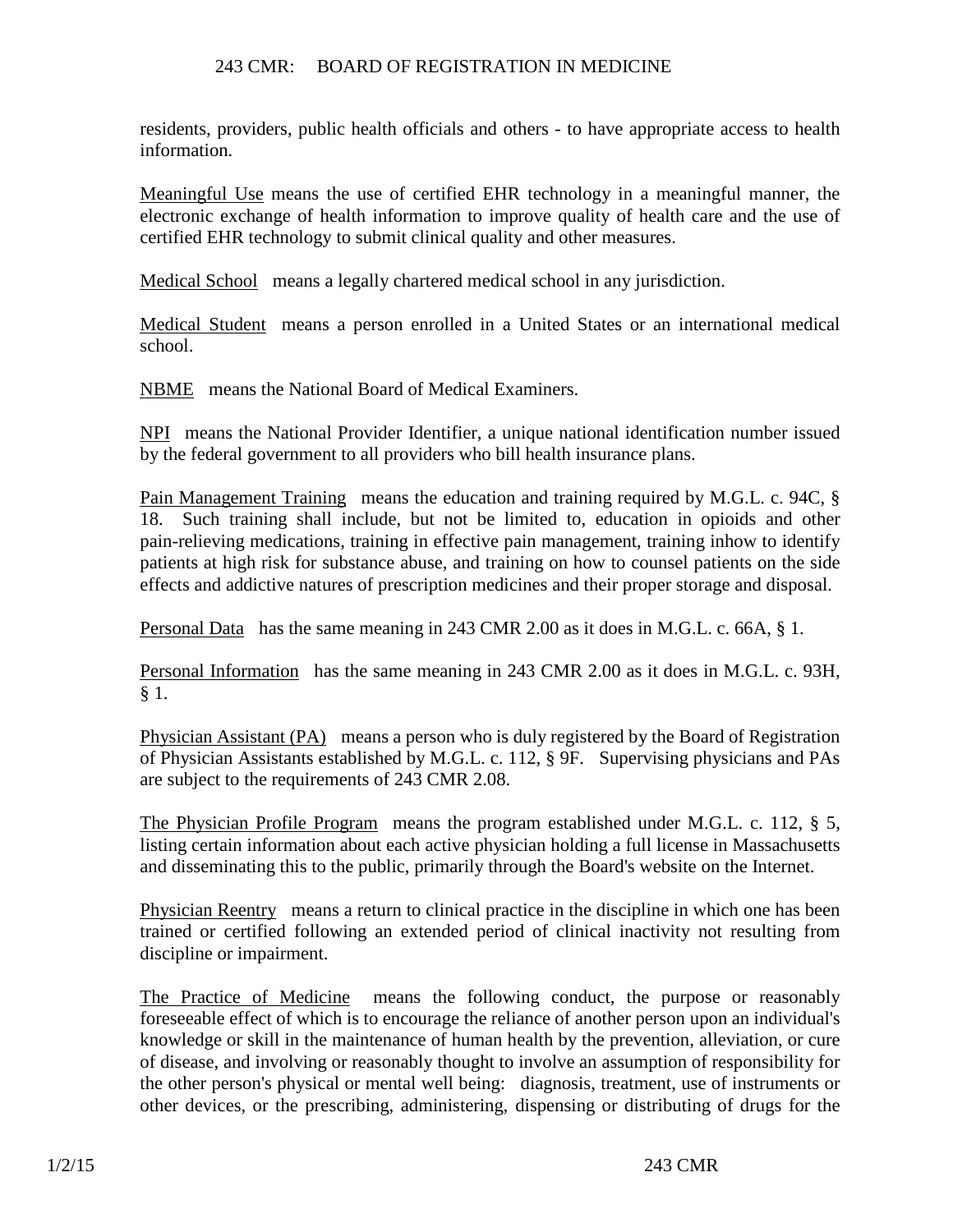relief of diseases or adverse physical or mental conditions.

(a) A person who holds himself or herself out to the public as a physician or surgeon, or with the initials "M.D." or "D.O." in connection with his or her name, and who also assumes responsibility for another person's physical or mental well being, is engaged in the practice of medicine.

- (b) The Practice of Medicine includes the following:
	- 1. Telemedicine, as defined in 243 CMR 2.01: Telemedicine; and
	- 2. Providing an independent medical examination or a disability evaluation.
- (c) The practice of medicine does not mean the following:
	- 1. Conduct lawfully engaged in by persons licensed by other boards of registration with authority to regulate such conduct; or
	- 2. Assistance rendered in emergency situations by persons other than licensees.

Reinstatement means the action of the Board restoring a revoked license. The Board may impose reasonable restrictions on a reinstated license.

Renewal Date means the last day on which the license is in effect.

Reviving a License means the restoration of a license that has lapsed or is inactive.

RRC means Residency Review Committee.

Risk Management Program means a patient care assessment program established by the Board pursuant to M.G.L. c. 111, § 203(d) and recognized as a Risk Management Program within the meaning of M.G.L. c. 112, § 5.

Risk Management Study or Risk Management CPD means instruction in medical malpractice prevention, such as risk identification, patient safety, and medical error prevention. Risk management studies may include education in any of the following areas: medical ethics, quality assurance, medical-legal issues, patient relations, electronic health record education, end-of-life care, utilization review that directly relates to quality assurance, and aspects of practice management. Risk management CPD may include study of the Board's regulations at 243 CMR 1.00 through 3.00.

Specialty Board means a specialty board recognized by the American Board of Medical Specialties, the American Medical Association or the American Osteopathic Association.

Telemedicine is the provision of services to a patient by a physician from a distance by electronic communication in order to improve patient care, treatment or services.

United States Medical Graduate means a person who attained an M.D. or D.O. degree from a United States medical school.

United States Medical School means an LCME accredited school of medicine, or an AOA accredited school of osteopathy, located in the United States.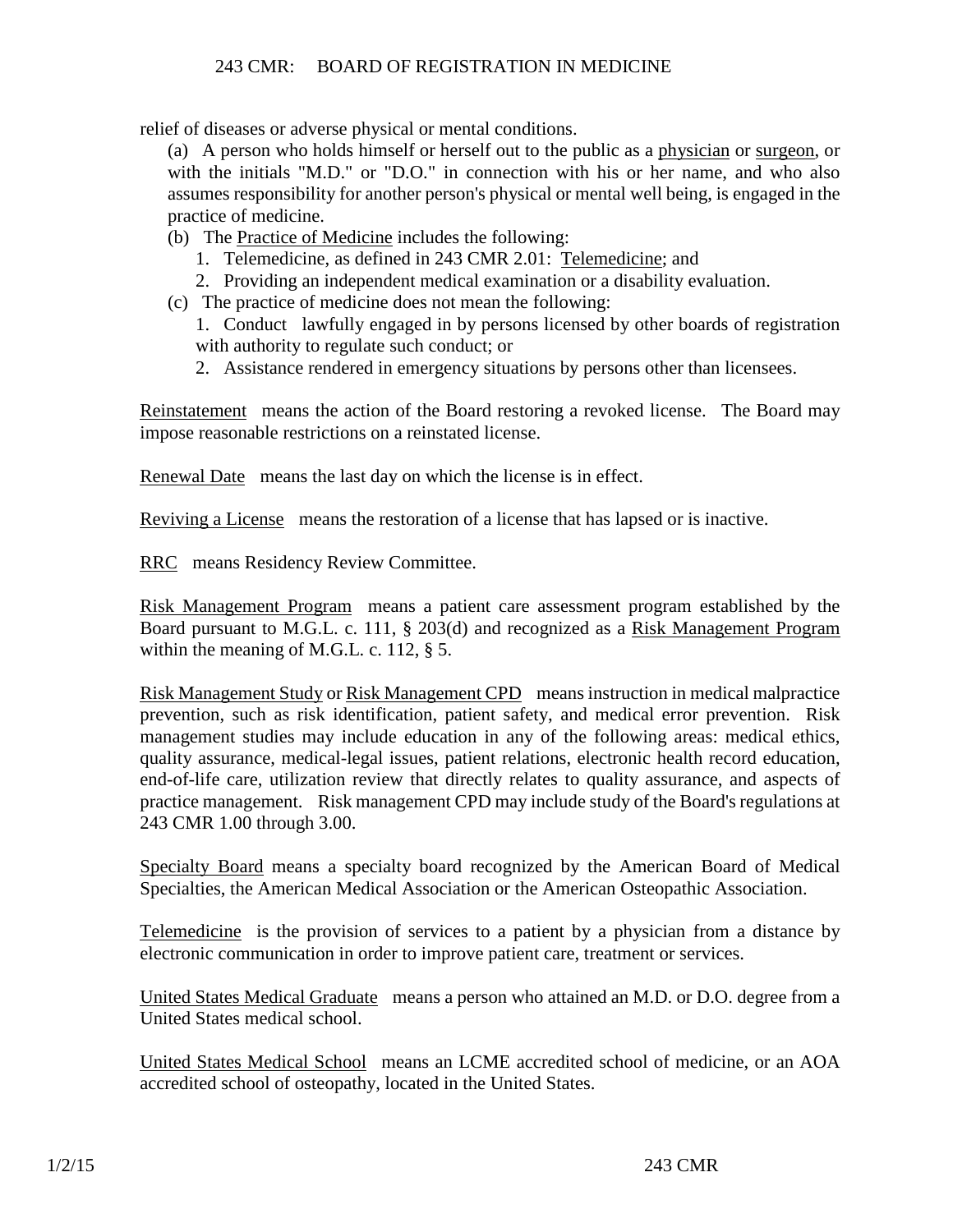USMLE means the United States Medical Licensing Examination.

(5) Computation of Time. Any period of time specified in 243 CMR 2.00 includes every calendar day, whether or not the office of the Board is open on that day, except that, when the last day of the period falls on a day when the Board's office is closed, the period ends instead on the next day on which the office is open.

(6) Public Records and Personal Data. Documentary information obtained by the Board during the licensing process concerning an applicant or licensee may be a Public Record, as defined by M.G.L. c. 4, § 7, clause twenty-sixth, or may be Personal Data, as defined by M.G.L. c. 66A, § 1. The Board may not disclose personal data unless disclosure is authorized by statute or is otherwise in accordance with M.G.L. c. 66A, § 2

(7) Confidentiality of Personal Information. The security and confidentiality of personal information held by the Board, whether relating to patients, consumers, applicants, licensees or any other persons, shall be protected by the Board in accordance with applicable state and federal laws, including, but not limited to, the Confidentiality of Alcohol and Drug Abuse Patient Records, (42 U.S.C. 290ee-3, also known as "Part 2"); the Health Insurance Portability and Accountability Act of 1996, (P.L. 104-191); the Patient Safety and Quality Improvement Act of 2005, (P.L. 109-41); the Massachusetts Security Breach Law, (M.G.L. c. 93H); the Massachusetts Privacy Act, (M.G.L. c. 214, § 1B); the Massachusetts Freedom of Information Act, (M.G.L. c. 66A) and the Massachusetts Public Records law, (M.G.L. c. 4, § 7, clause twenty-sixth).

(8) Effective Date. License applications received by the Board on or after February 1, 2012 are governed by 243 CMR 2.00.

# 2.02: Initial Licensure for Graduates of Medical Schools in the US, Canada, and Puerto Rico

(1) Prerequisites to Initial Licensure. The Board shall determine whether an applicant is qualified to hold a full active license to practice medicine. In order to qualify for a full medical license, an applicant shall meet all of the following minimum requirements for licensure:

- (a) Be 18 years of age or older;
- (b) Possess Good Moral Character;
- (c) Have Pre-medical Education as described in 243 CMR 2.02(2)(a);
- (d) Have a Medical School Education as described in either 243 CMR 2.02 or 2.03;
- (e) Have Post-graduate Medical Training as described in either 243 CMR 2.02 or 2.03;
- (f) Pass a Professional Examination as described in 243 CMR 2.02(3) or (4);
- (g) Complete Pain Management training, as described in M.G.L. c. 94C, § 18.
- (h) Participate in a Risk Management Program as described in M.G.L. c. 112, § 5;

(i) Agree to refrain from balance billing Medicare recipients, if the applicant has agreed to treat Medicare recipients, as provided in M.G.L. c. 112, § 2;

- (j) Sign and swear to the contents of his or her Licensing Application;
- (k) Pay a registration fee, as described in 243 CMR 2.05(1) and 801 CMR 4.02 (243); and
- (l) Demonstrate Proficiency in Electronic Health Records, as required by M.G.L. c. 112,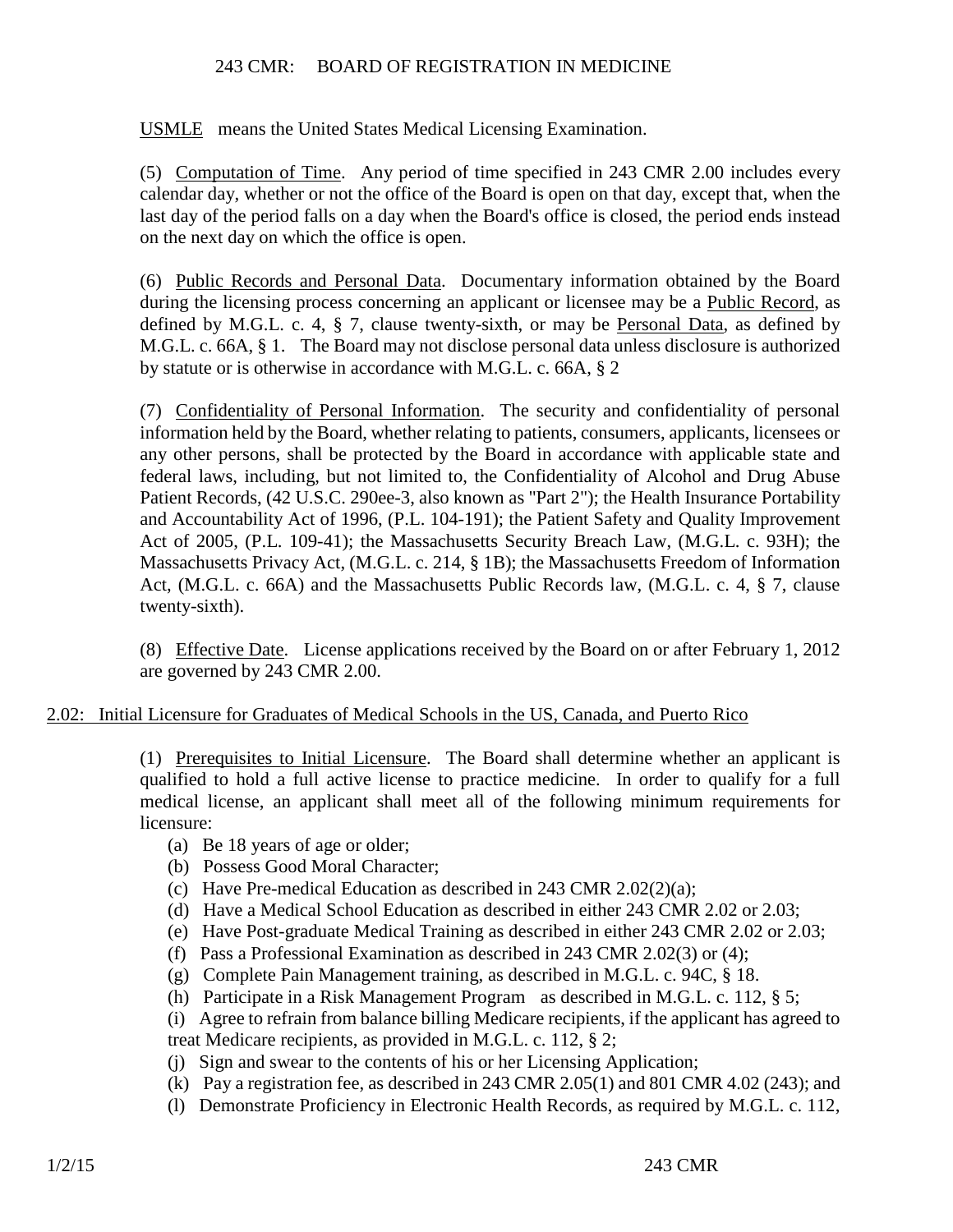§ 2 as of January 1, 2015;

(m) Obtain professional liability malpractice insurance of at least \$100,000/\$300,000 coverage amounts, as provided in 243 CMR 2.07(16), if providing patient care in the Commonwealth; and

(n) Certify that he or she is in compliance with the laws of the Commonwealth relating to taxes, the reporting of employees and independent contractors, and the withholding and remitting of child support, pursuant to M.G.L. c. 62C, § 49A.

(2) Procedure for Obtaining an Initial Full License for Graduates of Medical Schools in the United States, Canada and the Commonwealth of Puerto Rico. In order to qualify for a full medical license, an applicant shall meet the prerequisites to licensure in 243 CMR 2.02(1) and the following requirements, in addition to other requirements for licensure as set forth in the Board's regulations (243 CMR) and M.G.L. c. 112.

(a) Pre-medical Education. An applicant shall have completed a minimum of two or more academic years at a legally chartered college or university. Such pre medical training shall include courses in biology, inorganic chemistry, organic chemistry and physics, or their equivalent as determined by the Board.

(b) Medical Education. An applicant for an initial full license shall have completed and attended for four academic years of instruction, of not less than 32 weeks in each academic year, or courses which in the opinion of the Board are equivalent thereto, in one or more legally chartered medical schools, and have received the degree of doctor of medicine from a medical school accredited by the LCME, or a doctor of osteopathy degree from an osteopathic school accredited by the AOA.

(c) Post-graduate Medical Training. Each applicant for a full license, whose application is received by the Board on or after February 1, 2012, must have completed two years of post-graduate medical training in an ACGME or AOA approved, or accredited Canadian program. In the case of sub-specialty clinical fellowship programs, however, the Board may accept post-graduate training in a hospital that has an ACGME or AOA approved, or accredited Canadian, post-graduate medical training program in the primary specialty. In its discretion, the Board may consider an applicant who has completed one year of ACGME or AOA approved, or accredited Canadian, post-graduate training and who:

- 1. Holds a current, active, unrestricted medical license in another state; and
- 2. Demonstrates continuous clinical activity; and
- 3. Is Board certified by either ABMS or AOA.

(d) Examination. An applicant for full licensure shall fulfill the examination requirements for licensure as set forth in 243 CMR 2.02(3) or (4), whichever applies; and (e) Pain Management Training. Applicants who prescribe controlled substances shall, as a prerequisite to obtaining or renewing a medical license, complete appropriate pain management training and opioid education, according to M.G.L. c. 94C, § 18 and 243 CMR 2.00. Pain Management training shall consist of at least three credits of Board-approved continuing professional development and may be used toward the required ten credits of risk management training.

(f) EHR Proficiency Requirement.

1. Demonstrating EHR Proficiency. On or after January 1, 2015, an applicant for an initial full license must demonstrate proficiency in the use of electronic health records (EHR), as required by M.G.L. c. 112, § 2. An applicant shall demonstrate proficiency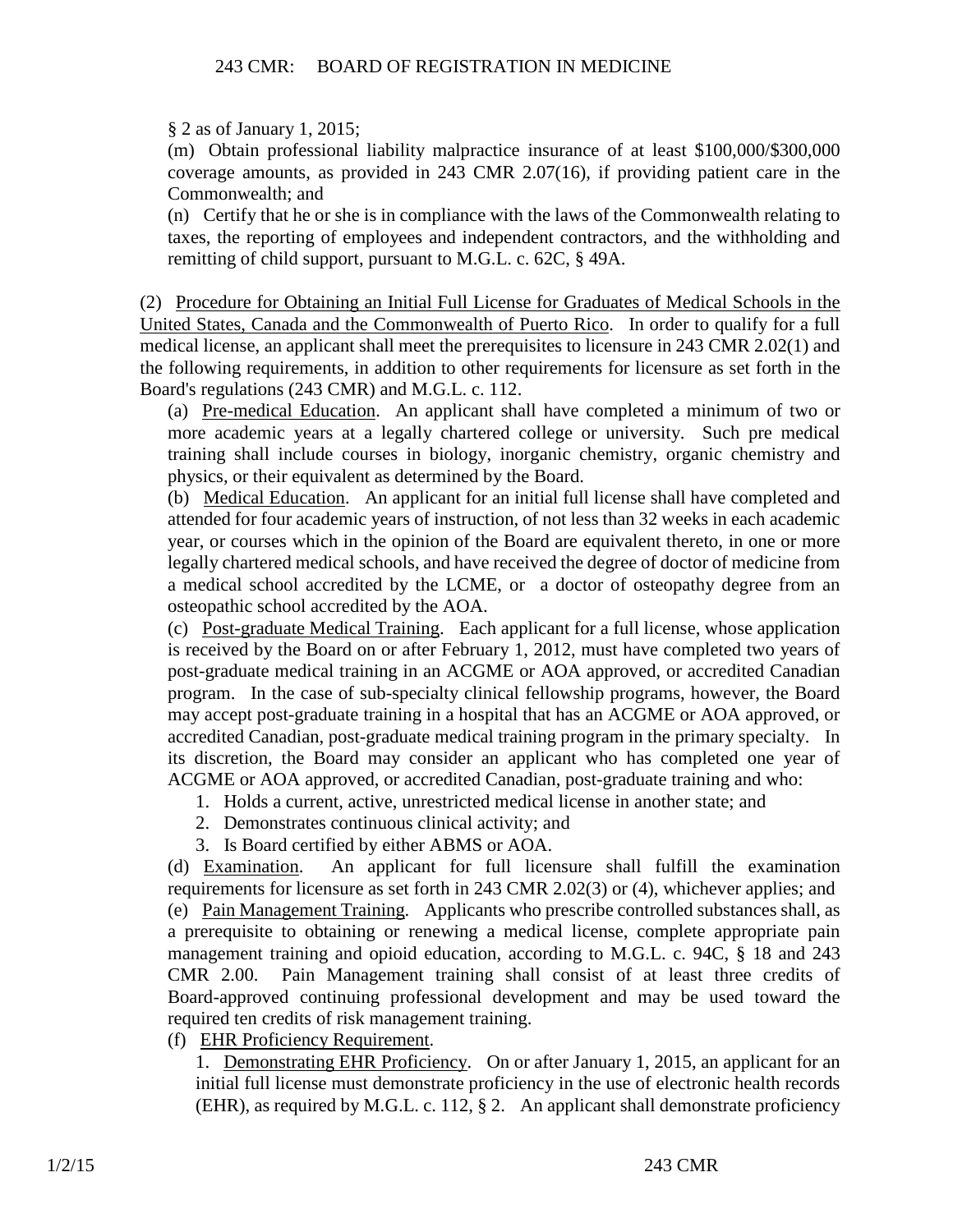in the use of EHR once, and in one of the following ways:

a. Participation in a Meaningful Use program as an eligible professional;

b. Employment with, credentialed to provide patient care at, or in a contractual agreement with an eligible hospital or critical access hospital with a CMS Meaningful Use program;

c. Participation as either a Participant or an Authorized User in the Massachusetts Health Information Highway.

d. Completion of three hours of a Category 1 EHR-related CPD course that discusses, at a minimum, the core and menu objectives and the CQMs for Meaningful Use. These three EHR credits may be used toward the required ten risk management CPD credits.

2. Exemptions. Exemptions must be claimed each licensing cycle if applicable. The following are exempt from the requirement to demonstrate EHR Proficiency:

a. An applicant who will not be engaged in the practice of medicine as defined in 243 CMR 2.01(4);

b. An applicant for an Administrative License;

c. An applicant for a Volunteer License;

d. An applicant on active duty as a member of the National Guard or of a uniformed service called into service during a national emergency or crisis; or

e. An applicant for an Emergency Restricted License.

(g) Participating in a Risk Management Program. The applicant shall agree to participate in a risk management program as a condition of licensure, as required by M.G.L. c. 112, § 5 and 243 CMR 3.00: *The Establishment of and Participation in Qualified Patient Care Assessment Programs, Pursuant to M.G.L. c. 112, § 5, and M.G.L. c. 111, § 203*. The applicant must agree to participate in a risk management program that meets or exceed the rules, procedures and standards set forth in 243 CMR 3.00: *The Establishment of and Participation in Qualified Patient Care Assessment Programs, Pursuant to M.G.L. c. 112, § 5, and M.G.L. c. 111, § 203.*

(h) Prohibition on Balance Billing of Medicare Beneficiaries. The applicant shall agree, if he or she agrees to treat Medicare beneficiaries, that he or she shall accept as payment in full the Medicare fee schedule amount for the services performed, and shall not balance bill a Medicare beneficiary as provided in M.G.L. c. 112, § 2 and 243 CMR 2.07(15).

(i) Mandatory Medical Malpractice Insurance. Whenever an applicant renders direct or indirect patient care in Massachusetts, he or she shall maintain professional liability insurance in an amount of at least \$100.000 per claim, \$300,000 minimum annual aggregate, pursuant to 243 CMR 2.07(16).

1. Pursuant to 243 CMR 2.07(16), coverage may be on an individual or shared limit basis. Coverage shall be continued until the expiration of any relevant statutes of limitations relevant to the events or occurrences covered.

2. The following licensees are not subject to the medical malpractice insurance requirement:

a. Licensees with no direct or indirect responsibility for patient care in the Commonwealth; or

b. Licensees whose patient care in the Commonwealth is limited to professional services rendered at or on behalf of federal, state, county or municipal health care facilities; or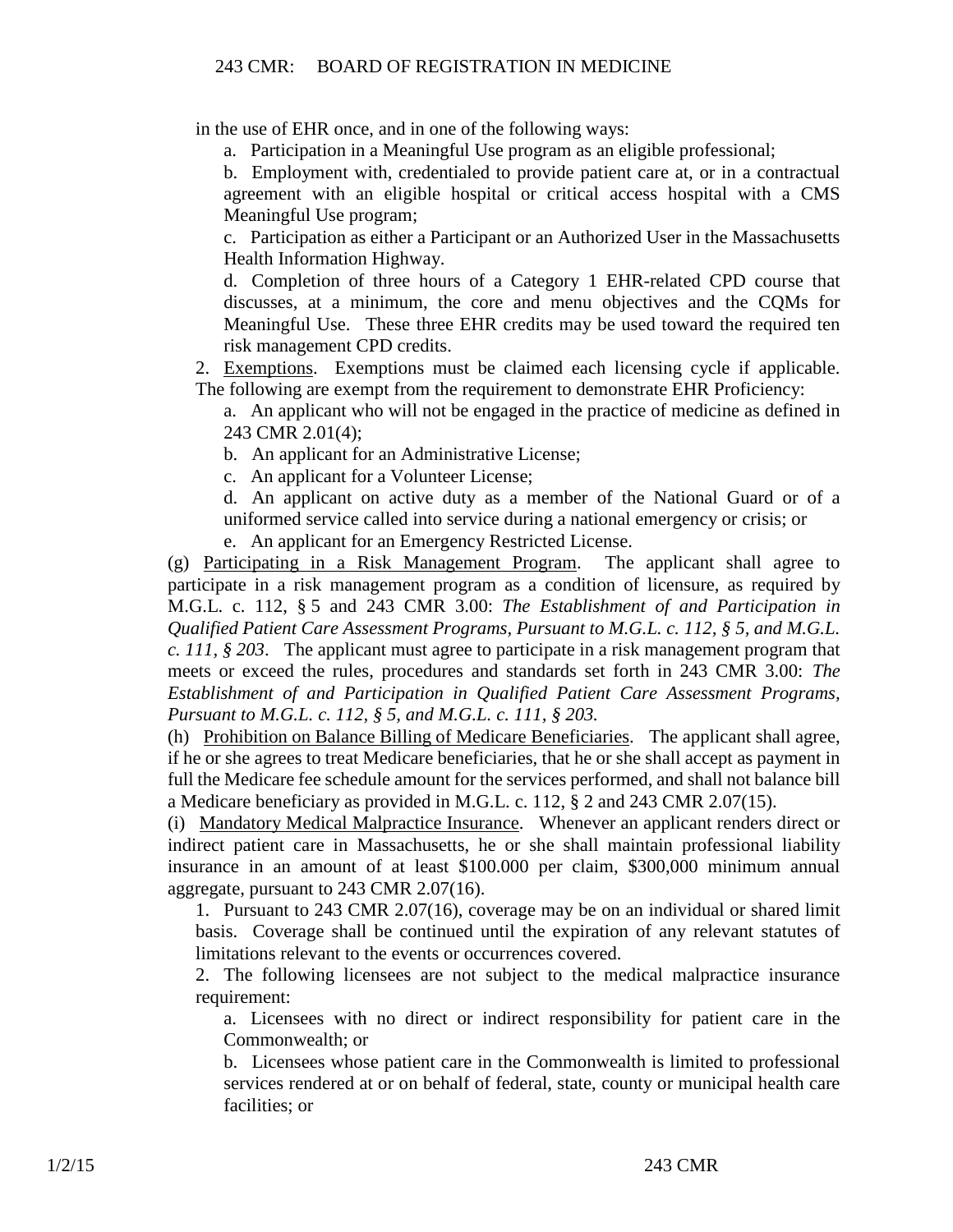c. Limited licensees pursuant to M.G.L. c. 112, § 9.

(j) Compliance with Tax Laws. Pursuant to M.G.L. c. 62C, § 49A, the applicant for a license to practice medicine shall certify, upon penalties of perjury, that he or she has complied with all the laws of the Commonwealth relating to taxes, the reporting of employees and contractors, and the withholding and remitting of child support. The commissioner of the department of revenue shall notify the board of any returns due or any taxes payable for an applicant.

1. Upon reasonable cause, the commissioner of the department of revenue may issue a waiver of the certification requirement in M.G.L. c. 62C, § 49A.

2. The existence of a non-frivolous appeal of an unfiled tax return or a tax due or an overdue child support assessment, or the existence of a payment agreement with the department of revenue with which the applicant is fully compliant, shall not prevent the issuance of the full license.

3. The commissioner of the department of revenue shall confirm for the Board when the applicant is in good standing with respect to returns due or taxes payable.

(k) Certificate of Registration. If the Board determines that an applicant is qualified, such applicant will be registered as a licensed physician and entitled to a certificate in testimony thereof signed by the chair and secretary.

(3) Examination Requirements.

(a) Conduct Prior to and During an Examination. Applicants who engage in the conduct described in 243 CMR 2.02(3)(a)1. through 3. shall have their test materials confiscated, shall be denied permission to complete the examination and shall be required to leave the examination room:

1. Removing test materials from the examination room; reproducing in any manner or aiding in the reproduction of test materials; selling, distributing, buying or having unauthorized possession of test materials; or

2. Communicating with any other examinee during the exam; copying answers or permitting answers to be copied; having in one's possession, during the examination, any material other than the examination materials; failure to obey instructions to stop working or starting an examination prior to being authorized to do so; or

3. Falsifying or misrepresenting educational credentials or other information required for admission to the exam; having another person take the exam on one's behalf.

(b) Examinations Completed January 1, 2000 or Later. An applicant for an initial full license, except those who satisfy the requirements of 243 CMR 2.02(3)(c), must submit evidence, including certification by the examining body, of having achieved a passing score on each of Steps 1, 2, and 3 of the USMLE, or received a passing score on each of the three levels of NBOME's COMLEX exam, within a seven-year time period, beginning with the examination date when the examinee first passes a step of either exam. An applicant for an initial full license must submit evidence of having successfully completed all parts of the MCCQE.

(c) The Seven-year Rule An applicant who fails to pass Step 3 of the USMLE, or level 3 of the COMLEX, within three attempts, shall be required to take one additional year of ACGME or AOA approved post-graduate training before the Board will authorize the applicant to attempt the step a fourth time. If the fourth attempt at Step 3 or level 3 fails, the applicant is not eligible for Massachusetts licensure. If the applicant did not complete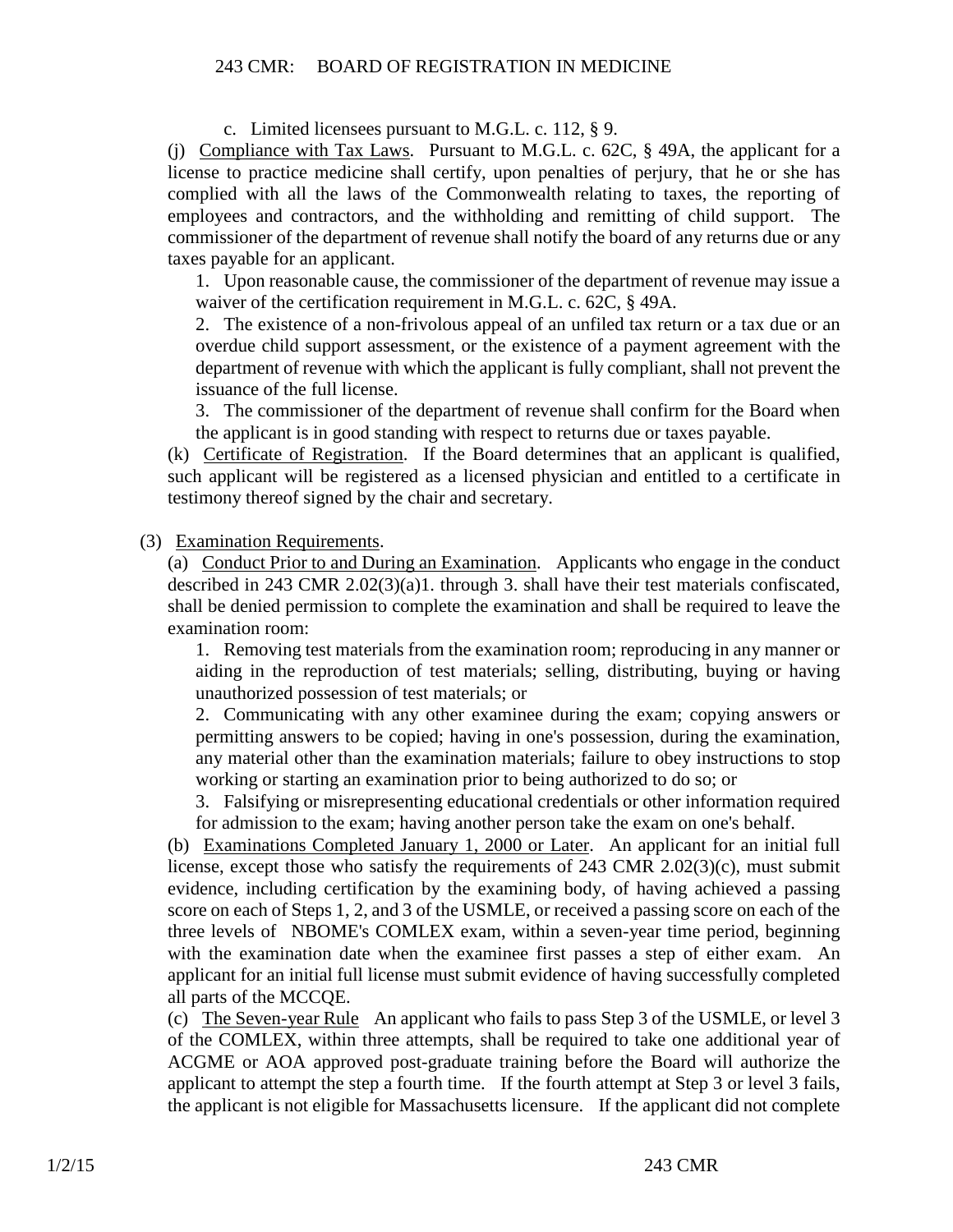an additional year of ACGME or AOA approved post-graduate training between the third and fourth attempt at Step 3 or level 3, the applicant is not eligible for Massachusetts licensure.

1. Joint Degree Waiver of Seven-year Rule. The Board may grant a waiver of the seven-year examination completion requirement in the case of an applicant who is actively pursuing another advanced doctoral study, provided:

a. The applicant requesting a waiver of the seven-year rule must be enrolled in a LCME accredited program and be a student in good standing.

b. The Board shall consider the length of time the applicant is beyond the seven years; a candidate requesting a waiver of the seven-year rule will be required to present a verifiable and rational explanation for his or her inability to meet the seven-year requirement. In no case will a waiver be granted beyond a total period of ten years for completion of all three steps of the USMLE.

2. Other Reasons for Requesting a Waiver of the Seven-year Rule. In very limited and extraordinary circumstances, the Board, subject to any policies or guidelines that may be adopted and in effect on the date of the waiver petition, may grant a case-by-case exception to the seven-year period upon petition by an applicant for licensure and demonstration by the applicant of:

- a. A verifiable and rational explanation for the failure to satisfy the regulation;
- b. Strong academic and post-graduate record; and
- c. A compelling totality of circumstances.

(4) Examinations Completed Before January 1, 2000. Applicants may submit evidence, including certification by the examining body, of having achieved scores acceptable to the Board on the following combinations of exams, if satisfactorily completed before January 1, 2000, in *lieu* of passing scores on the USMLE or COMLEX:

(a) Part I of the examination of the NBME or Step 1 of the USMLE, and Part II of examination of the NBME or Step 2 of the USMLE, and Part III of the examination of the NBME or Step 3 of the USMLE; or

- (b) Both Component 1 and Component 2 of the FLEX; or
- (c) All parts of the MCCQE; or

(d) Individual state examinations given prior to June 19, 1970, which are satisfactory to the Board; or

- (e) Component 1 of the FLEX and Step 3 of the USMLE; or
- (f) Component 2 of the FLEX and:
	- 1. Part I and Part II of the examination of the NBME; or
	- 2. Step 1 and Step 2 of the USMLE; or
	- 3. Part I of the examination of the NBME and Step 2 of the USMLE; or
	- 4. Step 1 of the USMLE and Part II of the examination of the NBME.
- (5) FLEX Requirements.

(a) Beginning with the June 1985 examination, an applicant who has received the passing score of 75 or higher on Component 1 and 2 has passed the licensing examination. Prior to the June 1985 examination, an applicant who completed the FLEX in one sitting and has received a passing grade of a FLEX weighted average of 75% or higher has passed the licensing examination.

(b) An applicant who applies on the basis of an examination taken in June 1985 or later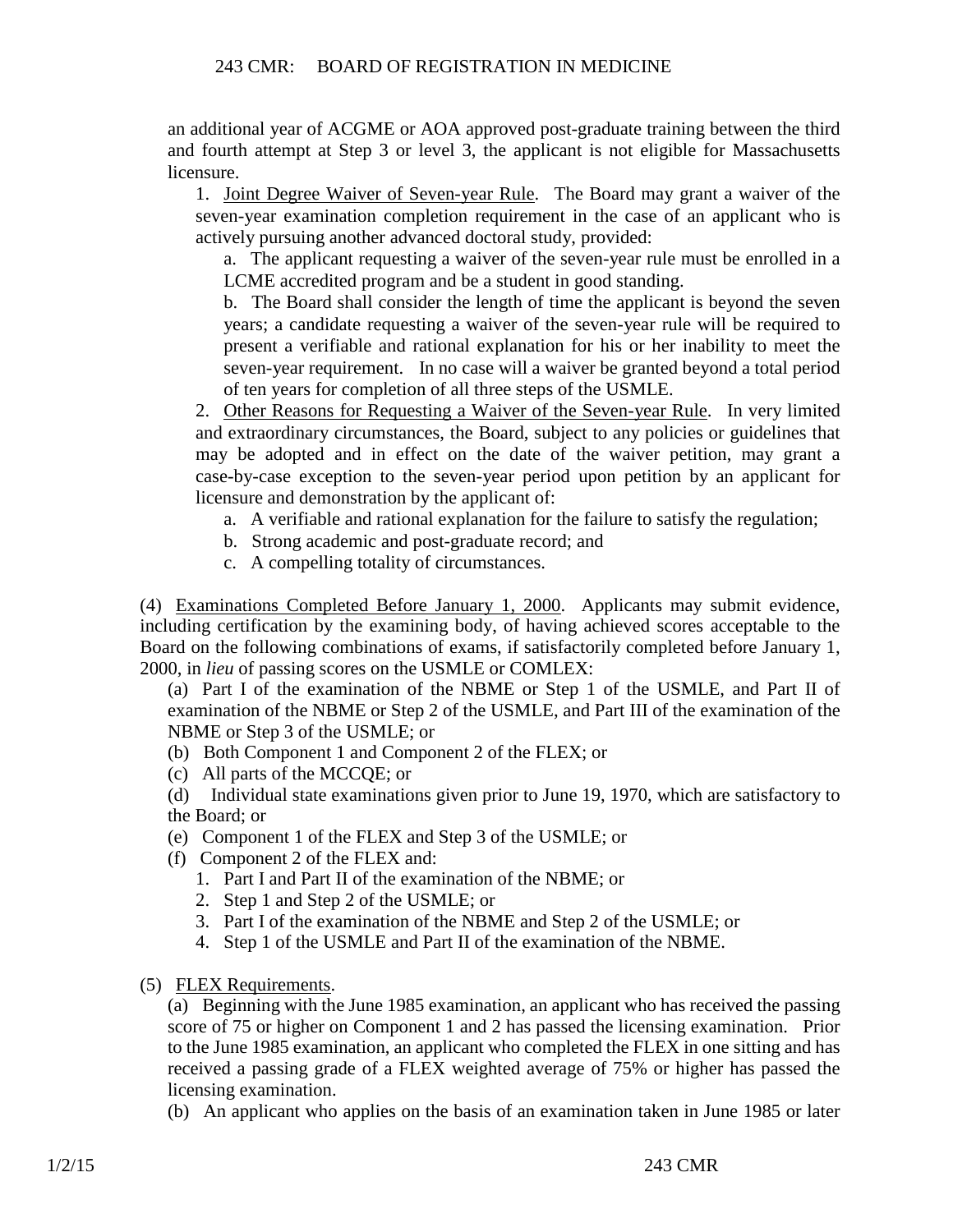must have received a passing score of 75 or higher on each of the two components and be otherwise qualified. An applicant who applies on the basis of an examination taken prior to June 1985 must have taken the FLEX in one sitting, must have received a grade of a FLEX weighted average of 75% or higher and be otherwise qualified.

### (6) Restricted Licenses.

(a) Nature of Restrictions. An applicant for a license issued under M.G.L. c. 112, § 5A shall first satisfy all the applicable prerequisites to licensure outlined in 243 CMR 2.02(1), except the electronic health records requirement in 243 CMR 2.02(1)(l) shall not be required. If the Board determines that an applicant's qualifications and professional training indicate that the Board should restrict his or her practice of medicine, the Board may issue a license restricted to any of the following:

1. A specialty or specified procedures within the specialty in which the applicant is a diplomate; or

2. A specified health care facility in which the applicant will practice under the supervision of a fully licensed specified physician; or

3. Prohibitions on performing certain procedures or operations, or prohibitions on performing procedures or operations under certain circumstances; or

4. In any other manner deemed appropriate by the Board based on the Board's assessment of the applicant's qualifications and professional training.

(b) Emergency Restricted License for a Displaced Physician. The Board may issue an emergency restricted license to practice to a physician licensed in another state, who has been displaced from his or her medical practice by reason of a federally-declared disaster, provided the physician applies for the emergency restricted license under the sponsorship of a licensed Massachusetts physician. An emergency restricted license issued for this purpose shall expire no later than three months after the date of issuance, or upon issuance of a full, unrestricted license, if sooner. If the Board approves a restricted licensee's application for a full, unrestricted license, the issue date of the full unrestricted license shall be the issue date of the emergency restricted license. An emergency restricted license may be restricted by location, specialty or any other manner as described in 243 CMR  $2.02(6)(a)$ . For purposes of 243 CMR 2.02(6)(a), a sponsoring physician must have a full, active, unrestricted Massachusetts license, and must be readily available on a continuing basis to provide guidance to the applicant regarding his or her responsibilities under the Board's regulations and the statutes of the Commonwealth. However, 243 CMR  $2.02(6)(a)$  is not intended to affect existing tort law; a sponsoring physician shall not become strictly or otherwise liable for the acts or omissions of the restricted licensee. Each restricted licensee shall provide the Board with proof of appropriate insurance coverage for malpractice claims.

(7) Limited Licenses.

(a) Purpose. Under M.G.L. c. 112, § 9, the Board issues a limited license to a person who has received an appointment as an intern, fellow, or medical officer at a health care facility or in a training program approved by the Board. A limited license enables a person to complete his or her medical training.

(b) Prerequisites and Exceptions. Applicants for a Limited License shall satisfy the requirements of 243 CMR 2.02(1), except the following:

- 1. 243 CMR 2.02(1)(e): *Post-graduate Training*;
- 2. 243 CMR 2.02(1)(f): *Professional Examination*;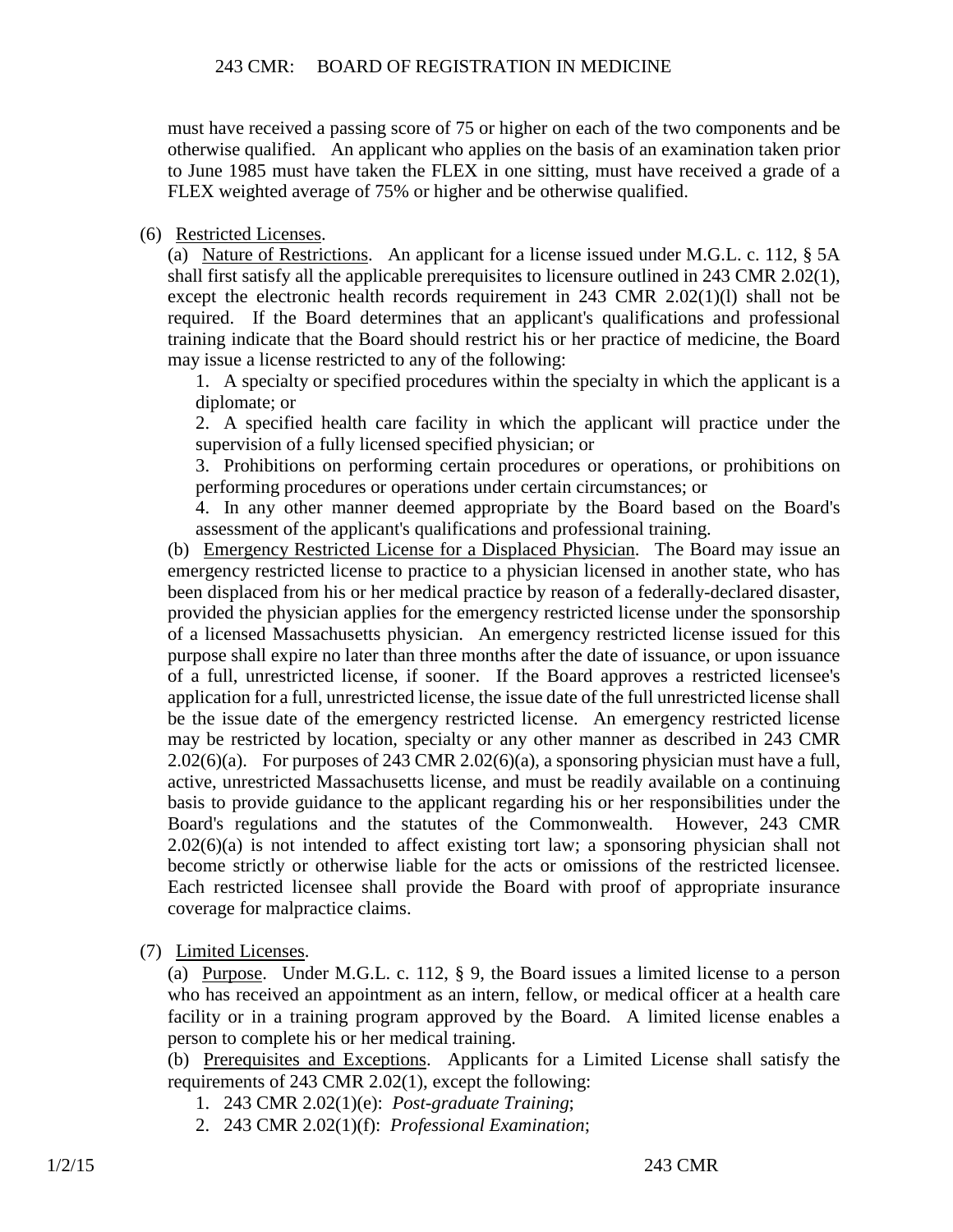- 3. 243 CMR 2.02(1)(g): *Pain Management Training*;
- 4. 243 CMR 2.02(1)(h): *Participating in a Risk Management Program*;
- 5. 243 CMR 2.02(1)(i): *Agreement to not Balance Bill Medicare Patients*;
- 6. 243 CMR 2.02(1)(l): *Demonstration of Proficiency in Electronic Health Records*.

(c) Emergency Restricted Limited License. The Board may issue an emergency restricted limited license to practice to a person who has been displaced from his or her medical training by reason of a federally-declared disaster, provided the person has received an appointment as an intern, fellow, or medical officer at a health care facility or in a training program approved by the Board, and such program sponsors the person for the emergency restricted limited license. Applicants for an Emergency Restricted Limited License shall satisfy the requirements of 243 CMR 2.02(7)(b). An emergency restricted license issued for this purpose shall expire no later than three months after the date of issuance, or upon issuance of a limited license, if sooner. If the Board approves a restricted licensee's application for a limited license, the issue date of the limited license shall be the issue date of the emergency restricted limited license. An emergency restricted limited license may be restricted by location, specialty or any other manner as described in 243 CMR 2.00. For purposes of 243 CMR 2.02(7), a sponsoring training program or health care facility must designate a medical officer or physician who is readily available on a continuing basis to provide guidance to the applicant regarding his or her responsibilities under the Board's regulations (243 CMR) and the laws of the Commonwealth. However, 243 CMR 2.02(7) is not intended to affect existing law such that a medical officer acting as a sponsoring physician might become strictly or otherwise liable for the acts or omissions of the restricted limited licensee.

(d) Requirements for a Limited Medical License. In order to qualify for a limited medical license, an applicant shall meet the following requirements, in addition to other applicable requirements for licensure as set forth in 243 CMR 2.00 and relevant sections of M.G.L. c. 112:

1. Medical Education. Each applicant for a limited license must satisfy the degree requirements of 243 CMR 2.02(1)(a) through (d) or be a graduate of a Fifth Pathway program.

2. Examination Requirements. Each applicant for a limited license must submit evidence of having achieved a passing score on Steps 1 or 2 of the USMLE, or the first two levels of the COMLEX exam or have successfully completed all parts of the MCCQE. Effective January 2, 2014, each applicant for a limited license must submit evidence of having achieved a passing score on Steps 1 and 2 of the USMLE, or the first two levels of the COMLEX exam, or having received a certificate from the MCCQE.

3. ECFMG Certification. International medical graduates, other than graduates of a Fifth Pathway program, shall submit ECFMG certification valid as of the date of issuance.

4. ACGME or AOA Approved Position. Each applicant for a limited license must submit proof of an appointment to an ACGME or AOA approved post-graduate training program in Massachusetts, or a fellowship in a Massachusetts health care facility, which conducts on its premises ACGME or AOA approved programs.

(8) Procedure for Issuing a Limited License. Any applicant who meets all of the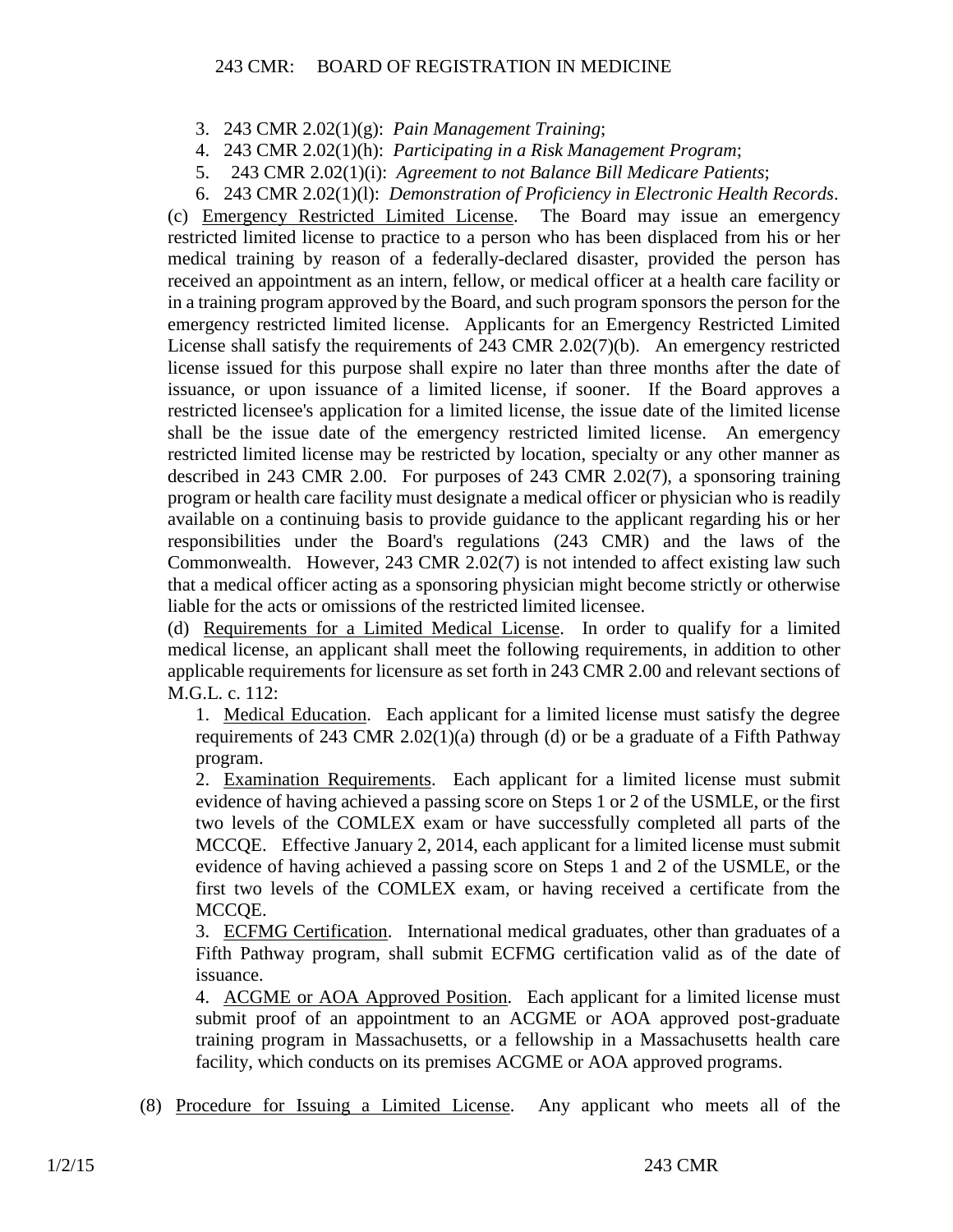requirements of 243 CMR 2.02(8) to the satisfaction of the Board will be granted a limited license and is entitled to a certificate of registration signed by the chair and the secretary of the Board.

(a) Limited License Is Specific to Training Program. A limited license authorizes a limited licensee to practice medicine only in the specified training program. The licensee may only practice at the training program or at the health care facility designated on the limited license or at the facility's approved affiliates. Limited licensees may, however, practice for up to eight weeks in any single year of residency at a non-designated facility, if that facility is a teaching hospital with three or more ACGME or AOA accredited programs. A limited licensee may practice medicine only under the supervision of a full licensee who has been credentialed by the facility where the limited licensee is practicing pursuant to 243 CMR 2.02(8). The Board will not issue more than one limited license to a person at a time.

(b) Report of Disciplinary Actions to the Board. A health care facility that takes a disciplinary action against a limited licensee in a training program must report this action to the Board. In the event that a limited licensee terminates his or her appointment at a health care facility or his or her participation in a training program prior to the limited license's expiration date, or has his or her appointment or participation terminated, the health care facility designated on the license shall submit to the Board, pursuant to M.G.L. c. 111, § 53B, a written notice of termination which sets forth the reasons for the termination and is signed by the director or the administrator of the health care facility or training program.

(9) Duration of a Limited License.

(a) the Duration of a Limited License Shall Be One Academic Year. The Board may, subject to any guidelines that have been adopted by the Licensing Committee and the Board, issue a limited license for the duration of a trainee's enrollment in an ACGME or AOA training program. The issuance of a limited license beyond a total of seven years of practice pursuant to a limited license may be granted only by a majority vote of the Board. (b) Nothing in 243 CMR 2.02(9) shall limit the Board's authority to revoke a limited license at any time in accordance with M.G.L. c. 112, § 9.

(10) Restrictions on Billing by Limited Licensees. In a training program, a full licensee may bill for the services of a limited licensee, but only if such services are rendered as part of the training program under the direct supervision of a full licensee. Except as provided in the preceding sentence, no one may bill for the services of a limited licensee, but the salary of a limited licensee may constitute part of a health care facility's service charges.

(11) Volunteer License.

(a) Purpose. In order to encourage physician volunteerism and to serve the public health, the Board establishes a Volunteer License category. To qualify for a volunteer license, an applicant shall satisfy the prerequisites for a full initial license as set forth in 243 CMR 2.02(1), except for 243 CMR 2.02(1)(l). In satisfaction of 243 CMR 2.02(1)(k), the candidate shall pay a Volunteer License application fee, if one is established by the secretary of administration and finance pursuant to M.G.L. c. 7, § 3B. The Board may require that the applicant successfully pass a clinical skills assessment or other professional evaluation of clinical competency. The Volunteer License is chosen voluntarily by the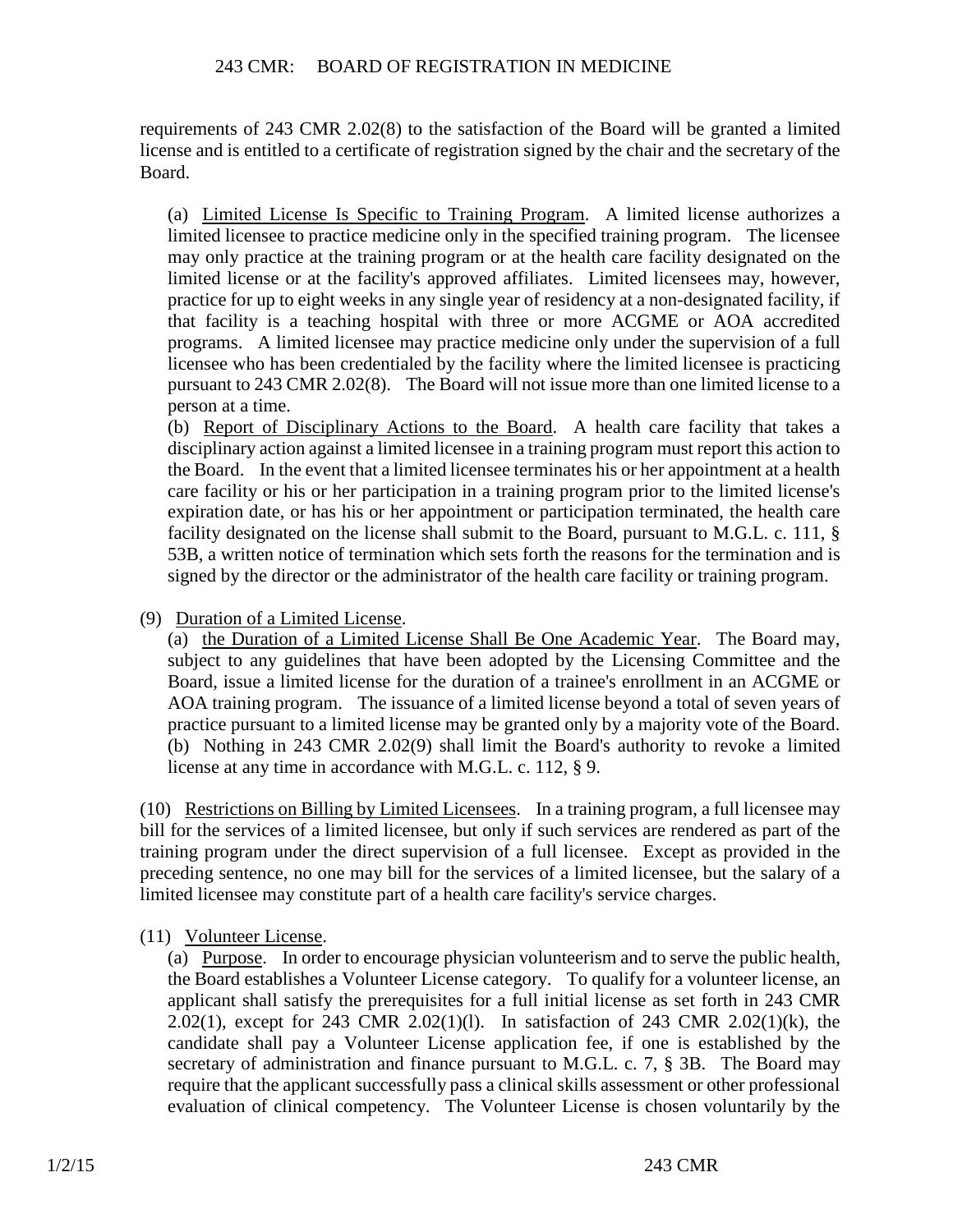applicant, and the Board shall not involuntarily impose this license status on an applicant or licensee.

1. Serving the Public Health. As part of the application for a volunteer license, a candidate shall submit the following information:

a. A written statement from the applicant outlining the scope and duration of services to be provided by him or her;

b. A written statement from the director of the applicant's proposed work site outlining the scope and duration of the applicant's responsibilities; and

c. Evidence satisfactory to the Board that the volunteer physician's proposed work will serve the public interest. An example of work that serves the public interest is treating a medical population in need that may not otherwise have access to medical care.

(b) Issuance of Volunteer License. An applicant who meets all of the requirements of 243 CMR 2.02(11) to the satisfaction of the Board will be granted a volunteer license and is entitled to a certificate of registration signed by the chair and the secretary of the Board. (c) Scope of Practice for Volunteer Status. A licensee engaged in volunteer practice may practice medicine only at work sites approved by the Board in conjunction with his or her license application, shall be subject to the same conditions and responsibilities as a full licensee, and may not accept compensation for his or her practice of medicine. A volunteer licensee must have the approval of the Board prior to changing any work sites.

(d) Termination. A volunteer license issued in accordance with 243 CMR 2.02(11) may be renewed biennially. A volunteer license shall terminate automatically upon termination of the licensee's volunteer work or upon Board approval of a full license application. A volunteer licensee engaged in patient care is required to have professional malpractice liability insurance as in 243 CMR 2.02(1)(m).

(e) Change in License Status.

1. From Retired to Volunteer License. A licensee holding a Retired inactive license may apply to the Board for a change of license status from Retired inactive status to a Volunteer active license. The licensee shall complete an application for a Volunteer license. If the licensee has been away from the clinical practice of medicine for two or more years, the Board may require the completion of a Board-approved clinical skills assessment program, physician supervision or monitoring, CPDs, medical education or other such requirements to assist the licensee in reentering the clinical practice of medicine.

2. From Full to Volunteer License. If a physician with a full license wishes to change his or her license category to a volunteer license, he or she may file a Request for a Change of License Category with the Board. Such a request may be made at the time of license renewal or anytime during the license term.

3. From Volunteer to Full License. A licensee holding a volunteer license may apply to the Board for a change of license status from a Volunteer license to a full license. The licensee shall complete an application for a full license and pay the difference between the volunteer license application fee and the full license application fee.

(12) Administrative License. In order to qualify for an administrative license, an applicant shall satisfy the educational and postgraduate training requirements for a full license as set forth in at 243 CMR 2.02(1), except for 243 CMR 2.02(1)(g), (1) and (m) and the following requirements: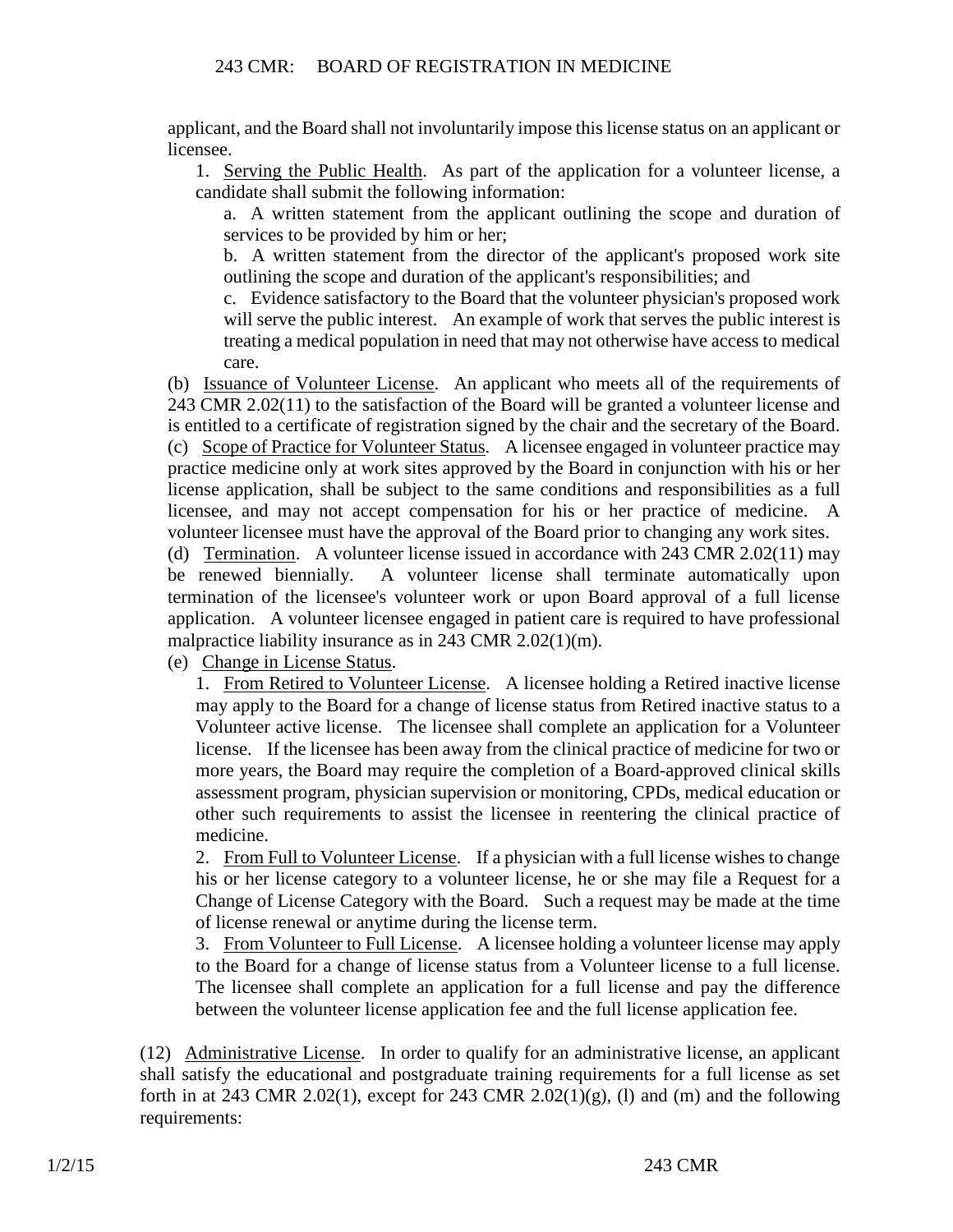(a) General. The Board may issue an administrative license to an applicant whose primary responsibilities are those of an administrative or academic nature; such as professional managerial, administrative, or supervisory activities related to the practice of medicine or the delivery of health care services or medical research, the practice of investigative medicine or the administration of health insurance organizations. The Administrative License status is chosen voluntarily by the applicant, and the Board shall not involuntarily impose this license status on an applicant or licensee. An administrative license does not include the authority to diagnose or treat patients, issue prescriptions for drugs or controlled substances, delegate medical acts or prescriptive authority, or issue opinions regarding medical necessity.

(b) Malpractice Insurance Requirements. A physician with an administrative license is not required to have professional malpractice liability insurance.

(c) Issuance of License. An applicant who meets all of the requirements of 243 CMR 2.02(1), except for 243 CMR 2.02(1)(g) and (m), to the satisfaction of the Board will be granted an administrative license and is entitled to a certificate of registration signed by the chair and the secretary of the Board.

(d) Biennial. An administrative license issued in accordance with 243 CMR 2.02(12) may be renewed biennially. An administrative license shall terminate automatically upon Board approval of a full license application.

(e) Change in License Status.

1. From Full to Administrative License. If a physician with a Full license wishes to change his or her license category to an Administrative license, he or she may file a request for a Change of License status with the Board.

2. From Administrative to Full License. A licensee with an Administrative license may apply to the Board to change his or her license status to a Full license upon filing a Request for a Change in License status. The licensee shall submit a proposed reentry into clinical practice plan, if applicable, and pay the full license application fee. A reentry into clinical practice plan will describe the applicant's proposal to resume clinical practice, his or her continuing professional development, clinical training and other relevant experience during the time period in which the applicant held an administrative license. The Board may require that a licensee with an Administrative license status, who wishes to return to clinical practice, successfully pass a Board-approved clinical skills assessment or other Board-approved professional determination of clinical competency.

(13) Temporary License. In order to qualify for an initial temporary license, an applicant must meet the requirements of 243 CMR 2.02(1), except 243 CMR 2.02(1)(l) and except as otherwise provided in 243 CMR 2.00, in addition to the requirements of 243 CMR 2.02(13).

(a) Academic Faculty Appointment. Pursuant to M.G.L. c. 112, § 9B, the Board may issue an Academic Faculty Appointment license. This is a temporary license that the Board may issue to a visiting physician who is licensed to practice in another jurisdiction, and who has a temporary faculty appointment certified by the dean of a medical school in Massachusetts for purposes of medical education in an accredited hospital associated with the medical school; and a scope of practice plan certified by the Chair of the Department, approved by the Board and subject to audit thereof.

1. A temporary license issued under 243 CMR 2.02(13) shall be valid for a period set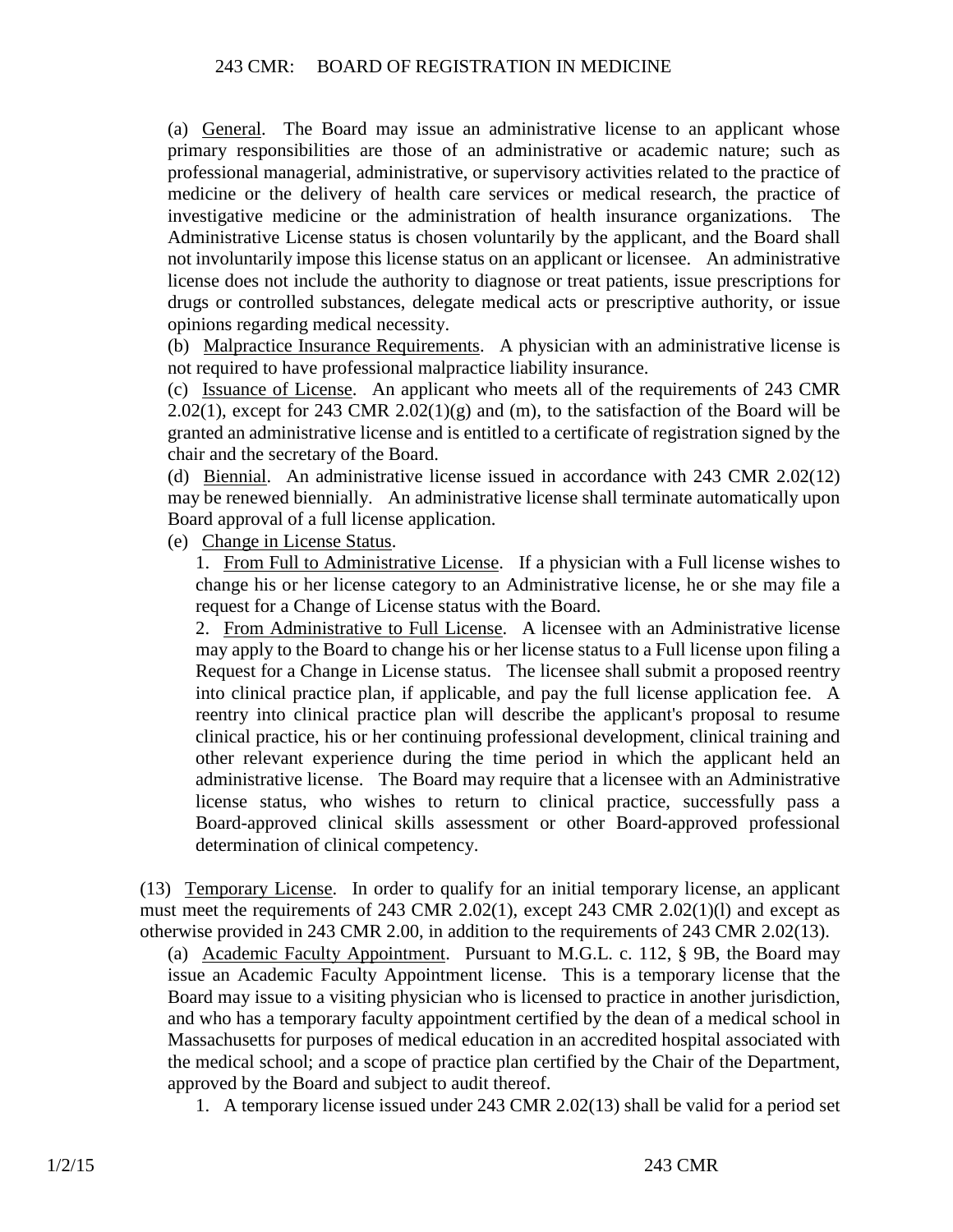by the Board, not exceeding 12 months, may be renewed up to two times, and shall terminate automatically upon termination of the faculty appointment. A temporary license under 243 CMR 2.02(13) and any renewals thereof shall not exceed three years. 2. In order to renew a temporary license under 243 CMR 2.02(13), the licensee shall complete the following requirements:

a. The opioid education and pain management training requirement, as described in 243 CMR 2.02(2)(e);

b. The end-of-life care education requirement, as described in 243 CMR  $2.06(6)(b)$ ; and

c. 50% of the continuing professional development requirement for full licensees, as described in 243 CMR 2.06(6).

3. All practice of medicine by a licensee under 243 CMR 2.02(13)(a) must be essential to his or her teaching and shall be restricted to the specified institution or any of that facility's approved affiliates.

4. A temporary licensee may not practice outside the scope of practice that is directly related to his or her educational and training responsibilities.

(b) Substitute Physician.

1. Holds An Out-of-state License. Pursuant to M.G.L. c. 112, § 9B, the Board may issue a temporary license to a physician who is licensed to practice medicine in another U.S. jurisdiction to permit him or her to act as a substitute physician for a physician licensed in Massachusetts. A temporary license issued in accordance with 243 CMR 2.02(13)(b) may be granted only upon written request of the physician licensed in Massachusetts and shall be limited to a period of three months or less. A *locum tenens* physician may be a substitute physician.

2. Diplomate of Specialty Board. The Board may issue a temporary license to a physician eligible for examination or registration in the commonwealth who is a diplomate of a specialty board approved by the American Medical Association or the American Osteopathic Association to permit him or her to act as a substitute physician for a registered physician in the commonwealth. This temporary license is granted only upon written request of the licensed physician, is limited to the specialty in which the applicant is certified and limited to three months or less.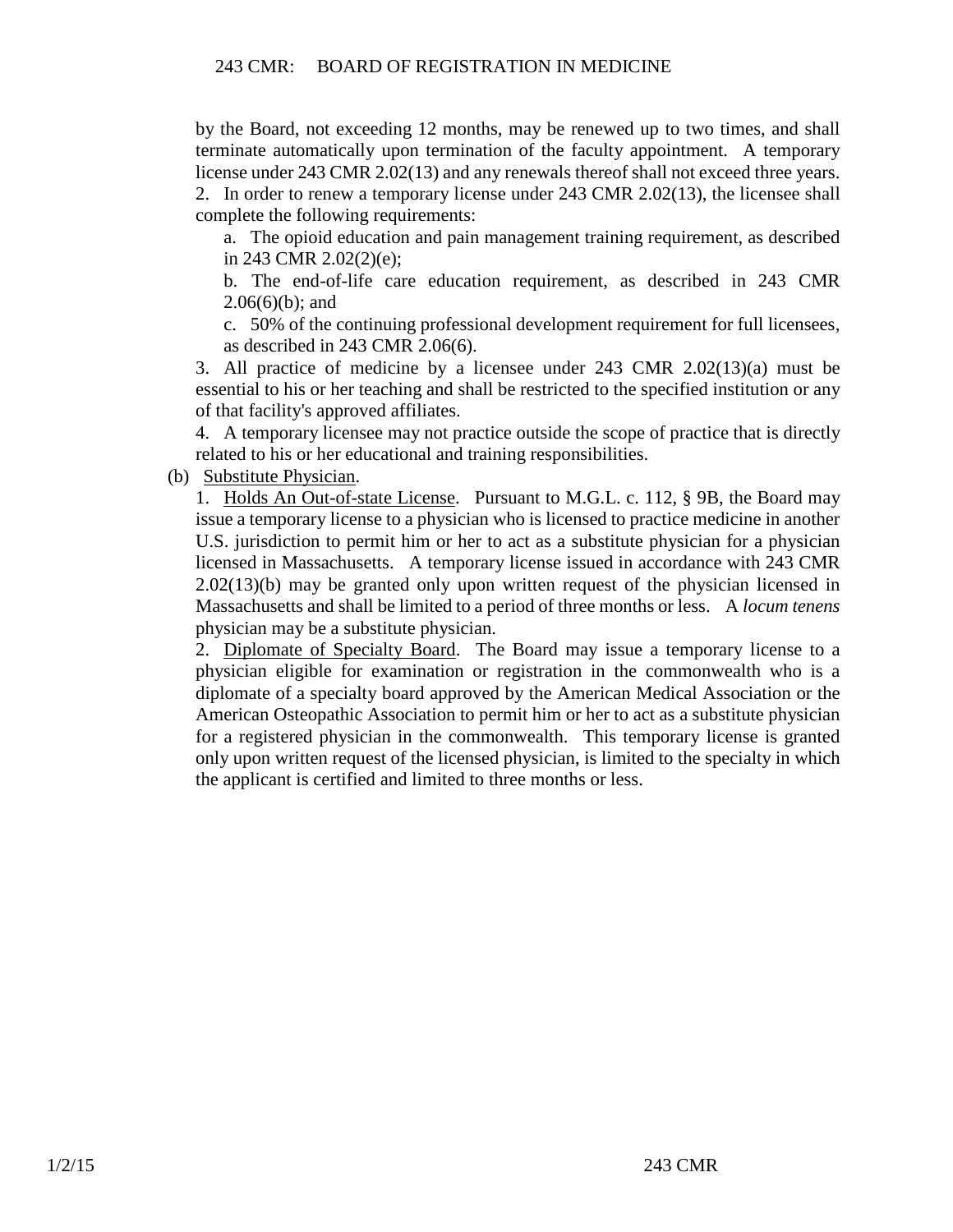NON-TEXT PAGE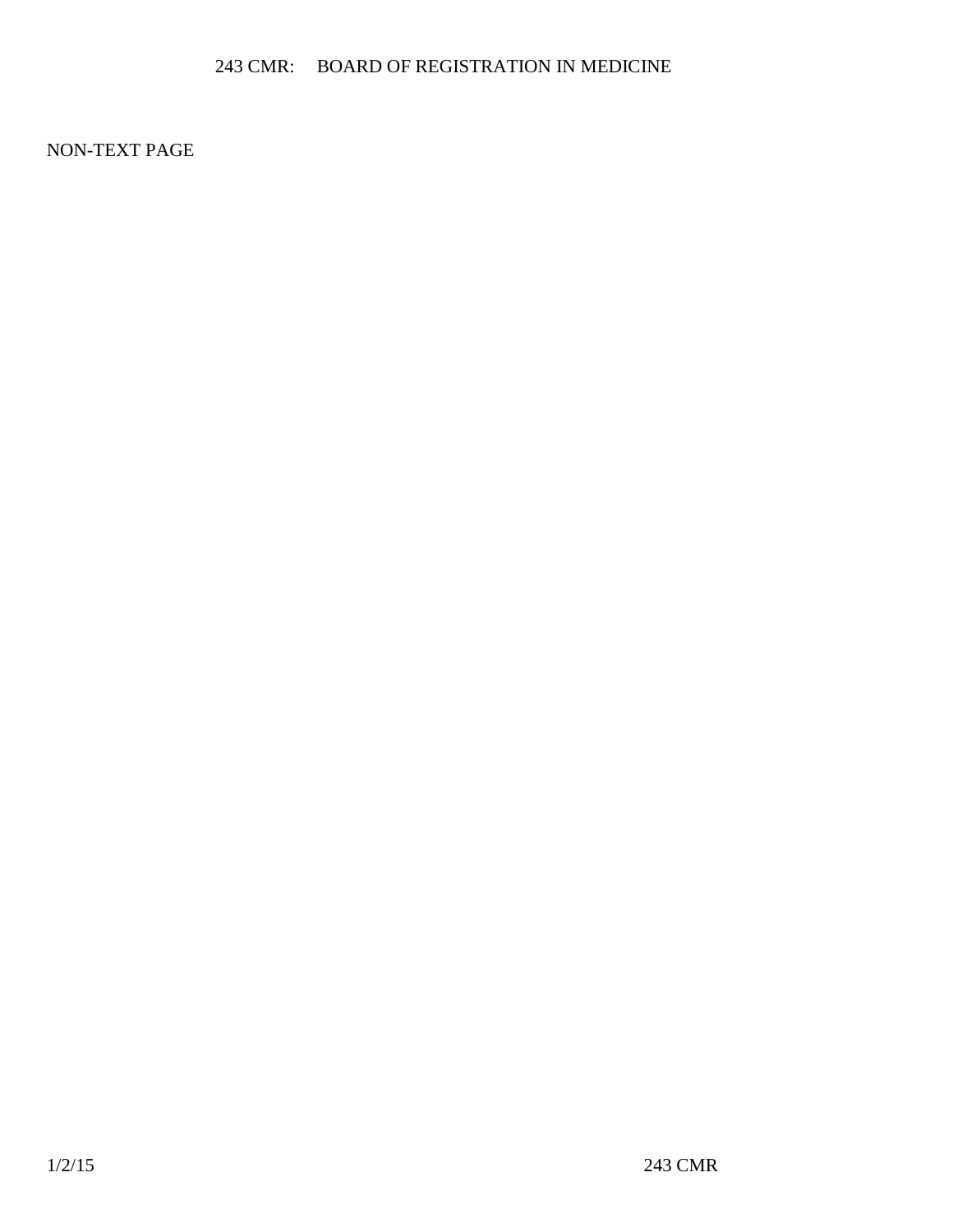### 2.02: continued

(c) Participating in a CPD Course. Pursuant to M.G.L. c. 112, § 9B, the Board may issue a temporary license to a physician who is licensed to practice in another jurisdiction, and who is enrolled in a course of continuing professional development in Massachusetts. A temporary license issued in accordance with 243 CMR 2.02(13)(c) is limited to continuing professional development activities conducted under the supervision of a physician licensed in Massachusetts and shall terminate automatically upon termination of the course and, in any event, at the end of three months.

(d) Issuance of License. An applicant who meets all of the requirements of 243 CMR 2.02(13) to the satisfaction of the Board will be granted a temporary license and is entitled to a certificate of registration signed by the chair and the secretary of the Board.

## 2.03: Initial License for Graduates of International Medical Schools and Graduates of Fifth Pathway Programs

(1) Full License. In order to qualify for a full active medical license as that term is defined in M.G.L. c. 112, § 2 and 243 CMR 2.00, a graduate of an international medical school or a graduate of a Fifth Pathway program shall meet the prerequisites for licensure as set forth in 243 CMR 2.02(1), except as otherwise provided, and the standards in 243 CMR 2.03(1)(a) through (e), in addition to the standards imposed by M.G.L. c. 112, § 2 and 243 CMR 2.00:

(a) Medical Education. Each applicant for a full license shall have received a degree of doctor of medicine, or its equivalent from a program determined by the Board to be substantially equivalent to the medical school programs accredited by the LCME, or the degree of doctor of osteopathy or its equivalent from a program determined by the Board to be substantially equivalent to the osteopathic school programs accredited by the AOA.

(b) Substantial Equivalency of Medical Education. In order to be considered substantially equivalent, such medical education shall include:

- 1. Two academic years of basic science study including:
	- a. gross anatomy;
	- b. biochemistry;
	- c. pathology;
	- d. physiology;
	- e. microbiology;
	- f. immunology; and
	- g. pharmacology.
- 2. Two academic years of clinical study including:
	- a. internal medicine;
	- b. surgery;
	- c. pediatrics;
	- d. obstetrics and gynecology;
	- e. public health and preventive medicine; and
	- f. psychiatry.

3. Clinical Training. The Board must also be satisfied that all clinical training is substantially equivalent to the minimum standards required of United States medical school graduates. The applicant shall submit documentation satisfactory to the Board that all clinical study was done: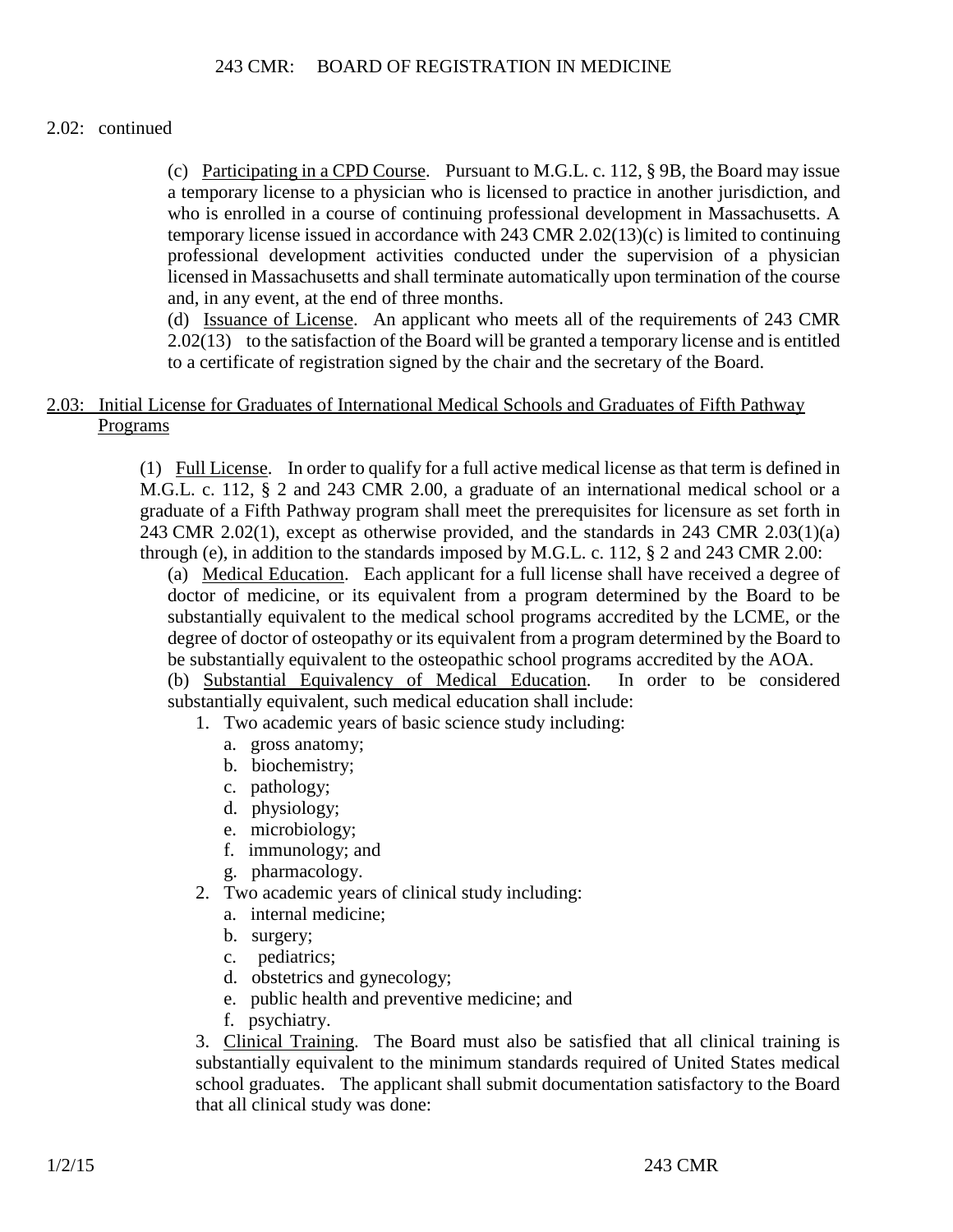a. Under the direct control and approval of the medical school and under on-site supervision and evaluation by the faculty of the medical school in which the applicant was enrolled at the time of study, and in hospitals which have, in the Board's opinion, programs equivalent to ACGME or AOA approved programs in the area of clinical study;

b. Clinical study done in the United States shall be in hospitals which have ACGME or AOA approved programs in the area of the clinical study. Clinical study done in Canada shall be in hospitals which have accredited Canadian post-graduate medical training programs. Supervising clinical faculty shall be physicians who are fully licensed by the jurisdiction where such study is done.

4. Board staff may request additional documentation during the licensure process, which may include, but is not limited to:

a. A formal evaluation by the faculty of the clinical clerkship;

b. A formal written agreement between the medical school and the place of clinical study; or

c. A course catalog.

5. The Board in its discretion may determine that any college of medicine that had its accreditation withdrawn by a national or regional accreditation organization; or had its authorization, certification or licensure revoked or withdrawn by a national governmental supervisory agency; or issued a medical degree based entirely on coursework via the Internet or via online programs, is inconsistent with quality medical education. Such a program of education will not be an approved college of medicine for the purpose of fulfilling the medical education requirement of 243 CMR 2.02(1).

(c) ECFMG Certificate. A candidate for licensure shall possess an ECFMG certificate which is valid on its face and valid as of the date of licensure. Pursuant to M.G.L. c. 112, § 2, an ECFMG certificate is not required for graduates of Fifth Pathway programs.

(d) Post-graduate Medical Education. Each applicant for a full license must have satisfactorily completed at least two years of post graduate medical training in an ACGME or AOA approved or accredited Canadian program. Effective January 1, 2014, each applicant for a full license must have satisfactorily completed at least three years of post graduate medical training in an ACGME or AOA approved or accredited Canadian program. However, in the case of subspecialty clinical fellowship programs, the Board may accept post graduate training in a hospital that has an ACGME or AOA or accredited Canadian post graduate medical training program in the parent specialty.

1. The Board may, in its discretion, accept teaching experience as post graduate training, when it consists of a faculty appointment at or above the assistant professor level at a medical school accredited by the LCME, if the majority of the teaching experience documented is clinical teaching with supporting evidence of either special honors or awards which the applicant has achieved or articles the applicant has published in reputable medical journals or medical textbooks. With the same supporting evidence, the Board may accept teaching experience at the instructor level with the following consideration: There is a presumption against accepting instructor level teaching experience when combined with a waiver request for any other section of 243 CMR 2.03. The Board, in its discretion, may overcome this presumption only in extraordinary circumstances.

2. In its discretion, the Board may consider for licensure an applicant who has completed two years of ACGME or AOA approved or accredited Canadian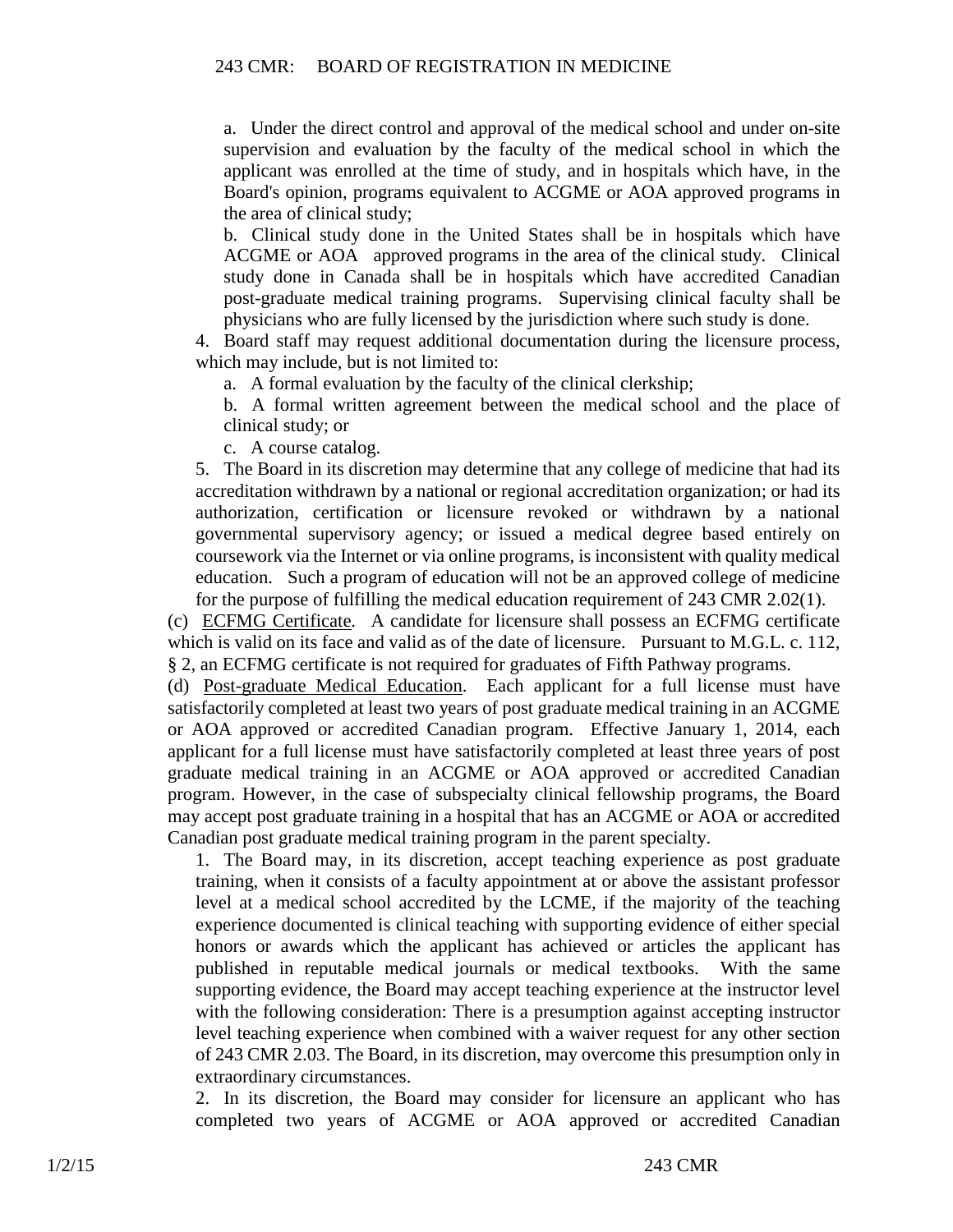post-graduate training and who:

- a. Holds a current, active, unrestricted medical license in another state; and
- b. Demonstrates continuous clinical activity; and
- c. Is board certified by either ABMS or AOA.

(e) Waiver of any 243 CMR 2.03 Requirement. An applicant for a full license pursuant to 243 CMR 2.03 may make a written request to the Board for a waiver of any requirement of 243 CMR 2.03. The Board, in its discretion, may grant the waiver as requested, or with modifications thereof, upon finding:

- a. The applicant meets the standards of M.G.L. c. 112, §§ 2 through 9B; and
- b. Such a waiver would promote the public health, safety or welfare.

(2) Limited License for Graduates of an International Medical School or Fifth Pathway Program. In order to qualify for a limited license as that term is defined in M.G.L. c. 112, § 9 and 243 CMR 2.00, a graduate of an international medical school or a graduate of a Fifth Pathway program shall meet the prerequisites in 243 CMR 2.02(7) and the following standards:

(a) Post Graduate Training. The applicant shall be enrolled in a post graduate medical education program in hospitals or equivalent institutions within the Commonwealth of Massachusetts. All such training shall be done in ACGME or RRC or AOA approved programs, or in a sub specialty clinical fellowship program in a hospital that has an ACGME or RRC or AOA approved program in the parent specialty.

(b) Refugee Applicants. In the case of a refugee applicant, the Board, in its discretion, may accept as post graduate training, enrollment in an individualized training program in a hospital or other similar institution for a period of time between one and two years duration under the direct supervision and control of a fully licensed physician on the staff of such institution. An applicant seeking approval for such an alternative program under 243 CMR 2.03(2) shall submit a written proposal to the Board. The Board may adopt guidelines, including a list of criteria for approval of such programs. All training programs must have prior approval of the Board.

(c) Request to Approve Individualized Training Program. The Board may appoint an Advisory Panel on Refugee Physicians. The Board may request such an Advisory Panel or member(s) thereof to review the applications of refugee physicians and make recommendations to the Board regarding said applications, including requests for approval of individualized training programs under 243 CMR 2.03(2). Any such recommendations are advisory and are not binding on the Board of Registration in Medicine. An applicant who wishes to have an individualized training program approved under 243 CMR 2.03(2)(a)2. shall submit documentation that he or she has made a good faith effort to be accepted in an ACGME or AOA or RRC approved program, and has been unsuccessful in that effort. For the purposes of 243 CMR 2.03(2), the term Refugee shall mean a person who:

1. Has applied and is being considered for, or has received asylum in the United States under the Political Asylum Code, 8 CFR 208; or

2. Was admitted to the United States on a humanitarian visa or on the parole authority of the Attorney General of the United States (8 U.S.C. 1142 (D)(5)); or

3. Any person outside his or her country of nationality who is unable or unwilling to return to such country, and is unable or unwilling to avail himself or herself of the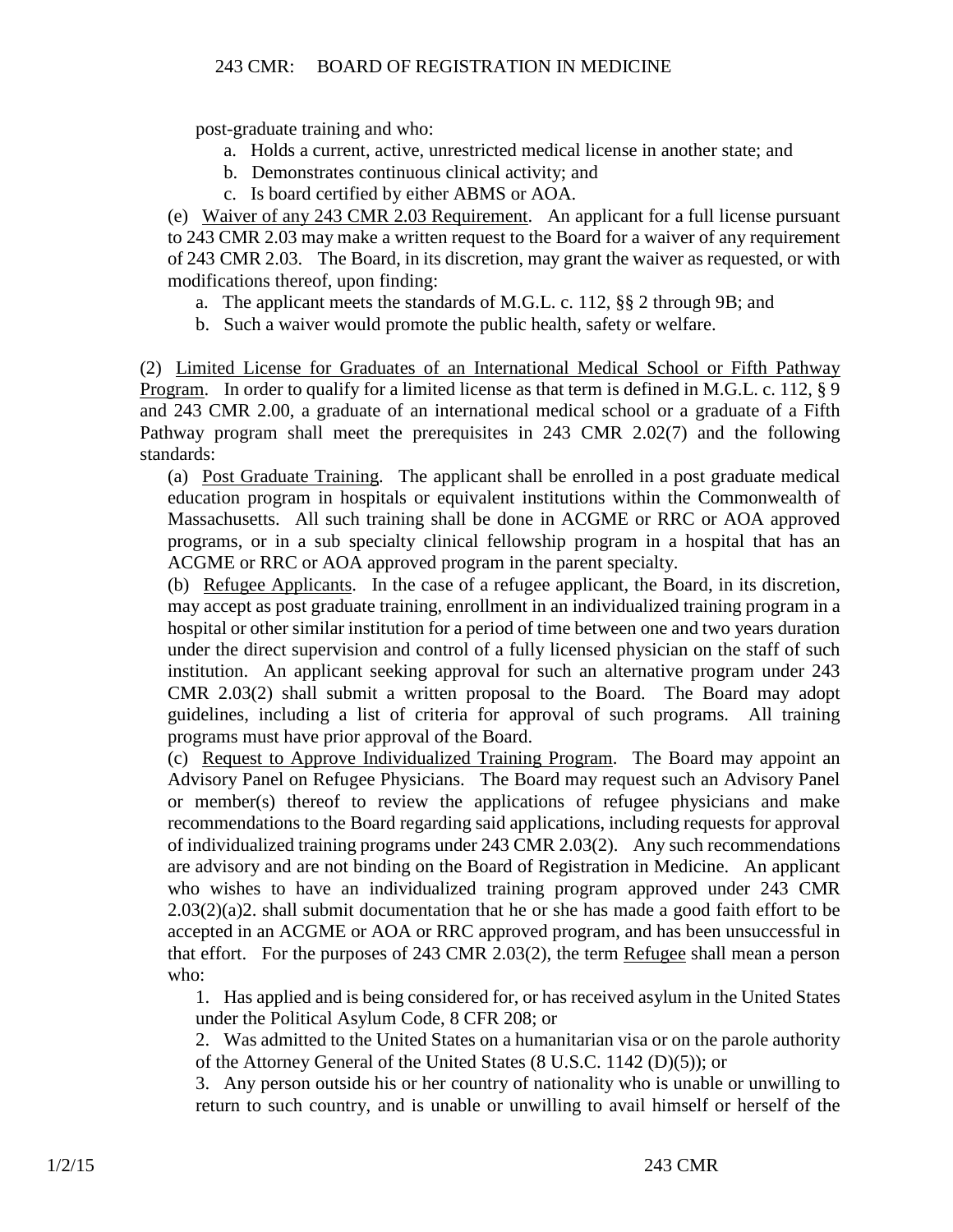protection of that country because of persecution or a well founded fear of persecution on account of race, religion, nationality, membership in a particular social group, or political opinion.

(d) Standards. The applicant shall meet the standards listed in 243 CMR 2.03(1)(a) through (c).

(3) Temporary License for a Graduate of an International Medical School or Fifth Pathway Program. In order to qualify for a temporary license, as that term is defined in M.G.L. c. 112, § 9B and 243 CMR 2.00, a graduate of an international medical school or a graduate of a Fifth Pathway program shall meet the following standards:

(a) The applicant shall meet the standards listed in 243 CMR 2.03(1).

(b) At the discretion of the Board, an applicant may be issued a temporary license in the following circumstance:

1. If the applicant is a visiting physician, with a license to practice in another state or territory or in the District of Columbia or in another country and has a temporary faculty appointment certified by the Dean of the medical school in the Commonwealth for purposes of medical education in an accredited hospital associated with the medical school; and

2. Has demonstrated outstanding expertise in a medical specialty. The Board shall take the following factors into consideration when evaluating such an applicant:

- a. The quality of medical education and clinical training;
- b. Teaching experience;
- c. Board certification;
- d. Special honors or awards;
- e. Articles published in reputable medical journals and medical textbooks; and
- f. Perfection of a medical technique which is unique and beneficial for the alleviation or cure of disease.

(c) A temporary license expires 12 months from the issue date, except as otherwise provided. A subsequent temporary license may be issued at the discretion of the Board.

(4) Waiver of a 243 CMR 2.03 Requirement. An applicant may make a written request to the Board for a waiver of the provisions of any of the requirements in 243 CMR 2.03. The Board, after determining that the applicant meets the standards of M.G.L. c. 112, §§ 2 through 9B; and that such a waiver would not harm the public health, safety or welfare, may grant the waiver as requested or with modifications thereof.

# 2.04: Licensing Application Provisions

243 CMR 2.04 applies to all the Board's license applications, unless otherwise specifically noted.

(1) Application Forms. Each applicant for licensure or renewal shall submit to the Board a completed application form, any additional information requested by the Board, and the applicable fee as determined by the Secretary of Administration and Finance pursuant to M.G.L. c. 7, § 3B. The Board's licensure application forms, with the exception of its application form for re examination in Massachusetts and its renewal application form and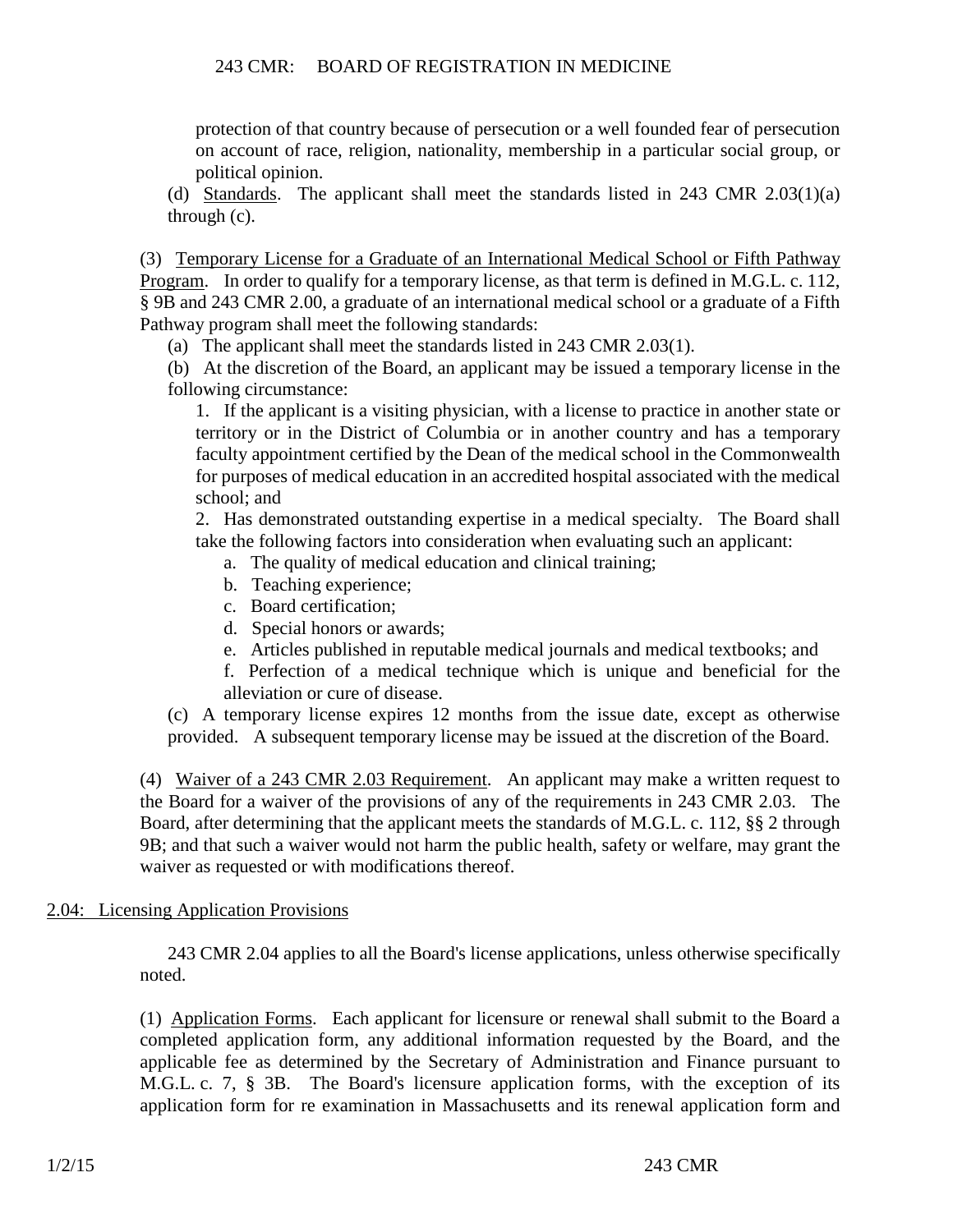other exceptions specifically noted in 243 CMR 2.04(1)(a) through (c), shall include, but are not limited to, requests for the following information:

(a) The applicant's name, date of birth, and home and principal business addresses; and

(b) A verification of the fact that the applicant has completed two years of premedical education, written on the official stationery of the college or university and signed by the dean or other appropriate official. If the school has an official seal, the written verification must be stamped with it. The requirements of this subdivision do not apply to applications for a temporary license; and

(c) A written verification of the applicant's attendance by month and year at a medical school, signed by the dean or other appropriate official. If the school has an official seal, the written verification must be stamped with it.

(2) Submission of Original Licensing Documents. All documents submitted to the Board in support of a license application shall be original documents, unless otherwise provided by the Board. The Board shall accept electronic records as provided in M.G.L. c. 110G. If an applicant or licensee wants any original document returned, he or she must include an identical photocopy of the document and a self-addressed stamped envelope. Once the original is compared to the copy, the original will be returned.

(3) Foreign Language Licensing Documents. An applicant or licensee who wishes to submit an original document or photocopy written in a foreign language must also submit a notarized translation into English of the documents or copy that is prepared by a United States translation service.

(4) Completed Application. An application for initial licensure or renewal or for reentry into practice status shall be considered complete when:

(a) It is legible, signed; and has been sworn to by the applicant; and

(b) All required information, documentation and signatures have been supplied; and

- (c) The fee has been paid in full; and
- (d) All supplemental information required by the Board has been supplied.

(5) Good Moral Character. Pursuant to M.G.L. c. 112, § 2, all applicants for licensure and all licensees shall have good moral character.

(a) Initial License. An applicant for initial licensure shall submit to the Board a written statement attesting to his or her good moral character. The statement should be executed by someone other than a relative who knows the applicant well and for a substantial period of time. The Board especially seeks statements from physicians licensed to practice in the Commonwealth.

(b) Renewal License. A renewing licensee shall certify that he or she is of good moral character biennially, when signing the renewal application.

(6) Examination Requirements. Each applicant for licensure shall fulfill the examination and other requirements for a license as set forth in 243 CMR 2.00 or as required by the Board.

(7) NPI. Each applicant for licensure or renewal shall provide the Board with his or her NPI number or certify that he or she has applied for an NPI number and will provide it to the Board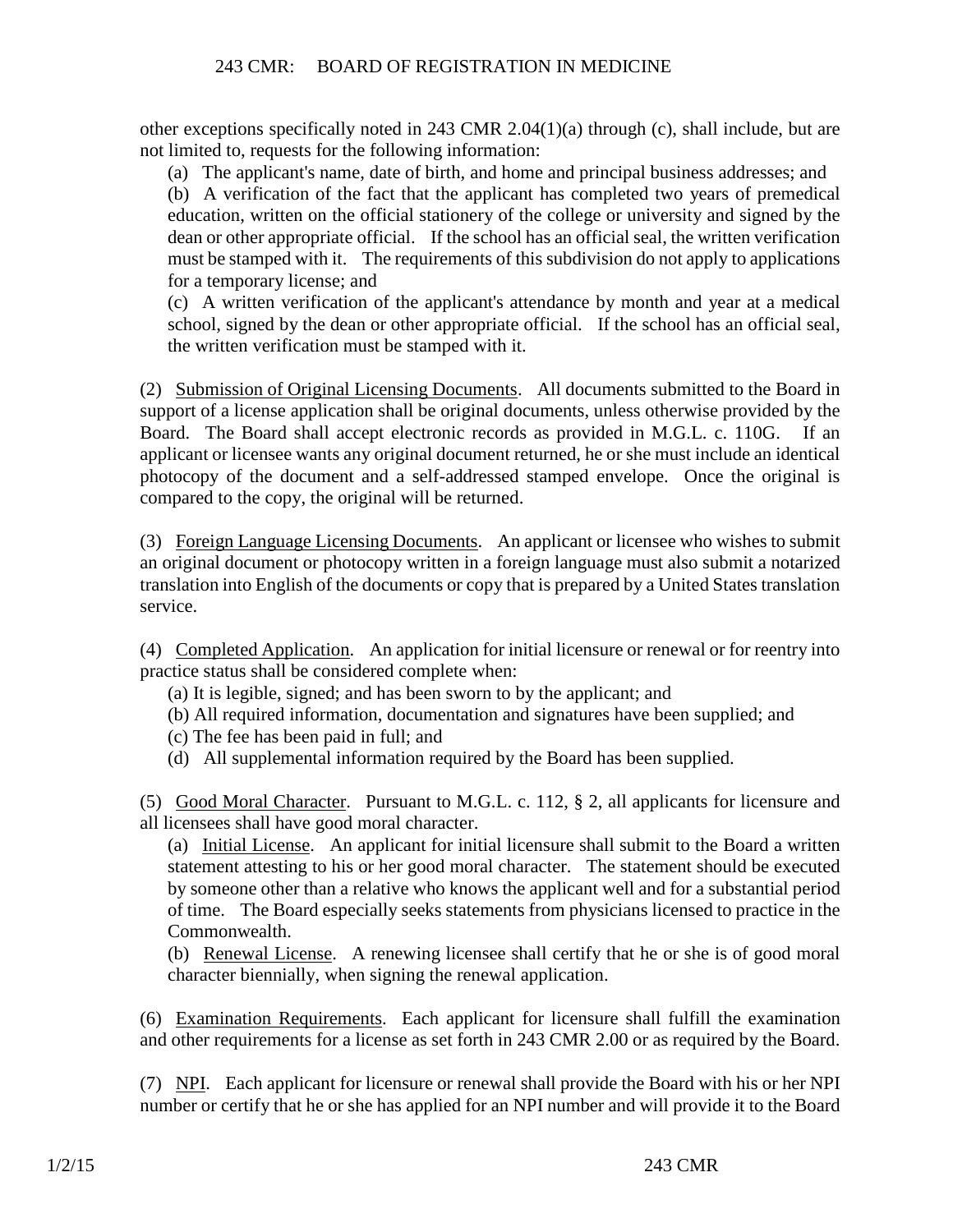upon receipt.

(8) CORI. Each applicant for licensure or renewal shall authorize the Board to access information held by the Massachusetts Criminal History Systems Board and other law enforcement agencies.

(9) Pre-medical Education. Each applicant for licensure shall have completed a minimum of two years in a college or university program acceptable to the Board.

(10) Post-graduate Medical Training. Each applicant for licensure shall satisfy the post-graduate training requirements as set forth in 243 CMR 2.00.

(11) Applicants for Licensure or Renewal Who Have Changed Their Names. Each applicant for licensure or renewal who has been known by a name other than that used on his or her application shall complete the name change forms used by the Board to verify name changes, and shall submit the completed forms along with the documentation required therein.

(12) Duty to Update Registration Information.

(a) During the Application Process. During the initial or renewal application process, an applicant and a licensee have a duty to report to the Board in writing any change in the registration information supplied to the Board in support of his or her application. For an initial application, the process begins on the date the Board receives the first application submission, and ends on the date the license is effective. For a renewal application, the process begins 60 days prior to the anticipated effective date of the license and ends on the date the license is effective. When the applicant or licensee is in the application process, the applicant or licensee shall notify the Licensing Division of the Board as soon as he or she becomes aware of the change in information, but in no event later than 72 hours.

(b) During the Licensing Term. From the day after the effective date of a license or renewal, until the day the next renewal application process begins, a licensee has a duty to timely report in writing any change in the registration information that was supplied to the Board in support of his or her application for licensure or renewal. However, information required under 243 CMR 2.07(8), must be reported to the Board within 30 days of the date the change occurred, or the date that the licensee became aware of the change, whichever is later. If no time period is specified, a report to the Board should be filed within 30 days from the date of the precipitating event.

(c) Exception for Certain Health Information. At all times, physicians who are eligible for the exception to the Mandated Reporting law under M.G.L. c. 112, § 5F and 243 CMR 2.07(23) are exempt from reporting a change in certain health conditions to the Board.

(13) Withdrawal of Application. An applicant may withdraw his or her application at any time prior to review by the Licensing Committee. After review by the Licensing Committee, an applicant may only withdraw the application if he or she requests and receives written permission to do so from the Licensing Committee or the Board. 243 CMR 2.04(13) does not apply to applicants who cannot comply with the Board's medical education requirements for graduates of international medical schools and graduates of Fifth Pathway programs, and who have submitted a waiver request pursuant to 243 CMR 2.03(4).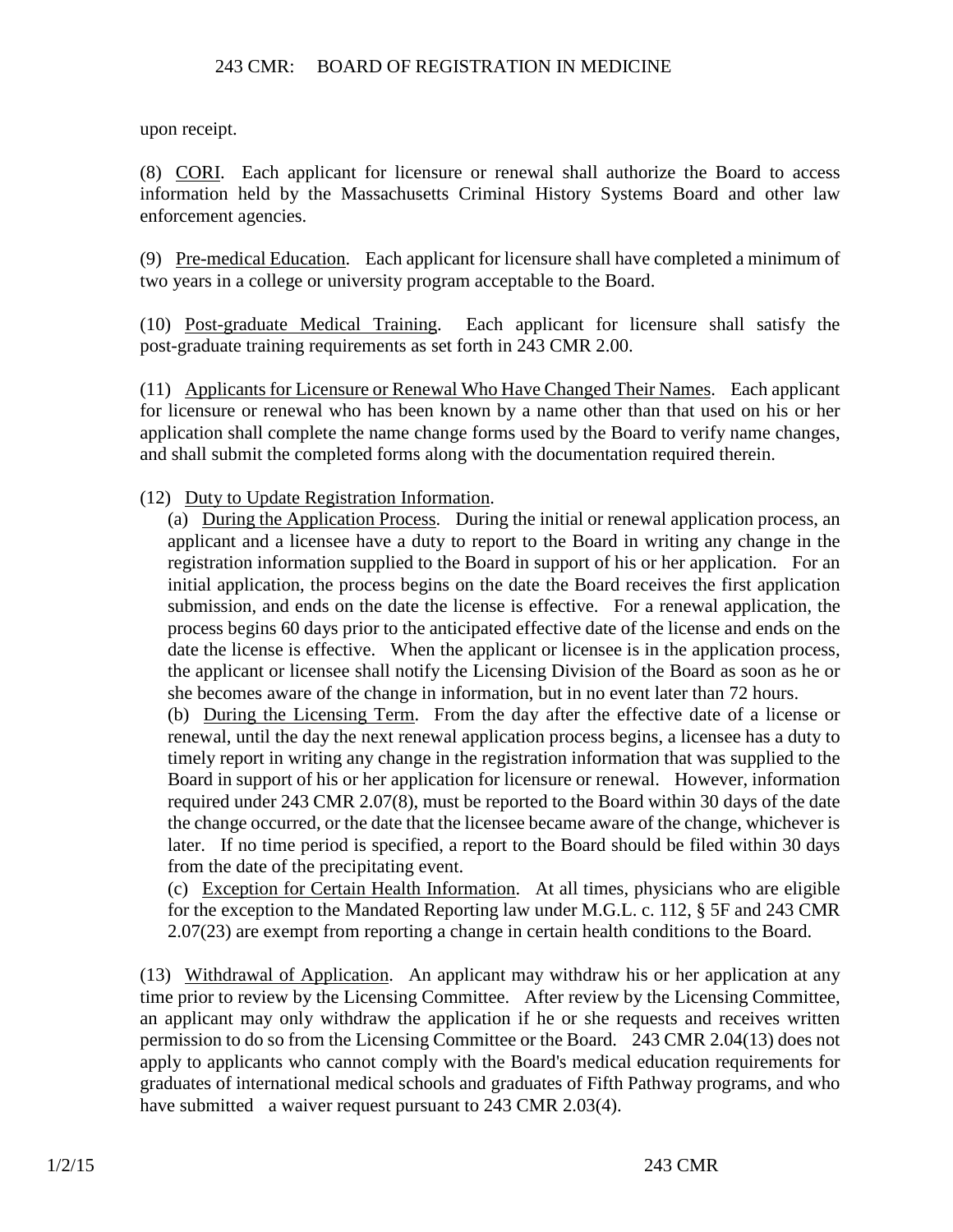(14) Preliminary Denial of Licensure.

(a) The Board may preliminarily deny a license application upon a determination that the applicant does not meet the requirements for licensure as set forth in the Board's regulations (243 CMR) and M.G.L. c. 112 or because of acts which, were they engaged in by a licensee, would violate M.G.L. c. 112, § 5 or 243 CMR 1.03(5).

(b) If the Board preliminarily denies a license application pursuant to 243 CMR 2.04(14), the Board will notify the applicant in writing of the following:

1. The facts relied upon as the basis for the preliminary denial; and

2. The statutes or regulations which enable the Board to preliminarily deny a license application; and

3. The applicant's right to request a hearing, in writing, within 21 days of such notification from the Board. The hearing referred to in 243 CMR 2.04(14) is a licensing hearing conducted by the Board and is not a disciplinary proceeding.

(c) Upon receipt of an applicant's request for a hearing which meets the requirements of 243 CMR 2.04(14), the Board shall grant such request if:

1. The applicant has specified a factual or legal basis for overturning the preliminary denial; and

2. The Board determines that specific factual or legal issues, if further developed at a hearing, would be sufficient to overturn the preliminary denial.

(d) If, after the expiration of the time in which to request a hearing, or after the Board's decision not to grant a hearing, or after a hearing, the Board decides that the applicant should not be licensed, the Board may vote to deny the license application. If, after a hearing, the applicant has demonstrated to the Board's satisfaction that a license should be issued, the Board shall vote to issue a license. The Board may issue policies or guidelines on the procedures relating to the preliminary denial of a license.

# 2.05: Miscellaneous Licensing Provisions

(1) License Fees. Fees payable to the Board in the amount of \$5.00 or more may be paid by personal check or money order drawn on a U.S. bank in U.S. funds. Fees payable in the amount of \$5.00 or less may be paid by personal check. However, the Board may require any fee to be paid by certified check, money order, credit card or electronic fund transfer.

The Board's fee schedule for processing various documents is set by the secretary of administration and finance pursuant to M.G.L. c. 7, § 3B. Board licensing fees are located at 801 CMR 4.02(243). The application fee is nonrefundable.

(2) Board Approval of Health Care Facility Affiliations. The Board must approve by a majority vote the affiliations between health care facilities and physician training programs, if one of the affiliations is not an ACGME accredited program. In order to approve an affiliation, the Board must determine, among other factors, that the supervision available for training purposes is adequate. Limited licensees may rotate between teaching hospitals with three or more ACGME accredited programs without prior approval of the Board.

(3) Procedure For Approval of Health Care Facility Affiliations. The directors of the health care facilities and the physician training program seeking to affiliate must submit a written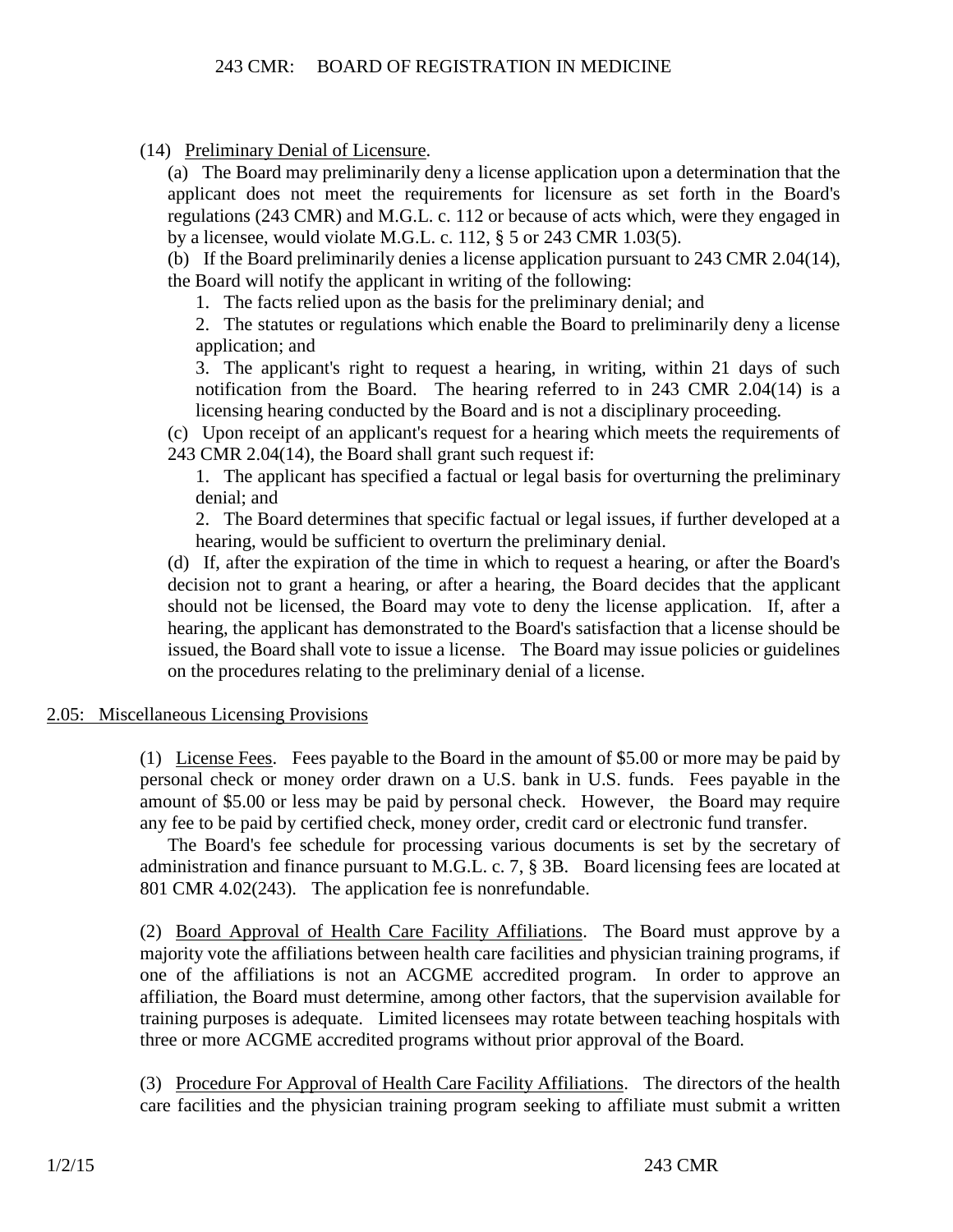joint request to the Board for approval of the affiliation, at least 30 days in advance of when affiliation is sought. If the physician training program is ACGME accredited, a health care facilities affiliation agreement is not necessary.

#### 2.06: License Renewals

(1) Two Year Licensing Period for Full, Administrative or Volunteer Licenses. Pursuant to M.G.L. c. 112, § 2, a licensee must renew his full, administrative or volunteer license every two years. Time shall be calculated according to the two year licensing period for the licensee, beginning on the date the license was issued or renewed by the Board and ending on the following renewal date.

(2) Requirements for Renewing a Full, Administrative or Volunteer License. In order to renew a full, administrative or volunteer license, a licensee must meet the prerequisite requirements in 243 CMR 2.02(1), except as otherwise provided, and the following renewal requirements:

(a) Timely Submission. A licensee must submit to the Board a completed renewal application form and the proper fee prior to the renewal date. A license that has not been renewed expires at 11:59 P.M. on the renewal date.

(b) Completed Continuing Professional Development Requirements. A licensee must fulfill his or her continuing professional development requirement as defined in 243 CMR 2.06(5) or obtain a waiver from the Board pursuant to 243 CMR 2.06(5)(e).

(c) Effect of Suspension. A licensee may not renew a license during a period of suspension.

(d) Proficiency in EHR. On January 1, 2015, or as otherwise determined by law or regulation, a renewing full licensee shall establish competency in the use of electronic health records (EHR). Electronic health record systems include computerized physician order entry, e-prescribing and other health information systems.

1. Demonstrating EHR Proficiency. On or after January 1, 2015, a renewing full licensee must demonstrate proficiency in the use of electronic health records (EHR), as required by M.G.L. c. 112, § 2. A renewing full licensee shall demonstrate proficiency in the use of EHR once, and in one of the following ways:

a. Participation in a Meaningful Use program as an eligible professional;

b. Employment with, credentialed to provide patient care at, or in a contractual agreement with an eligible hospital or critical access hospital with a CMS-certified Meaningful Use program;

c. Participation, as either a Participant or Authorized User, in the Massachusetts Health Information Highway; or

d. Completion of three hours of a Category 1 EHR-related CPD course that discusses, at a minimum, the core and menu objectives and the CQMs for Meaningful Use. These three EHR credits may be used toward the required ten risk management CPD credits.

2. Waiver of the EHR Proficiency Requirement. For purposes of this section, a waiver means an extension of time with which to demonstrate EHR Proficiency. A licensee may apply to the Board for a waiver of the EHR Proficiency requirement.

a. The Board may, in its discretion, grant a 90-day waiver of the EHR Proficiency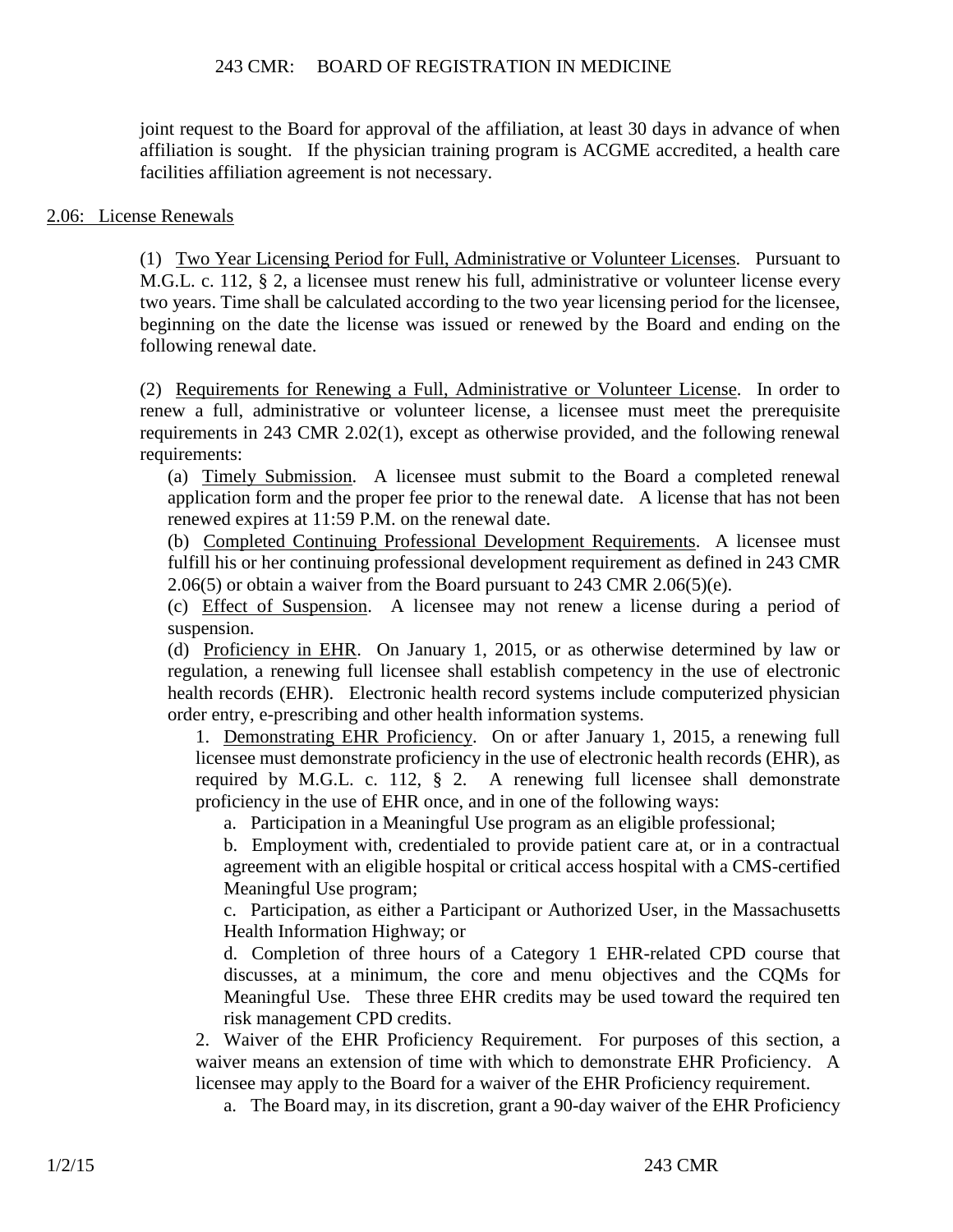requirement due to undue hardship in meeting the requirement.

b. The licensee must submit the waiver request to the Board no later than 30 days prior to the license renewal date. Only in exceptional circumstances shall the Board permit a licensee to file a waiver request less than 30 days prior to the licensee's renewal date.

c. The Board may extend the validity of the applicant's license through the period of the waiver.

3. Exemptions. Exemptions must be claimed each licensing cycle, if applicable. The following are exempt from the requirement to demonstrate EHR Proficiency:

a. A licensee who is not engaged in the practice of medicine as defined in 243 CMR 2.01(4);

b. An Administrative licensee;

c. A Volunteer licensee;

d. An Inactive licensee;

e. An applicant for any license who is on active duty as a member of the National Guard or of a uniformed service called into service during a national emergency or crisis;

f. An Emergency Restricted licensee; or

g. An applicant who has already demonstrated proficiency under 243 CMR  $2.02(2)(f)$  or  $2.06(2)(d)$ .

(3) Inactive Status.

(a) Exempt from Certain Requirements. A licensee may request to change his or her license status from a full active license to an inactive status. A request to change license status may be made at any time during the license term or at the time of renewal. A licensee shall certify that he or she will not practice medicine in Massachusetts while in inactive status. A licensee who is inactive is exempt from the continuing professional development requirements set forth in 243 CMR 2.06(2) and (6) and professional malpractice liability insurance as set forth in 243 CMR 2.07(16), but is subject to all other provisions of 243 CMR 2.00.

(b) Return to Active Status. Inactive licensee may request at any time a change of license status to return to active status. The Board shall require the licensee to satisfy such continuing professional development requirements as have accumulated during the period of time the licensee was on inactive status, including the EHR Proficiency requirement, or such CPD requirements as the Board requires. The Board shall require that the licensee reinstate appropriate professional malpractice liability insurance requirements.

(4) Retiring from the Practice of Medicine. When resignation, as set forth in 243 CMR 1.05(5): *Resignation*, does not apply, a licensee may retire from the practice of medicine in accordance with the following procedure:

(a) From Active to Retired Status. A licensee who no longer wishes to practice medicine may request, in writing, that the Board change his or her license status from Active to Retired status. A Retired license is an inactive status. The licensee must submit a written statement, signed under the penalties of perjury, detailing the licensee's knowledge of any open or reasonably anticipated complaints before the Board, and agreeing to make patient records accessible in accordance with 243 CMR 2.07(13).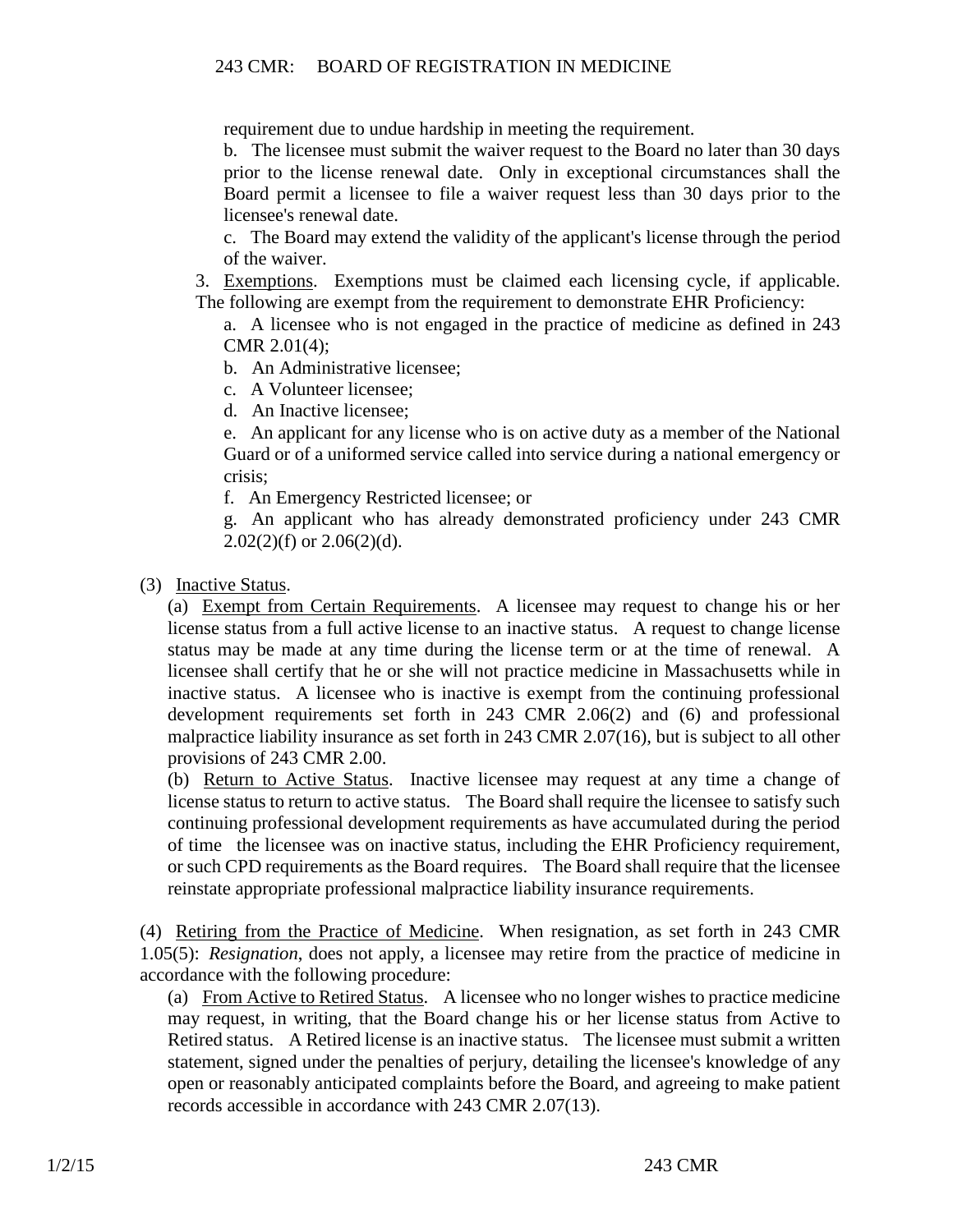(b) Eligibility for Retired Status. A physician is not eligible to retire if he or she is the subject of an open complaint or reasonably anticipates a complaint will be filed with the Board.

(c) Effective Date of Retirement. If the physician is not the subject of an open complaint, and there are no reasonably anticipated complaints against the licensee, he or she may retire. The physician's retirement status becomes effective on the date set by the Board in its written Notice of a Change in License Status.

(d) Retiree's Duty to Maintain Patient Records. The retired physician shall comply with the requirements of 243 CMR 2.07(13). With respect to patient records existing on or after January 1, 1990, a retiring licensee, a successor physician or the licensee's estate must retain patient records in a manner which permits former patients and their successor physicians access to them for a minimum period of seven years from the date of the last patient encounter. When the patient is a minor on the date of the last patient encounter, the physician must retain the patient's records for a minimum period of seven years from the date of the last patient encounter or until the date that the minor patient reaches the age of 18 years, whichever is the longer retention period.

(e) From Retired Status to Active Status. A physician in Retired status may wish to return to active practice. The physician must demonstrate EHR Proficiency as set forth in 243 CMR 2.06(2)(d). If the physician has been out of practice for less than two years, he or she may file a Request for a Change of License status. The Board shall approve such a request provided that the physician has no outstanding complaints or unpaid fines. If the physician in retired status has not engaged in a clinical practice of medicine for two years or more, and the physician intends to return to a practice of medicine that will include direct or indirect patient care, the Board may require that the physician demonstrate current clinical competency prior to reviving the license.

(5) Request for Extension to Complete Certain 243 CMR 2.06 Renewal Requirements. In the circumstances listed in 243 CMR 2.06(5), the Board or its designee may grant a licensee an extension of time in which to file a completed renewal application and may extend the validity of his or her current license through the period of the extension. The Board may deem that a licensee has requested an extension under 243 CMR 2.06 in the following circumstances:

(a) The Board fails to provide the licensee with a renewal application 60 days prior to the renewal date due to the Board's computer, administrative, or clerical difficulties or other compelling circumstances. Such an extension shall not exceed 60 days.

(b) The licensee fails to receive his or her renewal application in a timely manner because of computer, administrative, or clerical difficulties or other compelling circumstances on the part of the licensee. A licensee's failure to receive his or her renewal application due to his own failure to change his or her address with the Board within 30 days as required by 243 CMR 2.07(8) is not a compelling circumstance.

(6) Continuing Professional Development.

(a) Basic Biennial Requirement. Subject to the exemptions set forth in 243 CMR 2.05(6), each licensee shall obtain no fewer than 100 continuing professional development (CPD) credits during each two year period that begins on the date that his or her license is issued or renewed by the Board and ends on the following renewal date. Credits shall be earned as follows: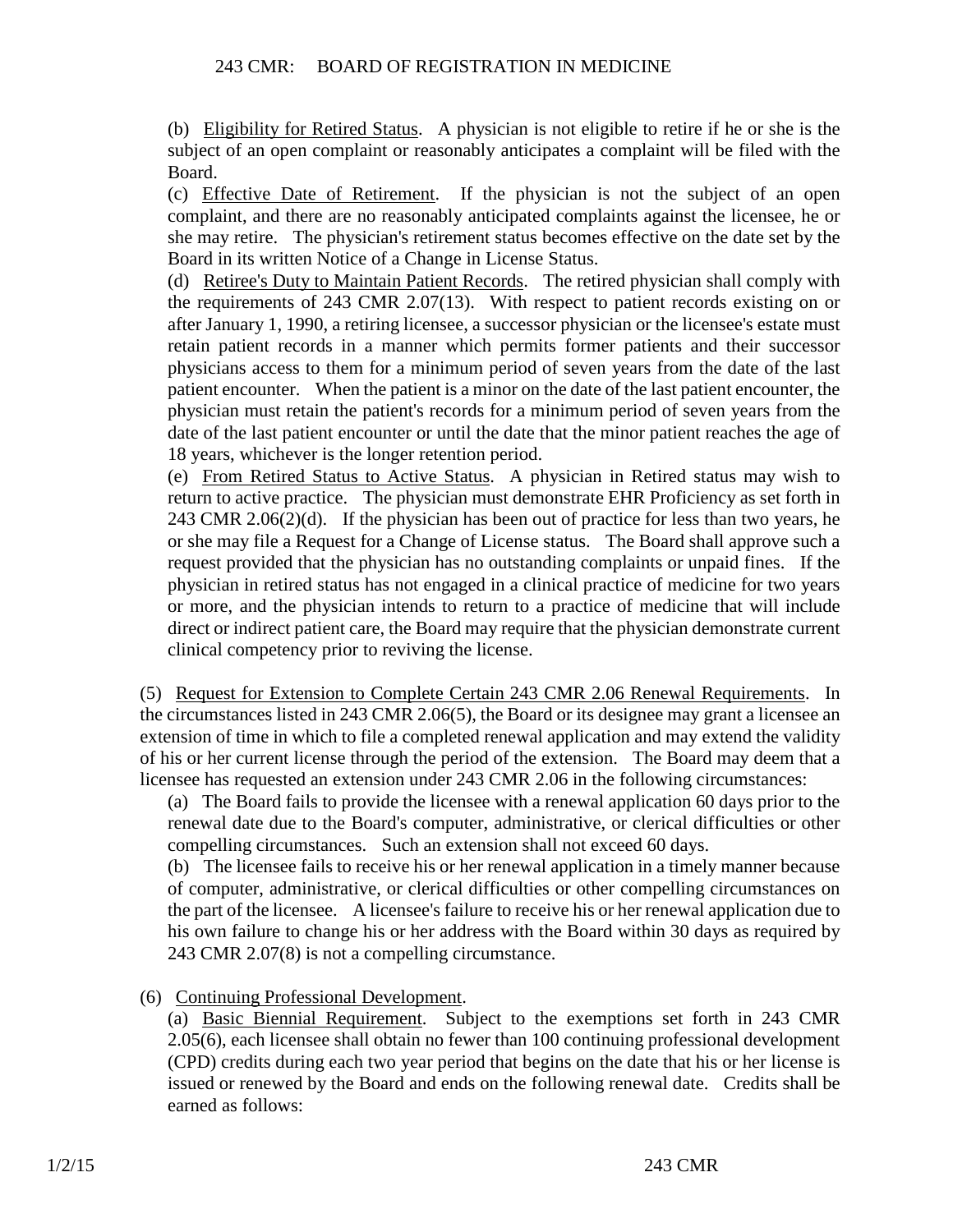1. Category 1. Not less than 40 CPD credits (example: AMA PRA Category 1 CreditTM; AAFP Prescribed credit or AOA Category 1-A) from an organization accredited by the Accreditation Council for Continuing Medical Education (ACCME), the American Osteopathic Association (AOA), the American Academy of Family Physicians (AAFP) or a state medical society recognized by the ACCME. The entire 100-credit requirement may be completed by earning Category 1, Prescribed or 1-A credits.

2. Category 2. Not more than 60 credits of Category 2 activities, as defined and adopted by the American Medical Association or AOA.

3. Risk Management Continuing Professional Development Courses. Ten credits studying risk management, as defined in 243 CMR 2.01(4), at least four of which shall be in Category 1.

4. Review of Board Regulations. Two credits in either Category 1 or 2 studying 243 CMR 1.00 through 3.00.

(b) End-of-life Care Studies. Pursuant to M.G.L. c. 13, § 10 and M.G.L. c. 112, § 2, the Board shall require that a licensee participate in at least two credits of either Category 1 or 2 continuing professional development studying end-of-life care issues as a condition for renewal, revival or reinstatement of licensure. End-of-life care studies may be used to satisfy the risk management requirement in 243 CMR 2.06(6)(a)3. The Board will assist licensees in obtaining end-of-life care education and training by providing an online list of resources.

(c) Clinical Assessment. The Board may require a licensee to participate in a clinical skills or competency assessment, if any such programs exist, as a condition for renewing, reinstating, reviving a license or for changing a license category. An applicant for renewal, revival, reinstatement or change of status may also be required to appear for a personal interview with the Board and its committees. This interview may include, but not be limited to, an inquiry regarding the applicant's reason(s) for renewal, revival, reinstating or change of status and the applicant's plan for practicing medicine in Massachusetts.

1. In determining whether to require a clinical skills assessment or a clinical competency assessment, the Board may consider the length of time that the licensee has been clinically inactive, the licensee's specialty; the cost of the program; the location of the program, and other relevant factors that the Board may by policy develop.

2. The Board may accept the successful completion of an Ongoing Physician Performance Evaluation (OPPE) by a licensee as establishing clinical competency, provided the OPPE is completed within the past year.

3. The Board may accept the successful completion of a Focused Physician Performance Evaluation (FPPE) by a licensee as establishing clinical competency, provided the FPPE is completed within the past year.

(d) Opioid Education and Pain Management Training. Renewing licensees who prescribe controlled substances, as defined in M.G.L. c. 94C, § 1, shall, as a prerequisite to renewing a medical license, complete three credits in pain management training, pursuant to St. 2010, c. 283. Pain management training shall include, but not be limited to, training in how to identify patients at high risk for substance abuse and training in how to counsel patients on the side effects, addictive nature and proper storage and disposal of prescription medicines. Three credits of opioid education and pain management training shall be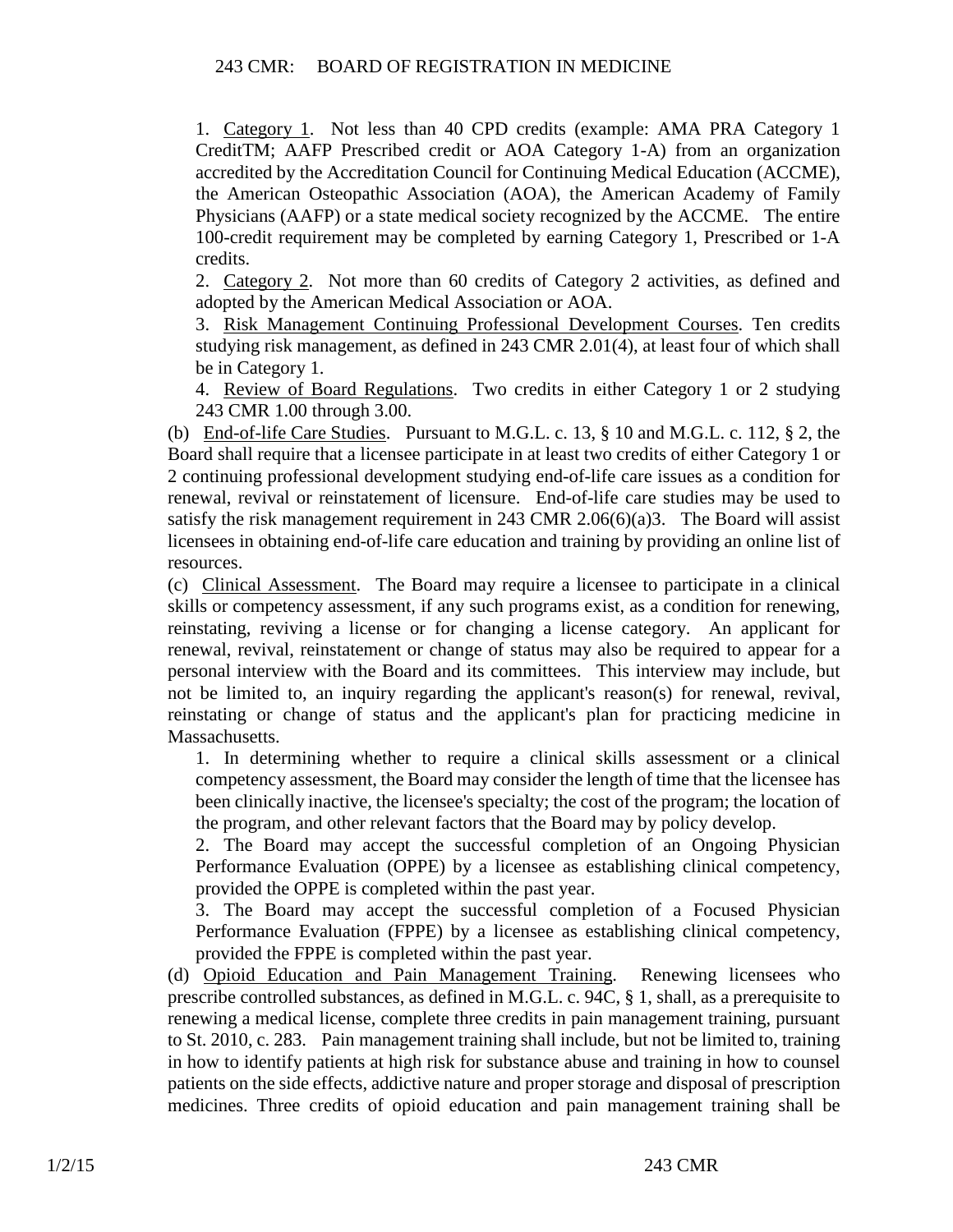required of licensees when they biennially renew their licenses. Opioid education and pain management training may be used toward a licensee's required risk management credits of continuing professional education.

(e) CPD for Temporary Licensee. A temporary licensee with an academic appointment shall have fulfilled 50% of the CPD requirement in order to obtain a renewal of the temporary license.

(f) Exemptions. The following licenses are not required to fulfill the basic biennial CPD requirement set forth in 243 CMR 2.06(5)(a):

- 1. Limited licensees.
- 2. Licensees on inactive status, except as specified in 243 CMR 2.06(3)(b).
- 3. Licensees enrolled in any of the following programs:

a. A post graduate medical education program (*e.g*., a residency or fellowship) approved by the ACGME.

b. The first or second year of a fellowship (including consecutive fellowships) not approved by the ACGME OR AOA (*e.g*., a pure research fellowship).

4. National Emergency or National Crisis Exemption. The Board shall grant an exemption of the CPD requirement to those licensees serving in active military duty as members of the National Guard or of a uniformed service who are called into service during a national emergency or crisis.

a. An exemption of the CPD requirement may be granted on a pro rated basis.

b. The exemption shall constitute a permanent waiver, and the licensee shall not be required to complete the excused credits at a future time.

c. A licensee may apply to the Board for a waiver of the CPD requirements pursuant to the National Emergency or Crisis Exemption by submitting the waiver request in writing to the Board, together with proof of service, no later than 30 days prior to the license renewal date.

(g) Calculating Credits. Newly licensed or newly active physicians, or licensees initially subject to the exemptions set forth in 243 CMR 2.06(5) shall begin to earn CPD credits as follows:

1. A newly licensed physician not otherwise subject to the exemptions set forth in 243 CMR 2.06(5), shall fulfill the basic biennial CPD requirement during the two year period that begins on the date his or her license is issued by the Board. If that license will be renewed in less than two years, the licensee shall obtain credits as follows:

a. If the license renewal period is one year or shorter, the licensee need not obtain any CPD credits during that renewal period.

b. If the license renewal period is longer than one year but shorter than two years, the licensee shall fulfill one half of the basic biennial CPD requirement during that renewal period.

2. A licensee seeking to return to active status from lapsed license status shall first have fulfilled the basic biennial CPD requirement during the two year period ending on the date he or she returns to active status.

3. A licensee completing or leaving a program described in 243 CMR 2.06(5)(b)3.a., shall fulfill the basic biennial CPD requirement during the two year period that begins on the first license renewal date after the program or the second fellowship year has ended, or (if earlier) that begins on the first license renewal date after the licensee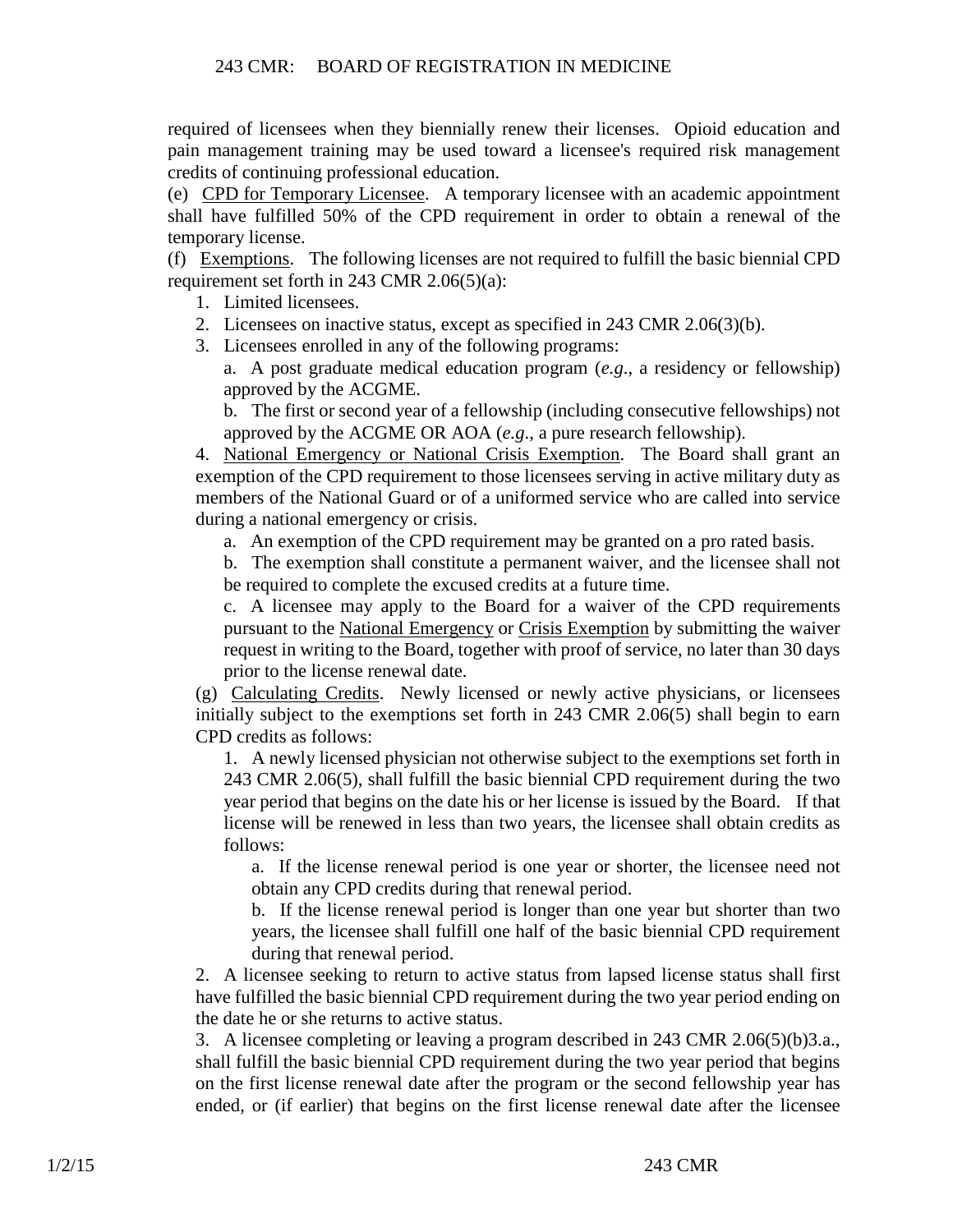leaves the program or fellowship.

(h) Miscellaneous Provisions.

1. A majority of the total CPD credits required for each renewal cycle shall be directly related to the licensee's primary area(s) of practice.

2. Licensees shall document Category 1 CPD credits by maintaining a written record that lists the date and type of activity, the program sponsor (if applicable) and the number of credits earned, and shall retain each certificate of attendance or letter of attestation issued by a program sponsor. Licensees shall document Category 2 CPD credits and credits certified pursuant to 243 CMR 2.06(5)(d)4. by maintaining a written record that lists the approximate number of hours spent on each type of CPD activity. Such records shall be maintained for no less than one full license renewal cycle after the credits have been earned and must be available for Board inspection upon request. 3. The Board, by majority vote, may certify that any activity, course or training deemed appropriate shall be eligible for the equivalent of Category 1 or Category 2 credit for purposes of license renewal in Massachusetts.

(i) Waiver of a CPD Requirement.

1. A licensee may apply to the Board for a waiver of the portion of the CPD requirements that he or she cannot meet. The licensee must submit the waiver request to the Board no later than 30 days prior to the license renewal date.

2. A waiver request must include the following written information:

a. An explanation of the licensee's failure to complete the CPD requirements;

b. A listing of the CPD credit hours that the licensee believes that he or she has earned; and

c. The licensee's plan for completing the CPD requirements.

3. The Board in its discretion will grant a waiver of the CPD requirement. The grounds for waiver include, but are not limited to:

a. Prolonged illness of the licensee; and

b. Inaccessibility or unavailability of CPD programs.

4. Licensees granted a waiver by the Board will be given additional time to complete the Board's CPD requirement. Licensees required (by the terms of a waiver or otherwise) to make up a deficiency in CPD credits may apply those credits only to the period in which the deficiency arose.

(7) Lapsed License Status.

(a) Effect of a Lapsed License. A license not renewed shall lapse at 11:59 P.M. on the license renewal date. A licensee shall not practice medicine with a lapsed license. Continued practice of medicine following the lapse of the license is the unauthorized practice of medicine, and shall be referred to the Enforcement Division of the Board and to law enforcement.

(b) Reviving a Lapsed License. A licensee whose license has lapsed may petition the Board, upon submission of a lapsed license application and payment of the required fee, to revive his or her license.

1. The Board shall require the licensee to satisfy such continuing professional development requirements as have accumulated during the period of the lapse, including the EHR Proficiency requirement, or such CPD requirements as determined by the Board. The Board shall require that the licensee reinstate appropriate professional malpractice liability requirements.

2. If the Board has reason to believe the lapsed licensee has committed a violation of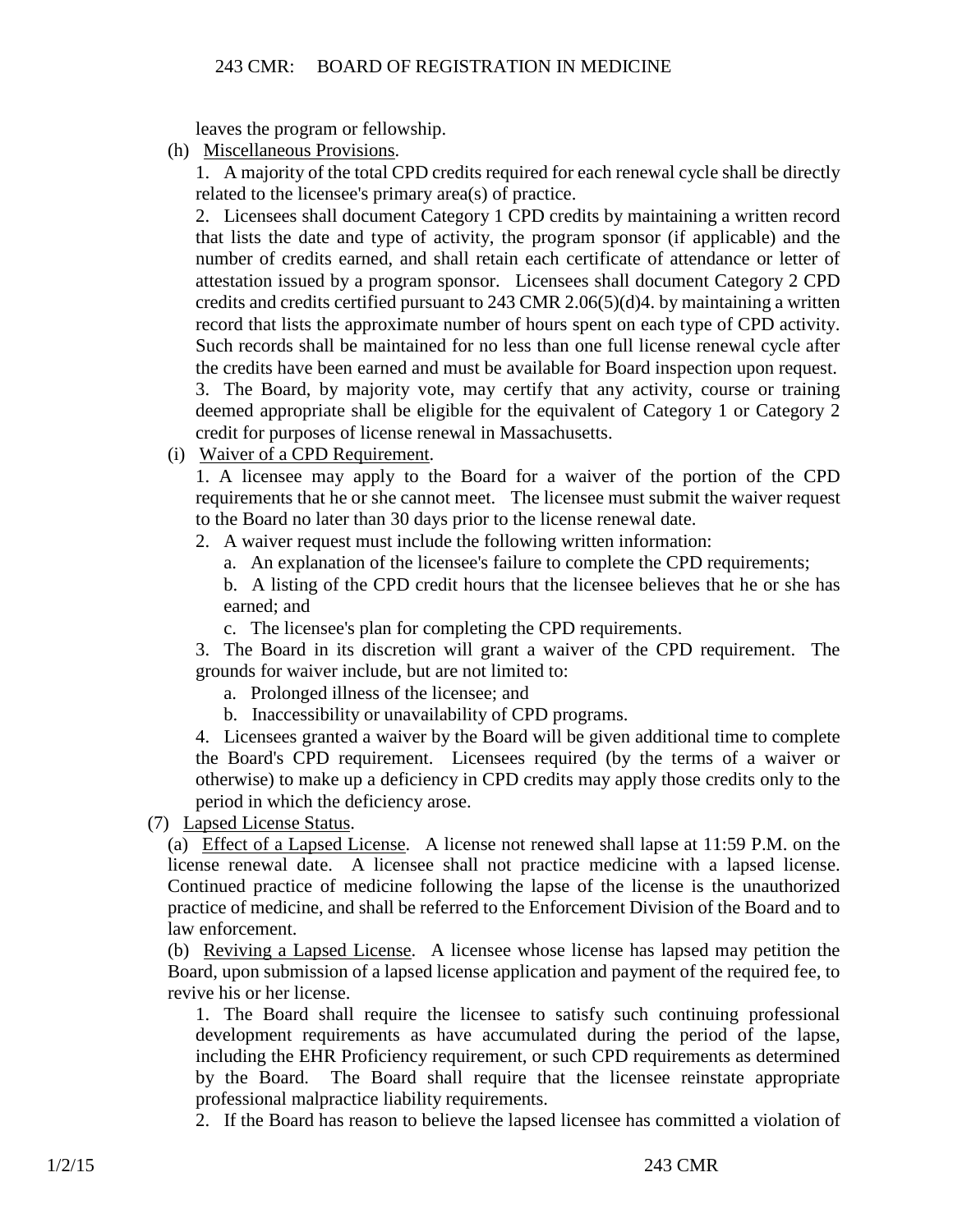law or regulation, or has deviated from good and acceptable standards of medical practice, the matter will be forwarded to the Enforcement Division. The Enforcement Division will review the lapsed license application and if necessary, investigate the matter as an open complaint. The Board may defer action on the lapsed licensee renewal pending completion of the investigation or 180 days after the Board's receipt of a complete lapsed license application, whichever is shorter, or, should the Board issue a Statement of Allegations against the lapsed licensee, pending completion of the adjudicatory process by the Board. The 180 day period allowed for investigation shall be extended by any period of time during which the licensee is unavailable or fails to cooperate with the Board.

### 2.07: General Provisions Governing the Practice of Medicine

243 CMR 2.07 addresses some issues relating to the practice of medicine by licensees. The Practice of Medicine is defined in 243 CMR 2.01(4).

(1) Acupuncture. Acupuncture is the practice of medicine and may be performed only by a full licensee or by an acupuncturist duly licensed and registered in the Commonwealth.

(2) Interpretation of Blood Pressure Measurements. (Reserved).

(3) Standards Pertaining to the Practice of Medicine by Medical Students. A full licensee may permit a medical student to practice medicine under his or her supervision and subject to the provisions of M.G.L. c. 112, § 9A. The full licensee's supervision of the medical student's activities must meet the following requirements:

(a) The full licensee requires that the medical student is identified as a medical student to each patient and informs patients that they have a right to refuse examination or treatment by the medical student.

(b) The full licensee assures that the medical student practices medicine in accordance with accepted medical standards.

(4) Delegation of Medical Services. A full licensee may permit a skilled professional or non-professional assistant to perform services in a manner consistent with accepted medical standards and appropriate to the assistant's skill. The full licensee is responsible for the medical services delegated to a skilled professional or nonprofessional assistant. Nothing in 243 CMR 2.07(4) shall be construed as permitting an unauthorized person to perform activities requiring a license to practice medicine. A full licensee shall not knowingly permit, aid or abet the unlawful practice of medicine by an unauthorized person, pursuant to M.G.L. c. 112, § 9A, M.G.L. c. 112, § 61, and 243 CMR 1.05(6).

(5) The Controlled Substances Act. A licensee who violates M.G.L. c. 94C or any regulation promulgated thereunder also violates 243 CMR 2.00.

- (6) Hospital Privileges. (Reserved).
- (7) Retirement from the Practice of Medicine (Reserved).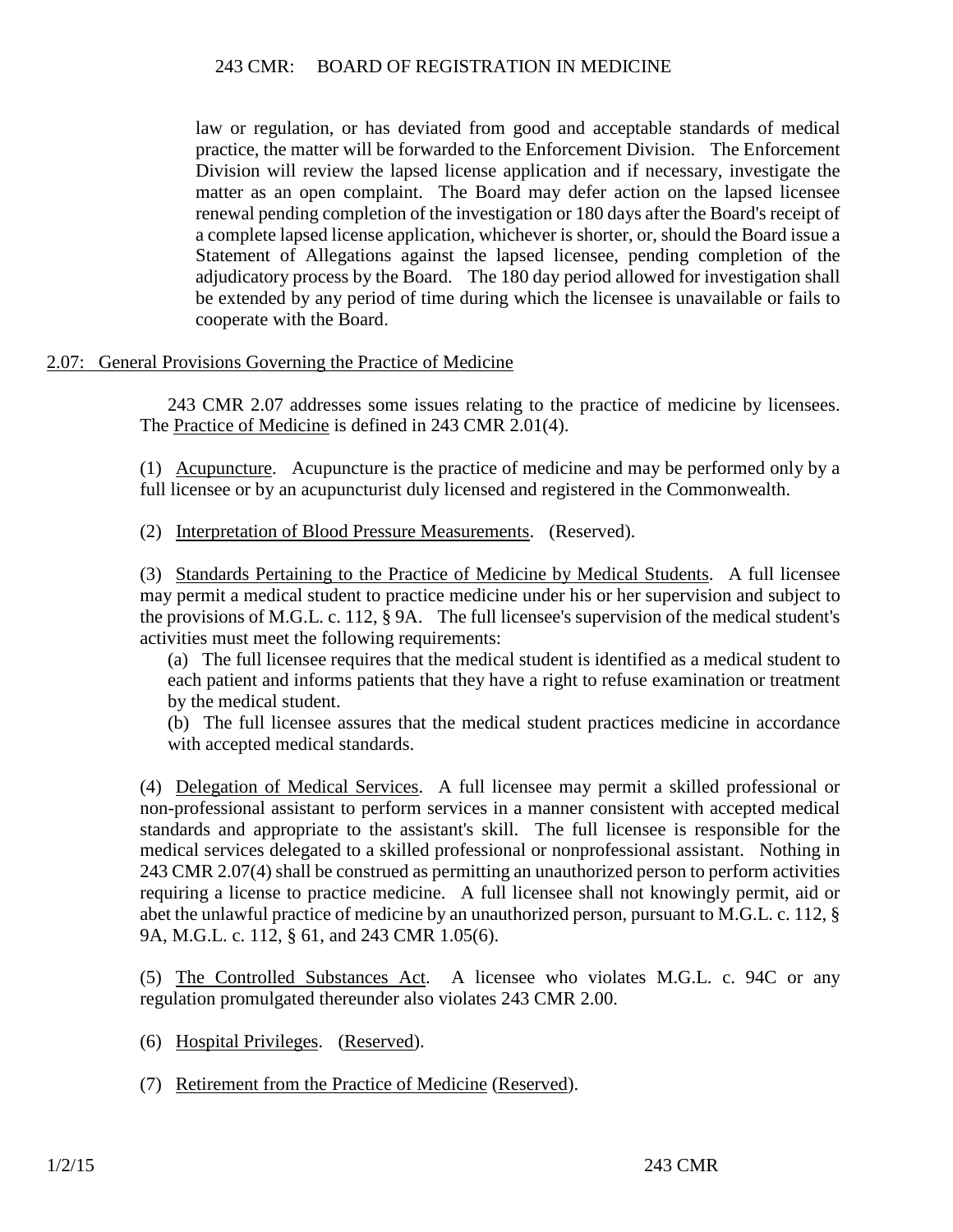(8) Changes in Registration Information Occurring Outside of the Licensing Process. Pursuant to 243 CMR 2.04, an applicant or licensee shall notify the Board in writing when information provided on his or her licensing or renewal application changes during the application or renewal period. The application or renewal period means the day the initial application or renewal application is filed to the day the license is issued or renewed. In addition, a licensee has a duty to report to the Board when certain information provided to the Board as part of the registration process changes. A written report shall be sent to the Board within 30 days of when the change occurred. The applicant or licensee shall keep the following information current:

(a) Home and Business Address. A licensee must report to the Board a change of home or business address within 30 days of the date of the change of address.

(b) Change of Name. An applicant or licensee who changes his or her name shall provide notice to the Board, within 30 days of the date of the name change, pursuant to the procedures set forth in 243 CMR 2.02(14).

(c) Change in Sex. An applicant or licensee who changes his or her sex pursuant to M.G.L. c. 46, § 13(e) shall provide notice to the Board within 30 days of the date of the amendment of his or her birth certificate.

(d) Physician Ownership in a For-profit Acute Care Hospital or HMO.

1. Report to the Board. As required by M.G.L. c. 112, § 5M, a licensee shall report to the Board that he or she has an ownership interest in a for-profit acute care hospital, as defined in M.G.L. c. 111, § 25B, or a for-profit health maintenance organization, as defined in M.G.L. c. 111, § 25B. The licensee shall report to the Board the percentage of ownership interest he or she holds in relation to the total ownership interest in the for-profit entity.

a. The licensee shall make an initial report of ownership interest to the Board within 30 days of acquiring such ownership interest.

b. After the initial report, the licensee shall report the existence of the ownership interest and the ownership percentage biennially during the license renewal process.

c. The licensee shall report a material change in his or her ownership interest to the Board within 30 days of the change.

d. A licensee shall report to the Board when he or she ceases to have an ownership interest, within 30 days of ceasing to have an ownership interest.

2. Ownership Interest. For purposes of 243 CMR 2.07(8)(d), Ownership Interest shall mean any and all ownership interest including, but not limited to, any membership, proprietary interest, stock interest, partnership interest, co-ownership in any form or any profit-sharing arrangement. Ownership interest shall not apply to financial arrangements between a health maintenance organization organized under M.G.L. c. 176G, or a preferred provider arrangement organized under M.G.L. c. 176I and their participating providers, and shall not apply to financial arrangements among participating providers of such health maintenance organization or such preferred provider arrangement.

(e) Physician Ownership Interest in Facilities Providing Physical Therapy Services.

1. Report to the Board. A licensee shall report to the Board that he or she has an ownership interest in physical therapy services, pursuant to M.G.L. c. 112, § 12AA.

a. The initial report shall be made to the Board within 30 days of acquiring the ownership interest. A sample of the blank written referral form must be submitted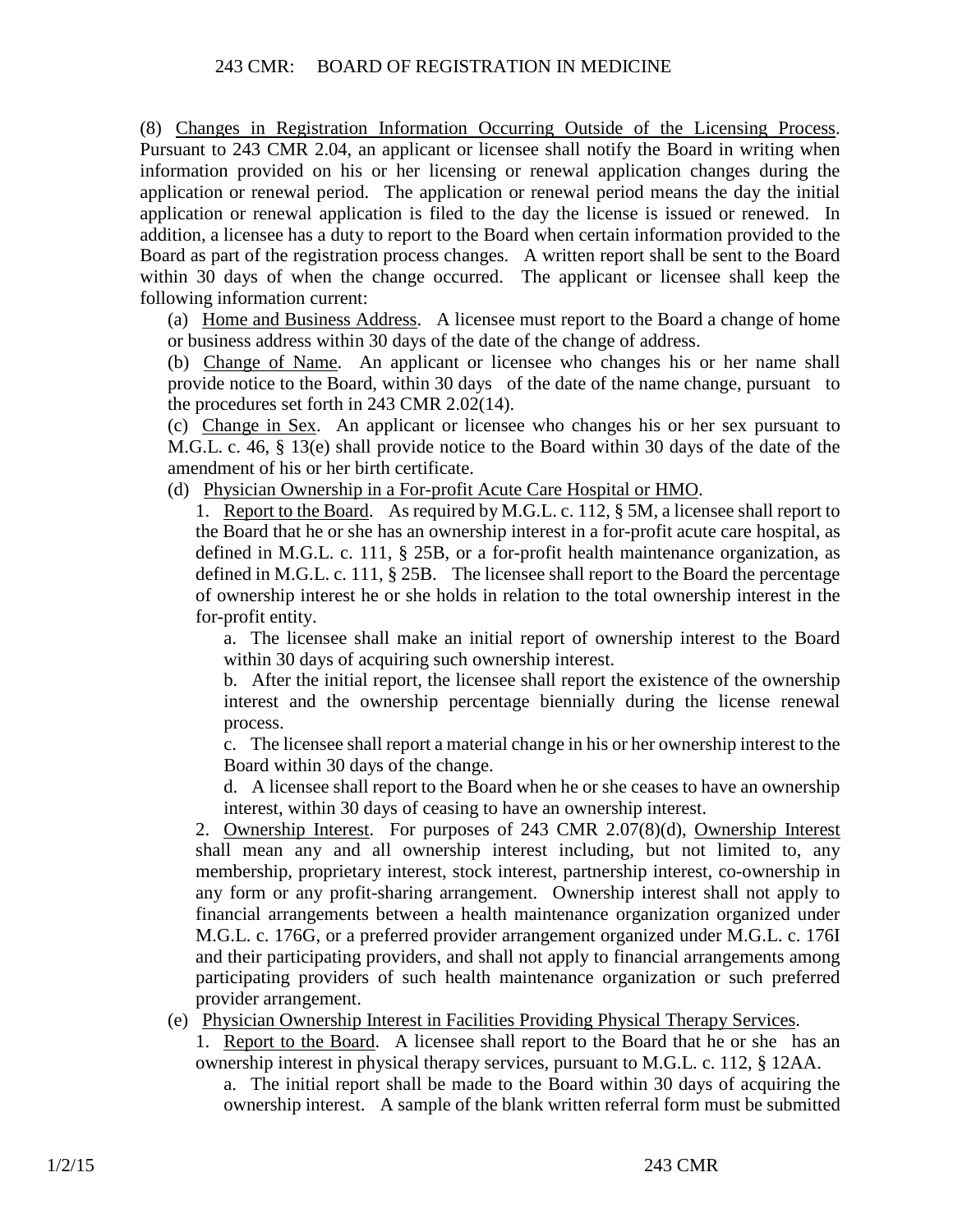to the Board.

b. After the initial report, the licensee shall report his or her ownership interest biennially during the licensee's renewal process.

c. When there is a change in the information provided in 243 CMR 2.07, including a change to the patient referral form, the licensee shall report the change to the Board within 30 days of the change, and send a copy of the new referral form to the Board.

2. Ownership Interest. Ownership Interest shall mean any and all ownership interest, including but not limited to any membership, proprietary interest, stock interest, partnership interest, co-ownership in any form or any profit-sharing arrangement. Ownership interest shall not apply to any financial arrangements between a health maintenance organization licensed under M.G.L. c. 176G or a preferred provider arrangement organized under M.G.L. c. 176I and its participating providers. Ownership interest shall not apply to financial arrangements among participating providers of such health maintenance organization or such preferred provider arrangement.

3. Disclosure to Patient. A licensee who refers a patient for physical therapy services to an entity in which he or she has a financial ownership interest, as defined in M.G.L. c. 112, § 12AA, shall do the following:

a. The licensee shall disclose his or her financial ownership interest to the patient.

b. The licensee shall provide the patient with a written referral that informs the patient that physical therapy services may be available from other physical therapists in the community. The referral notice shall conspicuously contain the following language: "The referring registered or licensed person maintains an ownership interest in the facility to which you are being referred for physical therapy. Physical therapy services may be available elsewhere in the community." c. The licensee shall disclose his or her ownership interest with the Board, along

with a copy of a blank written referral notice given to patients.

4. Maintaining a Referral List. Any licensee who refers a patient for physical therapy services to any partnership, corporation, firm or other legal entity in which he or she has an ownership interest shall maintain a list of any such referrals. A licensee shall make this list available to the Board for inspection at the Board's request.

(f) Extensions for Good Cause. The Chair of the Board or his or her designee may approve a written request for an extension of the time period required for notification, provided that the basis for such request demonstrates good cause.

(g) Other Reporting Obligations. In addition to his or her duties under 243 CMR 2.07(8), a licensee may have a reporting obligation under 243 CMR 2.04 or 243 CMR 2.14.

# (9) Discrimination Against Recipients of Public Assistance Prohibited.

(a) General Rule. A licensee may not discriminate against a person seeking medical services solely because the person is a recipient of public assistance. 243 CMR 2.07(9)(a) prohibits a licensee from acting differently toward a recipient of public assistance in any material manner and requires a licensee to provide medical services of the same quality and in the same manner to a recipient of public assistance as he or she would to any other person in similar circumstances who is not a recipient of public assistance.

(b) Limitations on General Rule. A licensee may act in any of the following ways without violating 243 CMR 2.07(9)(a):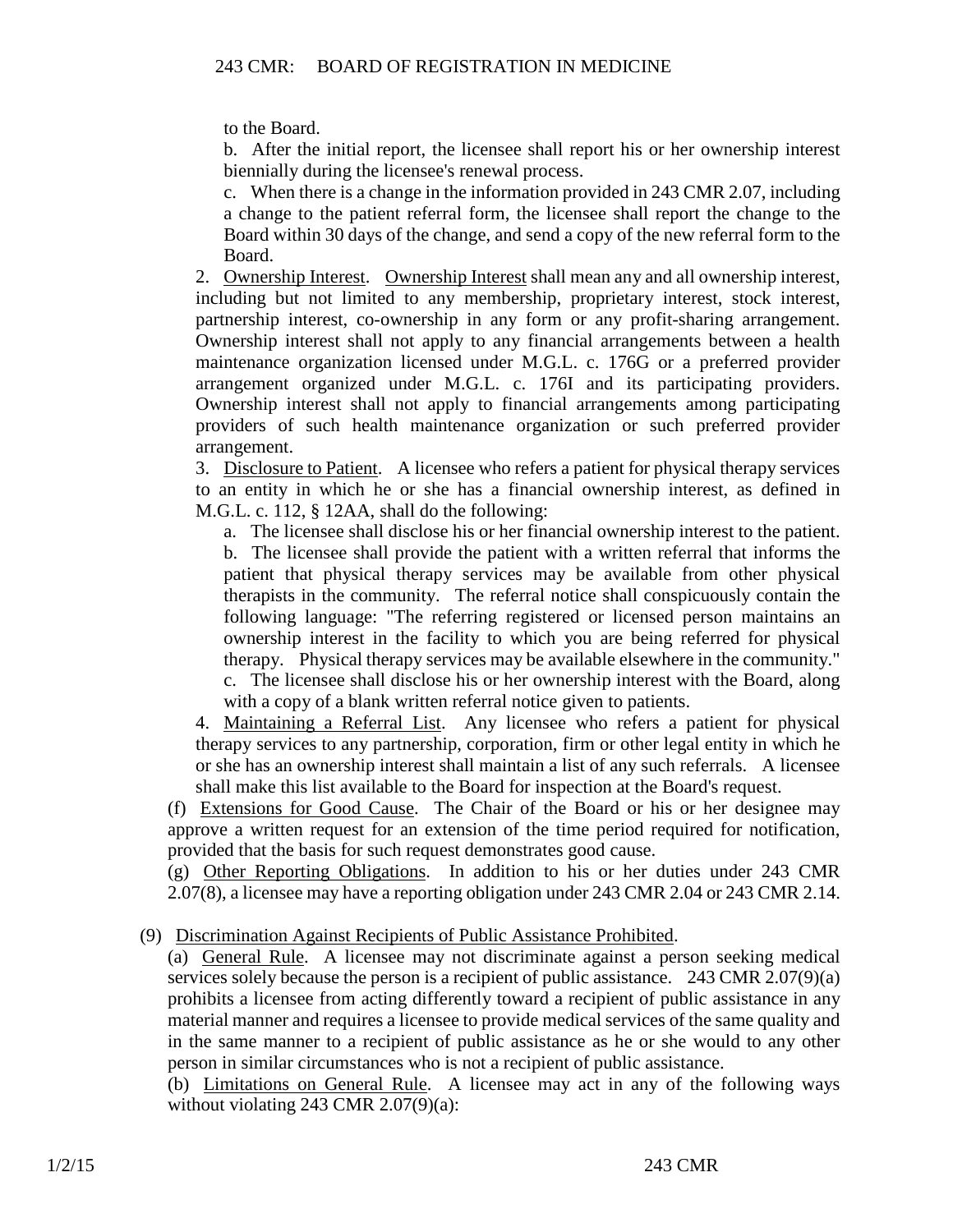1. The licensee may impose limits upon the availability of his or her services, in other than medical emergencies, which are based upon non discriminatory criteria, *e.g*., professional training and experience;

2. The licensee may impose a limit upon the availability of his or her services, in other than medical emergencies, that requires a person seeking services to present reasonable evidence of the person's ability to pay for services prior to his or her rendition;

3. The licensee may withdraw from or decline to participate in the Commonwealth's medical assistance and medical benefits programs established by M.G.L. c. 118E; or

4. If the licensee is not a Provider within the meaning of M.G.L. c. 118E, § 8, the licensee may require personal payment of his or her usual charge for services by a person who is a beneficiary of the commonwealth's medical assistance and medical benefits program, after he or she has informed the person, in a manner which the person understands, of the following:

a. He or she is not a Provider within the meaning of the laws regulating the commonwealth's medical care and assistance program; and

b. If the person nonetheless requests that the licensee provide medical services, the licensee will require the person to pay directly his or her usual charge for the services; and

c. Other physicians who are **Providers** and would not charge the person directly are available; and he or she states that, upon request, he or she will attempt to make a referral to a Provider physician.

(10) Provision of Medical Services in Emergencies.

(a) General Rule. A licensee shall render medical services to a person experiencing a medical emergency. A medical emergency is a set of circumstances that immediately threatens a person's life or is likely to cause serious injury absent the provisions of immediate professional assistance. A licensee shall assume that a person who is referred to him or her by another licensee for the purpose of securing medical services of an emergency nature is experiencing a medical emergency.

(b) Limitations on General Rule.

1. A licensee whose professional training or experience is insufficient to enable him or her to provide medical services of adequate quality to a person experiencing a medical emergency is excused from complying with the requirement of 243 CMR  $2.07(10)(a)$ . However, he or she must provide reasonable assistance to the person and make a reasonable attempt to secure competent medical services for the person.

2. A licensee whose professional training or experience, while not insufficient to enable him or her to provide medical services of adequate quality, is not as appropriate as that of another licensee or other competent source of assistance known to him or her, may refer a person experiencing a medical emergency to such an alternative source of services if, in the exercise of reasonable professional judgment, doing so would be in the person's best interests and he or she establishes through verbal communication with the source of services that the person will be seen promptly.

(c) Refusal to Provide Medical Services. A licensee may not refuse to provide medical services in the ordinary course of his or her practice to a person experiencing a medical emergency because the person is unable to pay for the services.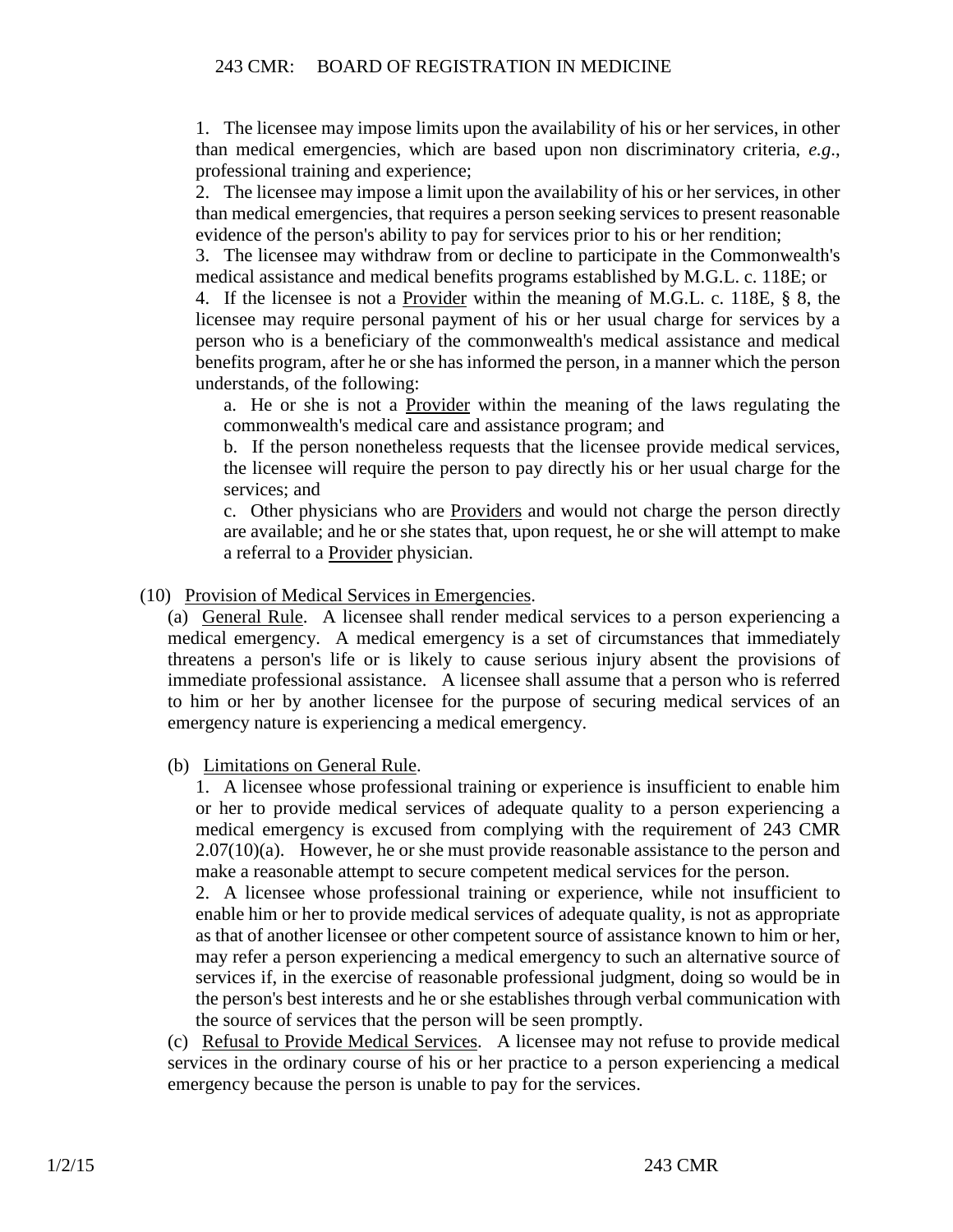(11) Advertising and Professional Notices by a Full Licensee.

(a) A full licensee engaged in the practice of medicine may advertise for patients by means which are in the public interest. Advertising that is not in the public interest includes the following:

1. Advertising that is false, deceptive, or misleading.

2. Advertising that has the effect of intimidating or exerting undue pressure.

3. Advertising that guarantees a cure.

4. Advertising that makes claims of professional superiority which a licensee cannot substantiate.

(b) A full licensee may advertise fixed prices, or a stated range of prices, for specified routine professional services, provided such advertisement clearly states whether additional charges may be incurred for related services which may be required in individual cases.

(c) A full licensee may advertise in any print or electronic media, including television, radio, or Internet, provided that he or she maintains a complete, accurate, and reproducible version of the audio and visual contents of that advertising for a period of three years. The licensee must furnish a complete copy of this advertising to the Board upon request. The cost of maintaining and providing this advertising copy shall be borne by the licensee.

(d) A full licensee shall include in an advertisement or professional notice his or her name, business address and degree (M.D. or D.O.).

(e) A full licensee may not represent that he or she holds a degree from a medical school other than that degree that appears on his or her application for registration and has been verified in accordance with the Board's requirements.

#### (12) Requirement to Respond to Board.

(a) 30 Day Period. A licensee shall respond within 30 days to a written communication from the Board or its designee and shall make available to the Board any relevant and authorized records with respect to an inquiry or complaint about the licensee's professional conduct. The 30 day period commences on the date the Board sends the communication by any method of mailing that provides confirmation of delivery to the licensee's mailing address of record with the Board.

(b) Ten Day Order to Respond. If the licensee fails to respond to the initial request of the Board or its Committees within the 30 day period set forth 243 CMR 2.07(12)(a), the Board, or its Licensing, Data Repository or Complaint Committees, may issue an order that the licensee respond to its communication within ten days. The Ten Day Order to Respond is an administrative order. A licensee's failure to respond to a written communication from the Board under 243 CMR 2.07(12)(a) and to a Ten Day Order from a Board or its committees under 243 CMR 2.07(12)(b) may be considered grounds for a complaint under 243 CMR 1.03(5): *Grounds for Complaint*.

(13) Medical Records.

(a) Length of Time to Maintain Patient Records. A licensee shall maintain a medical record for each patient that is complete, timely, legible, and adequate to enable the licensee or any other health care provider to provide proper diagnosis and treatment. Any records received from another health care provider involved in the care and treatment of the patient shall be maintained as part of the patient's medical record. With respect to patient records existing on or after January 1, 1990, and unless otherwise required by law, a licensee must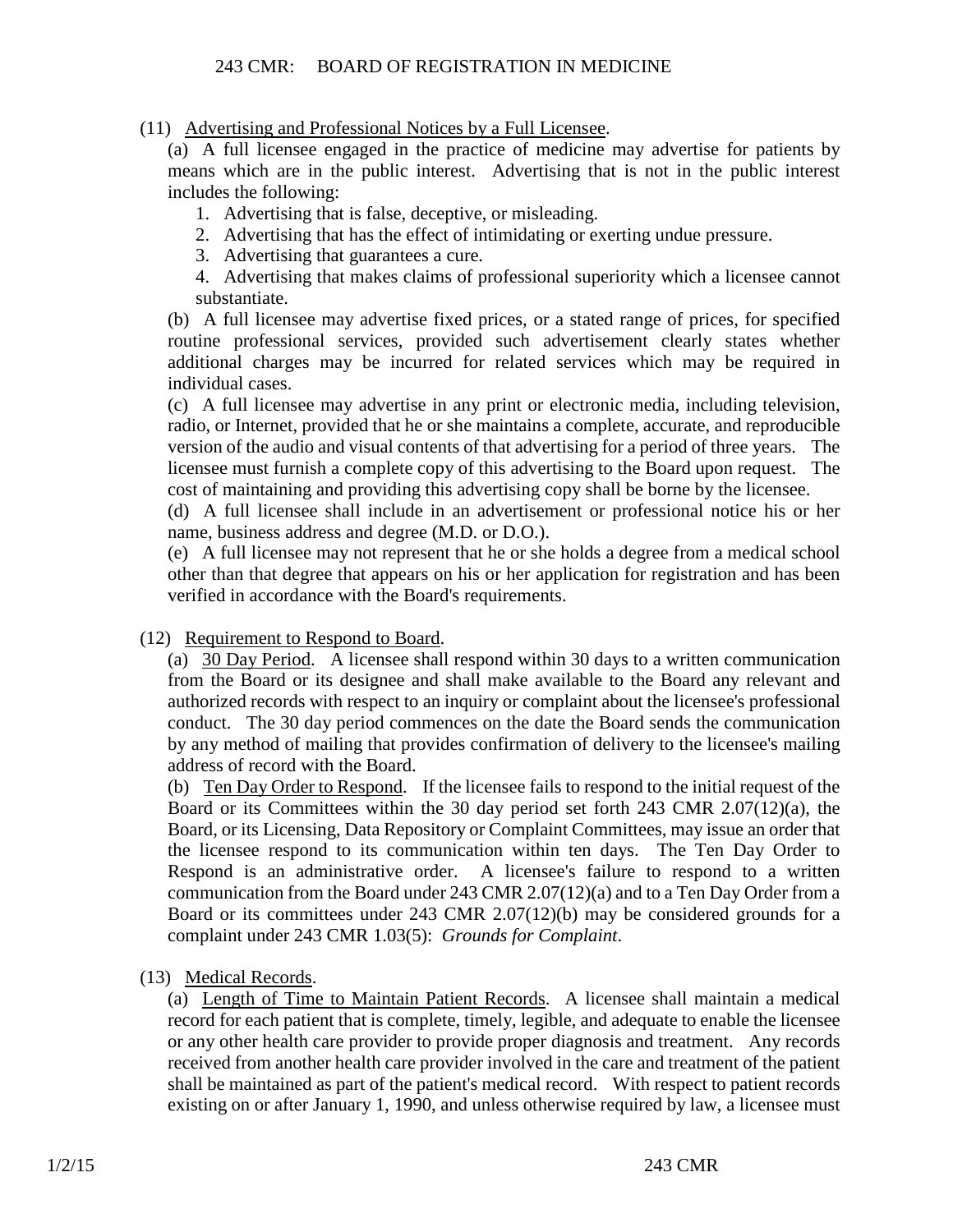maintain a patient's medical records for a minimum period of seven years from the date of the last patient encounter. However, if the patient is a minor on the date of the last patient encounter, the licensee must maintain the pediatric patient's records for a minimum period of either seven years from the date of the last patient encounter or until the patient reaches the age of 18, whichever is the longer retention period. A licensee must maintain a patient's records in a manner which permits the former patient or a successor physician reasonable access to the records within the terms of 243 CMR 2.00. 243 CMR 2.00 applies to all licensees, including but not limited to those with active, inactive, lapsed, suspended, revoked, resigned or retired status.

(b) Providing Medical Records. Upon a patient's request, a licensee shall provide the following in a timely manner, to a patient, other licensee or other specifically authorized person:

1. The opportunity to inspect that patient's medical record, except in the circumstances described at 243 CMR 2.07(13)(e);

2. A copy of such record, except in the circumstances described at 243 CMR  $2.07(13)(e)$ ;

3. A copy of any previously completed report required for third party reimbursement. (c) Fees. A licensee may charge a reasonable fee for the expense of providing the material enumerated in 243 CMR 2.07(13)(b); however, a licensee may not require prior payment of the charges for the medical services to which such material relates as a condition for making the records available. Charges for providing copies of medical records must be in compliance with M.G.L. c. 111, § 70, M.G.L. c. 112, § 12CC and 45 CFR 164.524(c)(4). Charges for providing copies of x-rays and similar documents not reproducible by ordinary photocopying may be at the licensee's actual cost.

(d) Medical Record Requested in Relation to a Needs-based Benefit Program. A licensee shall not charge a fee of any applicant, beneficiary or individual representing said applicant or beneficiary if the record is requested for the purpose of supporting a claim or appeal under any provision of the Social Security Act or any federal or state financial needs-based benefit program. Any person for whom no fee shall be charged shall present reasonable documentation at the time of such record request that the purpose of such request is to support a claim or appeal under any provision of the Social Security Act or any federal or state financial needs-based benefit program.

(e) Psychiatric Records. Licensees who devote a substantial portion of their time to the practice of psychiatry shall abide by the provisions of 243 CMR 2.07(13). Pursuant to M.G.L. c. 112, § 12CC, if, in the reasonable exercise of his or her professional judgment, such a licensee determines that providing the entire medical record would adversely affect the patient's well-being, the licensee shall make a summary of the record available to the patient. If a patient continues to request the entire record, notwithstanding the licensee's determination, the licensee shall make the entire record available to the patient's attorney, with the patient's consent, or the patient's legal representative, or to such other psychotherapist as designated by the patient.

(14) Breast Cancer. (Reserved).

(15) Medicare Payments. When a licensee accepts for treatment a beneficiary of health insurance under Title XVIII of the Social Security Act (Medicare), the licensee shall not charge to or collect from such beneficiary any amount in excess of the Medicare Physician Fee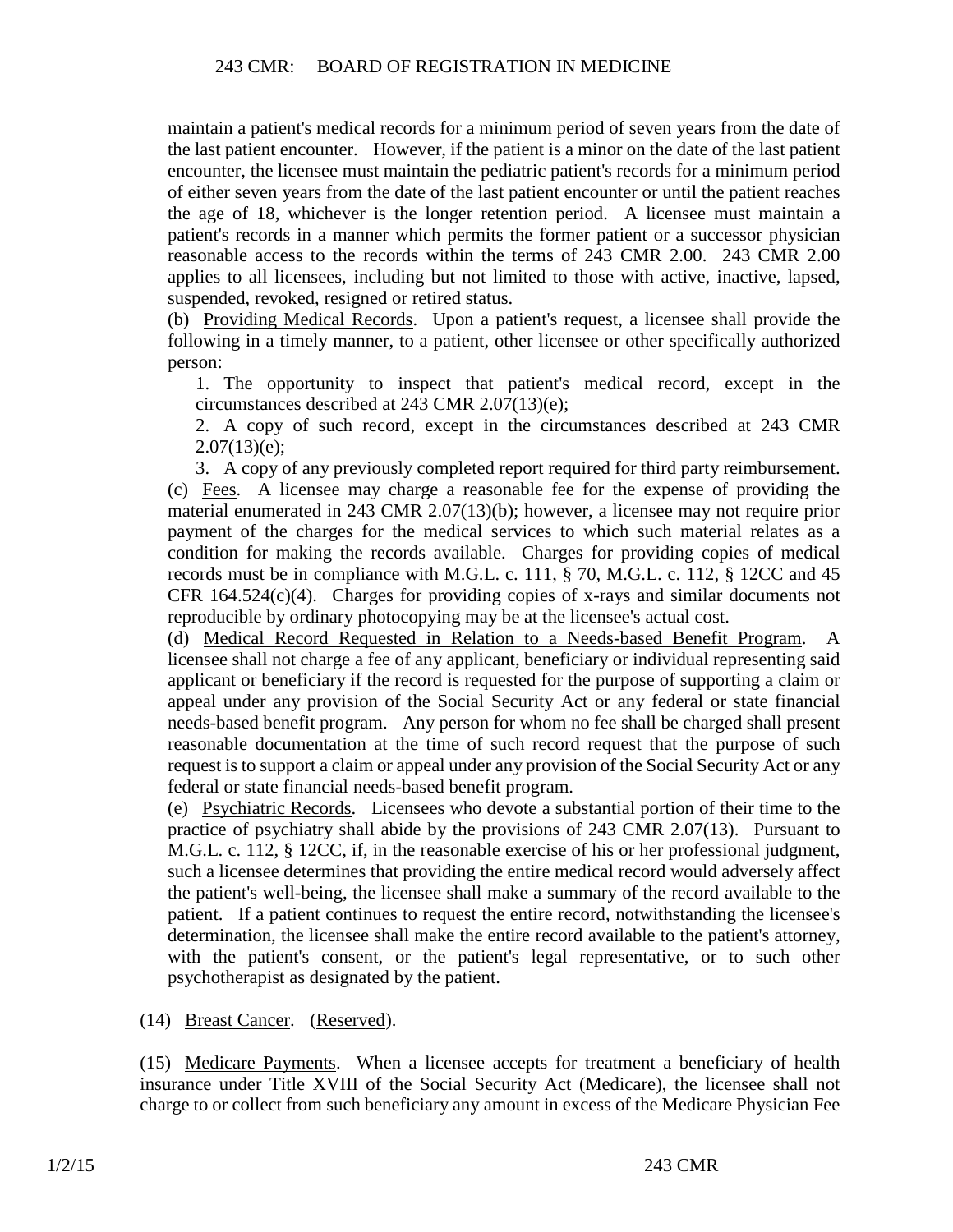Schedule charge for that service as determined by the United States Secretary of Health and Human Services and as administered by the Centers for Medicare and Medicaid Services.

(16) Mandatory Professional Malpractice Liability Insurance. As a condition of rendering any direct or indirect patient care in the Commonwealth, a licensee must obtain medical malpractice insurance as follows, except as provided in 243 CMR 2.07(16)(d):

(a) Professional Malpractice Liability Insurance shall include only insurance or self insurance coverage provided by an entity which provides certification to the Board, upon request, or the Division of Insurance, by a Member of the Casualty Actuarial Society, that funding of the entity is adequate to provide the coverage required under 243 CMR  $2.07(16)$ .

(b) The coverage amount shall be at least \$100,000 per claim, with a minimum annual aggregate of not less than \$300,000, unless otherwise established by law. Coverage may be provided on an individual or shared limit basis.

(c) 243 CMR 2.00 shall not preclude any hospital or other health care facility from requiring greater coverage amounts as a condition of appointment or granting privileges.

(d) A Health Care Provider, for purposes of 243 CMR 2.07(16) only, shall mean a health care provider as defined in M.G.L. c. 175, § 193U, and shall not apply to the following categories of licensees:

1. Licensees who are not engaged in the practice of medicine in the Commonwealth.

2. Licensees whose patient care in the Commonwealth is limited to professional services rendered at or on behalf of federal, state, county or municipal health care facilities.

3. Licensees holding only limited registrations pursuant to M.G.L. c. 112, § 9, who are insured through the programs designated on the licensees' certificates of registration;

4. Administrative licensees.

(e) In *lieu* of obtaining such professional malpractice liability insurance, the licensee may petition the Board for permission to obtain a suitable bond or other indemnity against liability for professional malpractice, in the amounts specified in 243 CMR 2.07(16)(b).

(f) Coverage required by 243 CMR 2.00 shall be continued until the expiration of any statute of limitations relevant to the events or occurrences covered. Compliance may be through occurrence coverage or claims made with appropriate tail coverage.

(17) Reporting Requirements. (Reserved).

(18) Execessive Treatment and Billing of People Involved in Automobile Accidents. (Reserved).

(19) Self-prescribing and Prescribing for Family Members. A licensee is prohibited from prescribing controlled substances in Schedules II, III, and IV for his own use. Except in an emergency, a licensee is prohibited from prescribing Schedule II substances to a member of his immediate family, including a spouse (or equivalent), parent, child, sibling, parent-in-law, son/daughter-in-law, brother/sister-in-law, step-parent, step-child, step-sibling, or other relative residing in the same residence as the licensee. A licensee who prescribes any controlled substance to a member of his or her immediate family, as defined herein, shall maintain a medical record for such person.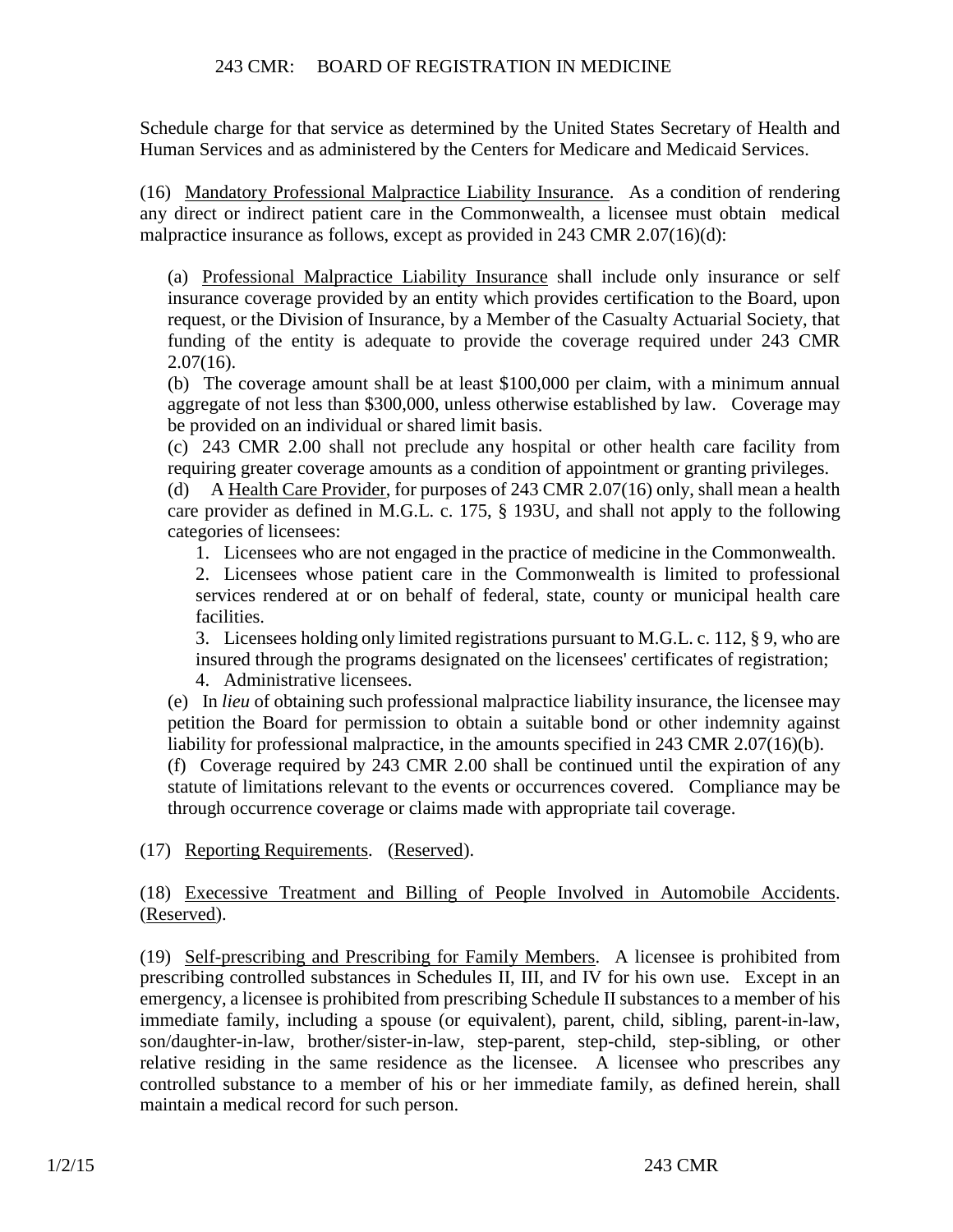(20) Prescribing Anabolic Steroids. A licensee is prohibited from prescribing anabolic steroids for the purpose of enhancing a patient's athletic ability or performance.

(21) Prescribing Anorectics. A licensee is prohibited from prescribing any controlled substance in Schedule II for its anorectic effect.

(22) Business Organizations and the Practice of Medicine.

- (a) A licensee may practice medicine through the following business organizations:
	- 1. A professional corporation pursuant to M.G.L. c. 156A; or

2. A nonprofit organization, a nonprofit hospital services corporation organized under M.G.L. c. 176A, a nonprofit medical services corporation organized under M.G.L. c. 176B; or

3. A limited liability company organized under M.G.L. c. 156C, provided there are no LLC provisions limiting or eliminating the licensee's liability for intentional tort or negligence; or

4. A partnership (including a registered limited liability partnership) organized under M.G.L. c. 108A, provided the partnership has no provisions limiting or eliminating the licensee's liability for intentional torts or negligence; or

5. An organization similar to those organizations described in 243 CMR 2.07(22)(a)1. through 4. and organized under a comparable law of any other United States jurisdiction.

(b) Nothing in 243 CMR 2.07(22) shall prohibit a licensee from practicing medicine as an employee of a licensed health care facility.

(23) Exception for Reports to the Board under M.G.L. c. 112, § 5F.

(a) Requirements for Reporting Exception to Apply. A health care provider (reporter), as defined by M.G.L. c. 111, § 1, who is required to report a physician to the Board pursuant to M.G.L. c. 112, § 5F, is exempt from filing such a report if all three of the following conditions are present:

1. Reasonable Basis to Believe Impairment. The reporter has a reasonable basis to believe that the physician is or has been impaired by, dependent upon or misusing alcohol or drugs such that a report could be required under M.G.L. c. 112, § 5F, and that the physician has not violated any other Board statute or regulation as set forth in M.G.L. c. 112, § 5 or 243 CMR 1.00 through 3.00; and

2. No Allegation of Patient Harm. The physician's involvement with alcohol or drugs has not involved an allegation of patient harm; and

3. Confirmation of Compliance with the Treatment Program. The physician is currently in compliance with a drug or alcohol program, and the reporter obtains direct confirmation from such drug or alcohol program, within 30 days of acquiring the Reasonable Basis to Believe under 243 CMR 2.07(23)(a), that the physician is in compliance with such program. If the reporter fails to obtain direct confirmation from such program or if the physician at any time fails to comply with such program, the exception to the reporting requirement set forth in 243 CMR 2.07(23) ceases and the health care provider must report the impairment as required by M.G.L. c. 112, § 5F.

- (b) Requirements for drug or alcohol program to qualify for 243 CMR 2.07(23).
	- 1. The drug or alcohol program must be approved by a majority vote of the Board.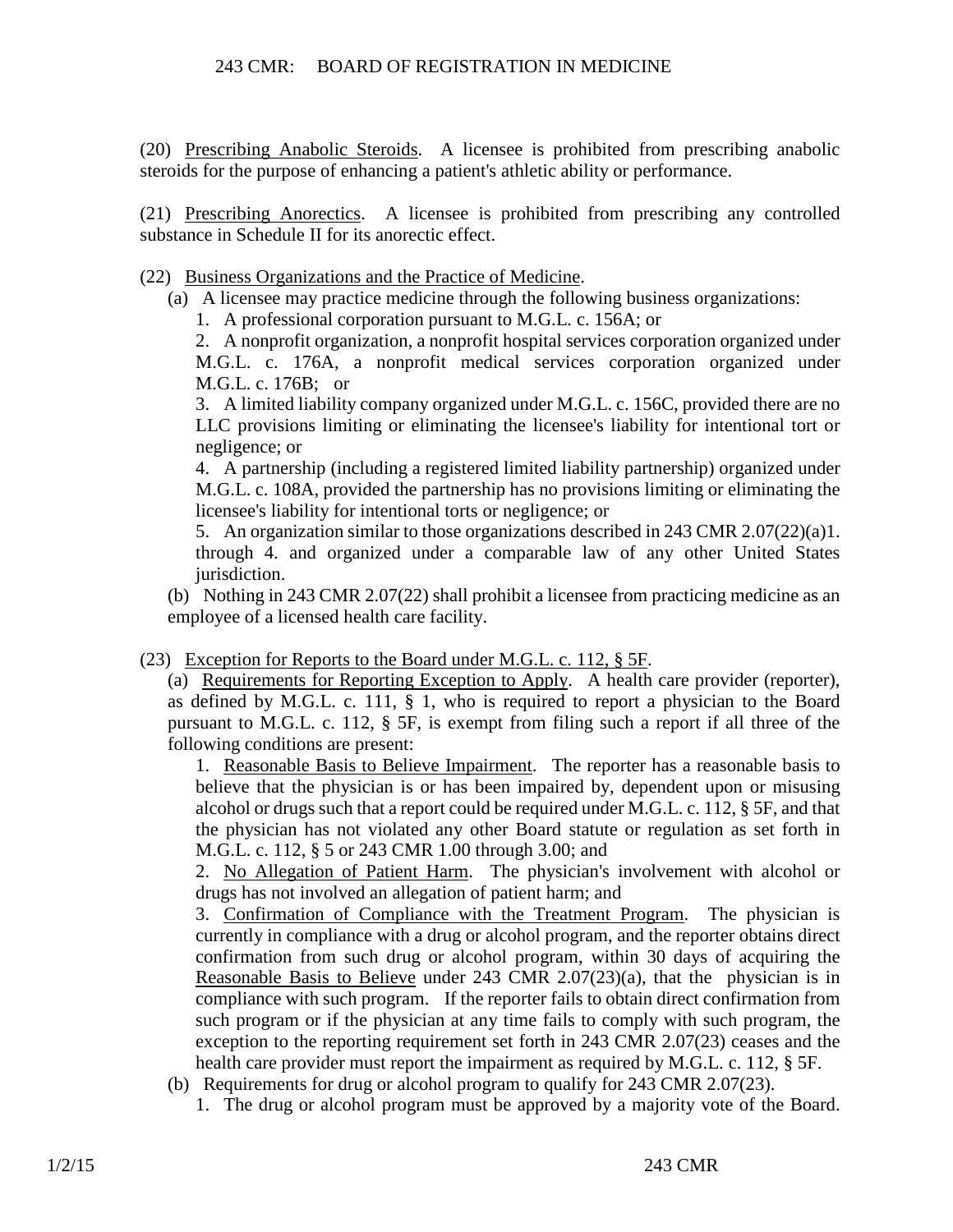Approval may be withdrawn, at any time, for cause, by majority vote of the Board and with reasonable advance notice to the program of the reasons for the proposed withdrawal of approval and an opportunity to dispute such reasons. However, nothing herein shall be construed to provide a right to an adjudicatory hearing pursuant to M.G.L. c. 30A.

2. The drug or alcohol program requires as a condition of the physician's participation that the physician consent, pursuant to 42 CFR 1, subpart A, part 2, subsection C, to disclosure of relevant information to the Board, under any of the following conditions:

a. If the physician fails to correct, within a reasonable period of time, a failure to provide documentation of his or her continuing freedom from unauthorized substance use;

b. If the physician is known by the program to be in a state of unauthorized substance use, or if the physician is in a state of unauthorized substance use after signing his or her contract with the program;

c. If the program has a reasonable basis to believe that the physician, for any reason, cannot render professional services without undue risk to the public;

d. If the physician revokes consent to disclose information to the Board during the course of his or her contract with the program; or

e. If the physician terminates his or her contract with the program for any reason other than his or her successful recovery, in which the program concurs.

3. The drug or alcohol program requires that the physician consent to confirmation to the reporter, pursuant to federal regulations, that the physician is participating in the program, to the extent that the reporter needs such confirmation pursuant to 243 CMR  $2.07(23)(c)$ .

(24) Standards for Reading and Interpreting Mammography.

(a) Initial Qualification. Pursuant to M.G.L. c. 112, § 5L, a licensee may read and interpret mammography only if the licensee meets the following criteria:

1. Is licensed to practice under M.G.L. c. 112, § 2; and

2. Has American Board of Radiology (ABR) or American Osteopathy Board of Radiology (AOBR) certification, or Royal College of Physicians and Surgeons of Canada certification; or

3. Has successfully completed and graduated from an accredited radiology residency within the past 24 months; or

4. Has had at least three months of documented formal training in the interpretation of mammograms and in topics relating to mammography. The training shall include instruction in radiation physics, including radiation physics specific to mammography, radiation effects and radiation protection. The mammographic interpretation component shall be under the direct supervision of a physician who meets the requirements of 243 CMR  $2.07(24)(a)$ .

(b) Experience for Initial Qualification. The licensee has read and interpreted an average of no less than 480 mammograms in the prior year, and continues to perform mammograms at this frequency;

(c) CPD Requirements for Initial Qualification. If initially qualified before April 28, 1999, the licensee has successfully completed or taught a minimum of 40 hours post-graduate Category 1 CPD instruction in mammography interpretation; or, if initially qualified after April 28, 1999, has successfully completed or taught a minimum of 60 hours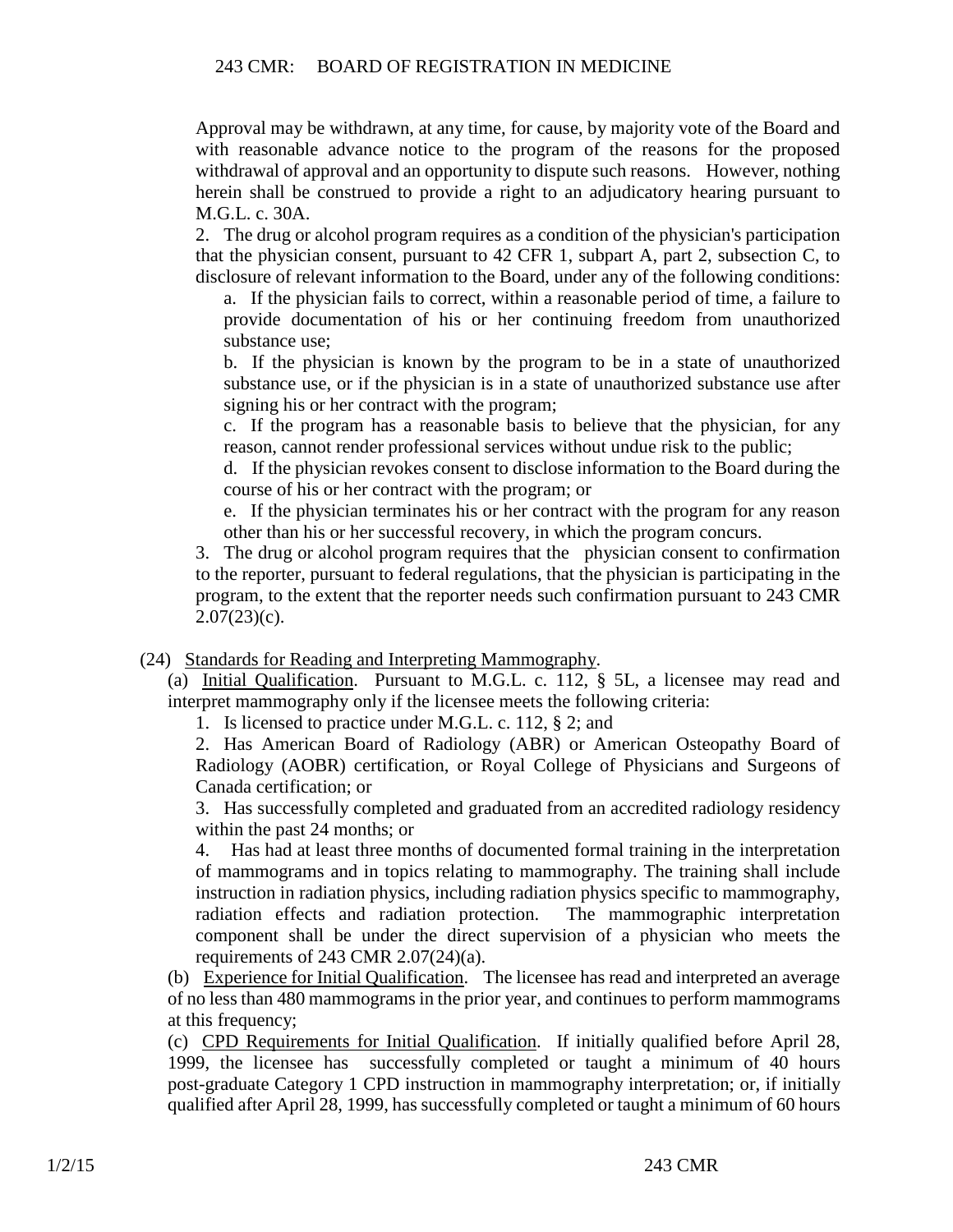of Category 1 CPD instruction in mammography interpretation; and of the Category 1 CME instruction hours required in 243 CMR 2.07(24)(c), 15 hours of the total Category 1 CME hours were acquired within the three years immediately prior to the licensee's qualification date.

(d) Renewal Qualifications. The licensee shall interpret 960 mammographic examinations over a 24-month period, and shall take at least 15 hours of Category 1 CME in mammography in a 36-month period while performing the duties of an Interpreting Physician.

(e) New Mammographic Modalities. Before an Interpreting Physician may independently interpret mammograms produced by a new mammographic modality, *i.e*., a mammographic modality in which the physician has not previously been trained, the Interpreting Physician shall have at least eight hours of training in the new mammograms. (f) Interpreting Physician. In addition to the requirements of 243 CMR 2.07, a licensee acting as an Interpreting Physician shall meet the requirements of the Radiation Control Board as set forth in 105 CMR 127.014: *Requirements of the Interpreting Physician*.

(g) Responsible Physician. A licensee acting as a Responsible Physician, as defined in the regulations of the Radiation Control Program of the department of public health, at 105 CMR 127.005: *Definitions*, must:

- 1. Meet the requirements of 243 CMR 2.07(24)(a)1. through 3.; and
- 2. Actively practice medicine at least ten hours per week; and
- 3. Have read and interpreted 960 mammograms in the prior 24 months; and
- 4. Continues to perform mammograms at this frequency; and

5. Has successfully completed or taught a minimum of 40 hours post graduate instruction in mammography prior to beginning mammography activities; and

6. Completes or teaches 15 hours of Category 1 CPD every 36 months while performing the duties of a Responsible Physician.

(25) Prescribing Hydrocodone-only Extended-release Medication. Prior to prescribing a hydrocodone-only extended release medication that is not in an abuse deterrent form, a licensee must:

(a) Thoroughly assess the patient, including an evaluation of the patient's risk factors, substance abuse history, presenting condition(s), current medication(s), a determination that other pain management treatments are inadequate, and a check of the patient's data through the online Prescription Monitoring Program;

(b) Discuss the risks and benefits of the medication with the patient;

(c) Enter into a Pain Management Treatment Agreement with the patient that shall appropriately address drug screening, pill counts, safe storage and disposal and other requirements based on the patient's diagnoses, treatment plan, and risk assessment unless a Pain Management Treatment Agreement is not clinically indicated due to the severity of the patient's medical condition;

(d) Supply a Letter of Medical Necessity as required by the Board of Registration in Pharmacy pursuant to 247 CMR 9.04(8)(c); and

(e) Document 243 CMR 2.07(25)(a) through (d) in the patient's medical record.

The purpose of 243 CMR 2.07(25) is to enhance the public health and welfare by promoting optimum therapeutic outcomes, avoiding patient injury and eliminating medication errors. Nothing in 243 CMR 2.07(25) shall alter the standard of care a licensee must use when prescribing any Schedule II, III or IV controlled substance.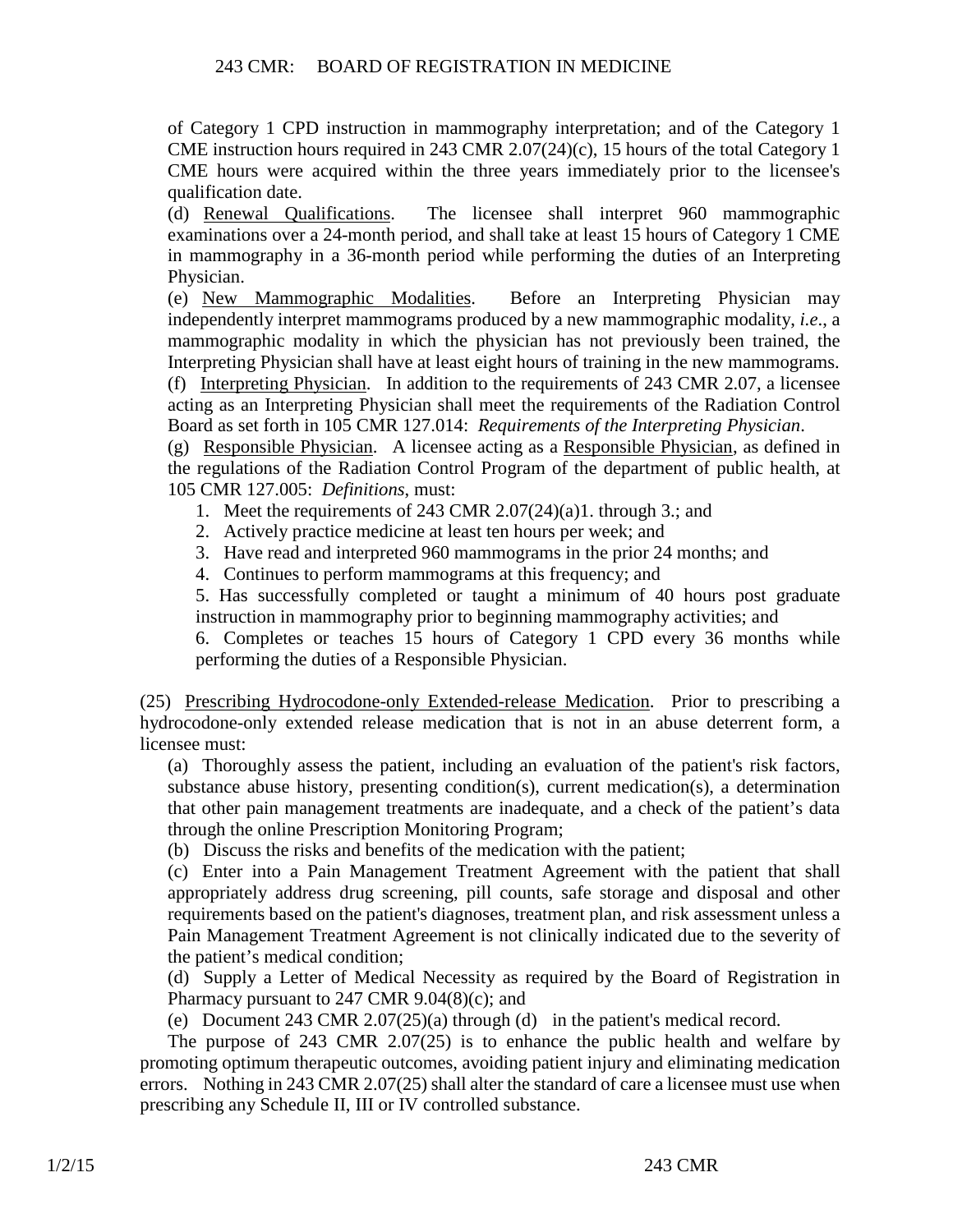# 2.08: Physician Assistants

(1) Definition of a Supervising Physician. Supervising physician means a full licensee who supervises a physician assistant. A physician assistant's supervising physician may use a physician assistant to assist in the process of gathering data necessary to make decisions and institute patient care plans. A physician assistant may not supplant a licensee as the principal medical decision maker.

(2) Physician Supervision of a Physician Assistant. A full licensee must supervise the activities of a physician assistant. A supervising physician may supervise up to four physician assistants as provided in M.G.L. c. 112, § 9E. A supervising physician shall afford supervision adequate to assure that:

(a) The physician assistant provides medical services in accordance with accepted medical standards. 243 CMR 2.08 does not require the physical presence of the supervising physician whenever a physician assistant renders medical services.

(b) The physician assistant informs each patient that he or she is a physician assistant. A physician assistant renders medical services only under the supervision of a full licensee, except in life-threatening emergencies when no licensee is available.

(c) The physician assistant wears a name tag which identifies him or her as a physician assistant.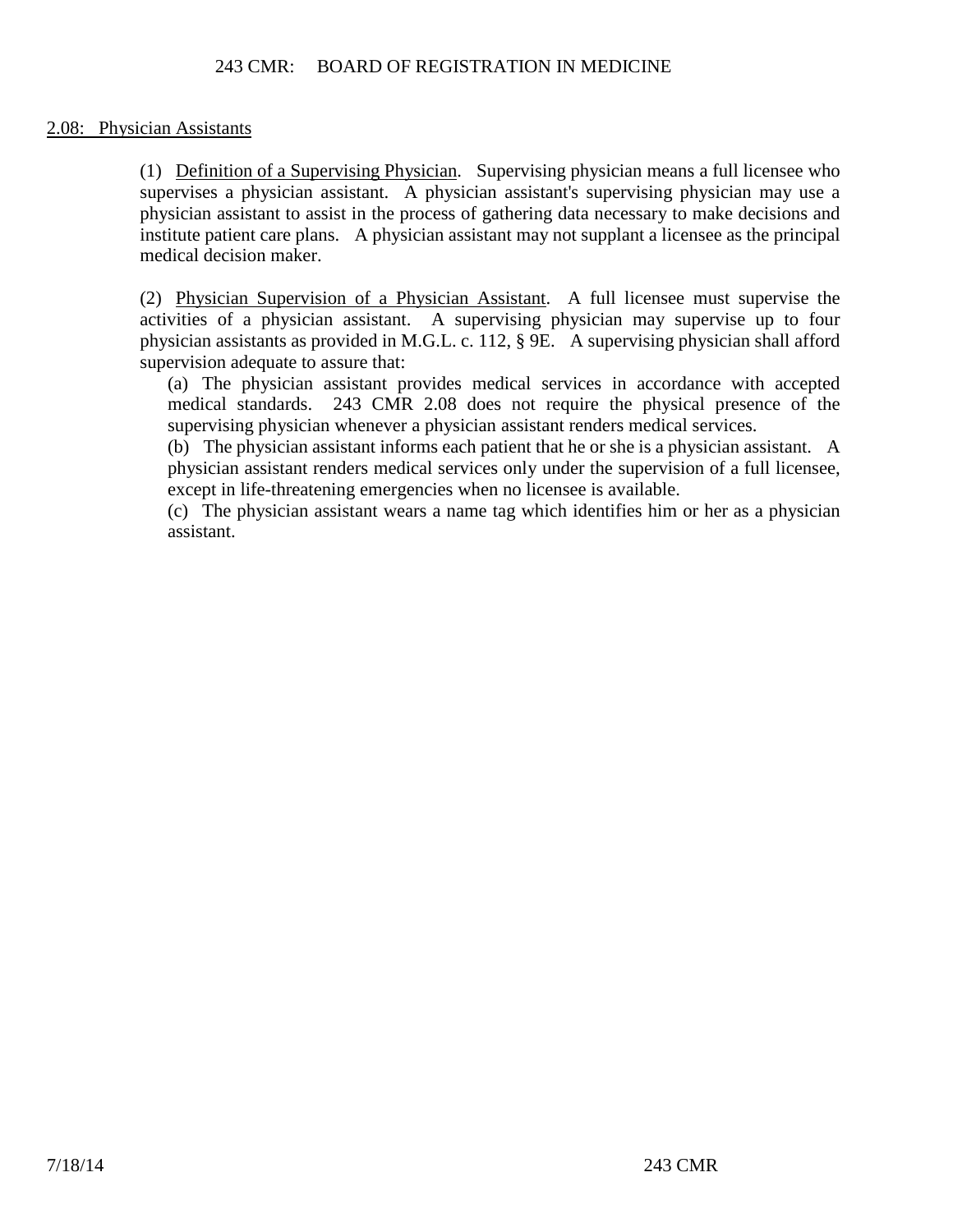NON-TEXT PAGE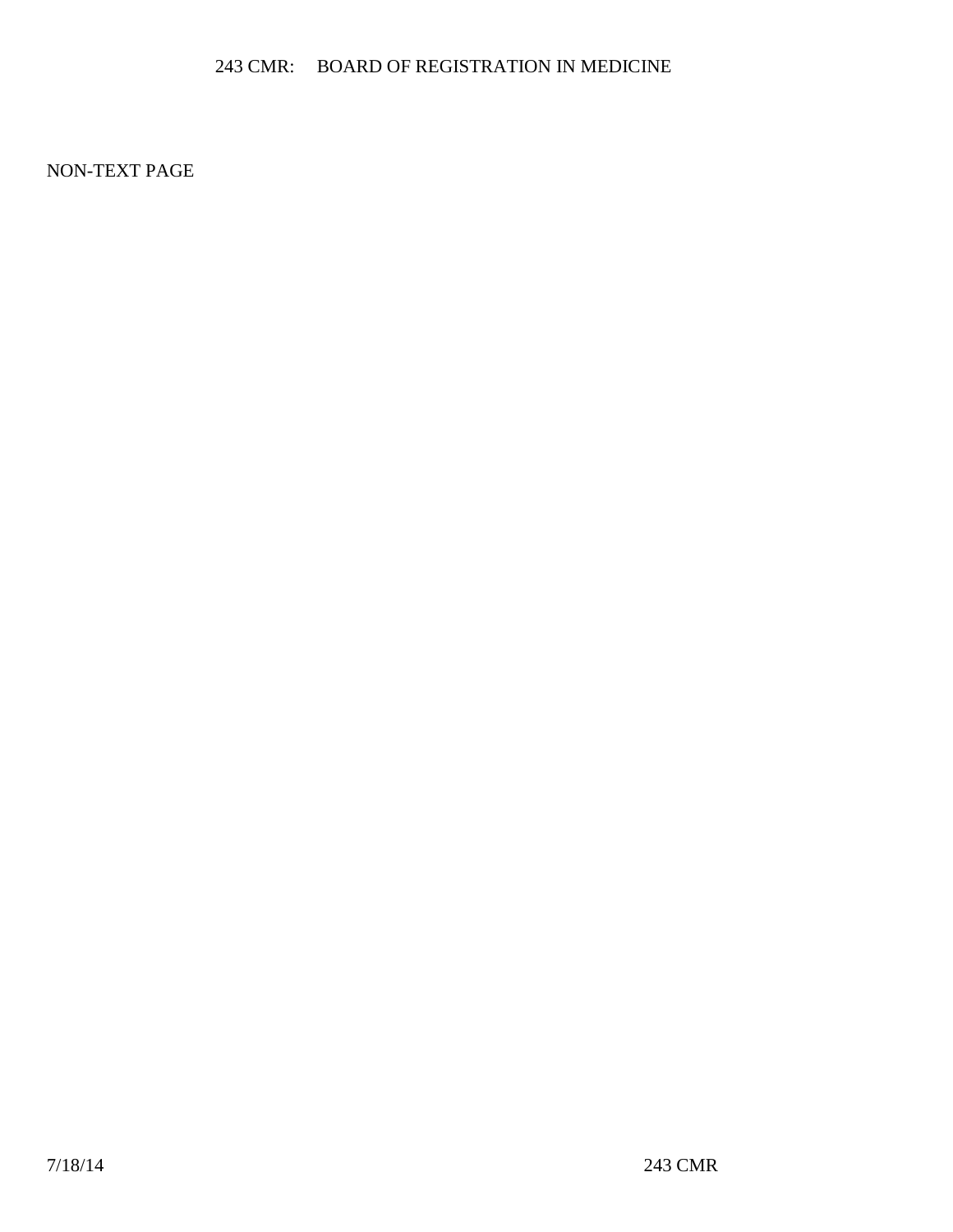#### 2.08: continued

(d) The supervising physician reviews diagnostic and treatment information, as agreed upon by the supervising physician and the physician assistant, in a timely manner consistent with the patient's medical condition.

(e) On follow up care, hospital visits, nursing home visits, attending the chronically ill at home, and in similar circumstances in which the supervising physician has established a therapeutic regimen or other written protocol, the physician assistant checks and records a patient's progress and reports the patient's progress to the supervising physician. Supervision is adequate under 243 CMR 2.08(2) if it permits a physician assistant who encounters a new problem not covered by a written protocol or which exceeds established parameters to initiate a new patient care plan and consult with the supervising physician.

(f) In an emergency, the physician assistant renders emergency medical services necessary to avoid disability or death of an injured person until a licensee arrives.

(g) When a supervising physician is unable or unavailable to be the principal medical decision maker, another licensed physician must be designated to assume temporary supervisory responsibilities of a physician assistant. The name and scope of responsibility for the physician providing the temporary supervision must be readily ascertainable from the records kept in the ordinary course of business which are available to patients. The supervising physician(s) of record is ultimately responsible for insuring that each task performed by a physician assistant is properly supervised.

(3) Delegation of Medical Services to a Physician Assistant.

(a) A supervising physician may permit physician assistants to perform those services which are under the authority of the supervising physician, including but not limited to prescribing by a physician assistant licensed to prescribe pursuant to M.G.L. c. 94C, and as determined by the supervising physician's assessment of his or her training or experience, and within the scope of services for which the supervising physician can provide adequate supervision to insure that accepted medical standards are followed.

(b) Physician assistants may approach patients of all ages and with all types of conditions, elicit histories, perform examinations, perform and interpret diagnostic studies, perform therapeutic procedures, instruct and counsel patients regarding physical and mental health issues, respond to life threatening situations, and facilitate the appropriate referral of patients, consistent with his or her supervising physician's scope of expertise and responsibility and delegated to him or her by the supervising physician. Nothing contained in 243 CMR 2.08 shall be construed to allow a physician assistant to:

1. give general anesthesia;

2. perform procedures involving ionizing radiation; except where authorized to operate fluoroscopic x-ray systems pursuant to radiation control program regulations at 105 CMR 120.405(K): *Operator Qualifications*, and in compliance with 243 CMR 2.08(6) and the Board of Registration of Physician Assistants at 263 CMR 5.08: *Legal Responsibility for Actions of Physician Assistant* or

3. render a formal medical opinion on procedures involving ionizing radiation.

(c) Supervision of Major Invasive Procedures. Where major invasive procedures are allowed, such procedures shall be identified and shall be undertaken under specific written protocols, available to the Board upon request, developed between the supervising physician and the physician assistant, which, inter alia, must specify the level of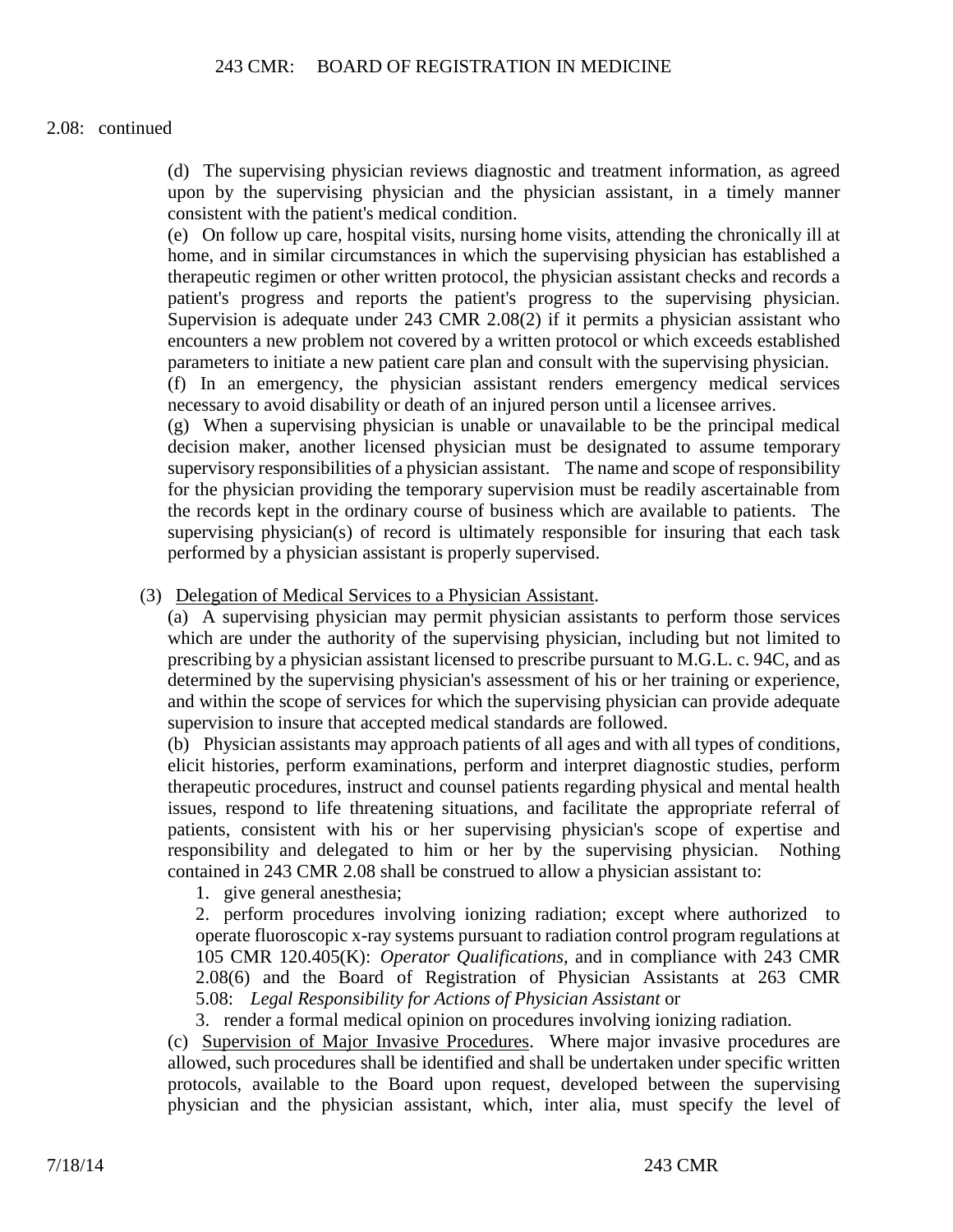supervision the service requires, *e.g*., personal (physician in room), direct (physician in building), or general (physician available by telephone).

(4) Billing For Services of a Physician Assistant. A physician assistant may not bill separately for services rendered.

(5) Prescriptive Practices of a Physician Assistant.

(a) Definition of a Supervising Physician. Supervising physician means a licensee holding an unrestricted full license in the Commonwealth who:

1. has completed ACGME-accredited or accredited Canadian post-graduate medical training in a specialty area appropriately related to the physician assistant's area of practice, is board-certified in a specialty area appropriately related to the physician assistant's area of practice, or has hospital admitting privileges in a specialty area appropriately related to the physician assistant's area of practice; and

2. holds valid registration(s) from the Massachusetts Department of Public Health and the U.S. Drug Enforcement Administration to issue written or oral prescriptions or medication orders for controlled substances; and

3. signs mutually developed and agreed upon guidelines with the physician assistant engaged in prescriptive practice; and

4. reviews the physician assistant's prescriptive practice at least every three months and provides ongoing direction to the physician assistant regarding prescriptive practice, or, pursuant to 263 CMR 5.05(4)(g), temporarily delegates such review and direction to another licensee holding an unrestricted full license in the Commonwealth who meets the requirements of 243 CMR 2.08(5)(a)1. and 243 CMR 2.08(5)(a)2.

(b) Physician Supervision of a Physician Assistant Engaged in Prescriptive Practice.

1. A supervising physician shall review and provide ongoing direction for the physician assistant's prescriptive practice in accordance with written guidelines mutually developed and agreed upon with the physician assistant pursuant to M.G.L. c. 112, § 9E, 263 CMR 5.00: *Scope of Practice and Employment of Physician Assistants*  and 243 CMR 2.08, and signed by both parties. This supervision shall be provided as necessary, taking into account the education, the prescriptive authority under M.G.L. c. 94C, the training and experience of the physician assistant, the nature of the physician assistant's practice, and the availability to the physician assistant of clinical back-up by physicians, to ensure that the physician assistant is providing patient care services in accordance with accepted standards of practice.

2. A supervising physician shall sign prescriptive practice guidelines only with those physician assistants for whom he is able to provide supervision consistent with 243 CMR 2.08(5)(a) and (b), taking into account factors including, but not limited to, geographical proximity, practice setting, volume and complexity of the patient population, and the experience, training and availability of the supervising physician and the physician assistant(s).

(c) Development, Approval and Review of Guidelines for a Physician Assistant Engaged in Prescriptive Practice. A physician who supervises a physician assistant engaged in prescriptive practice shall do so in accordance with written guidelines mutually developed and agreed upon with the physician assistant, and signed by both parties. Such guidelines shall be reviewed annually, and dated and initialed by both the supervising physician and the physician assistant at the time of each review. The guidelines may be altered at any time upon agreement by the supervising physician and physician assistant; any such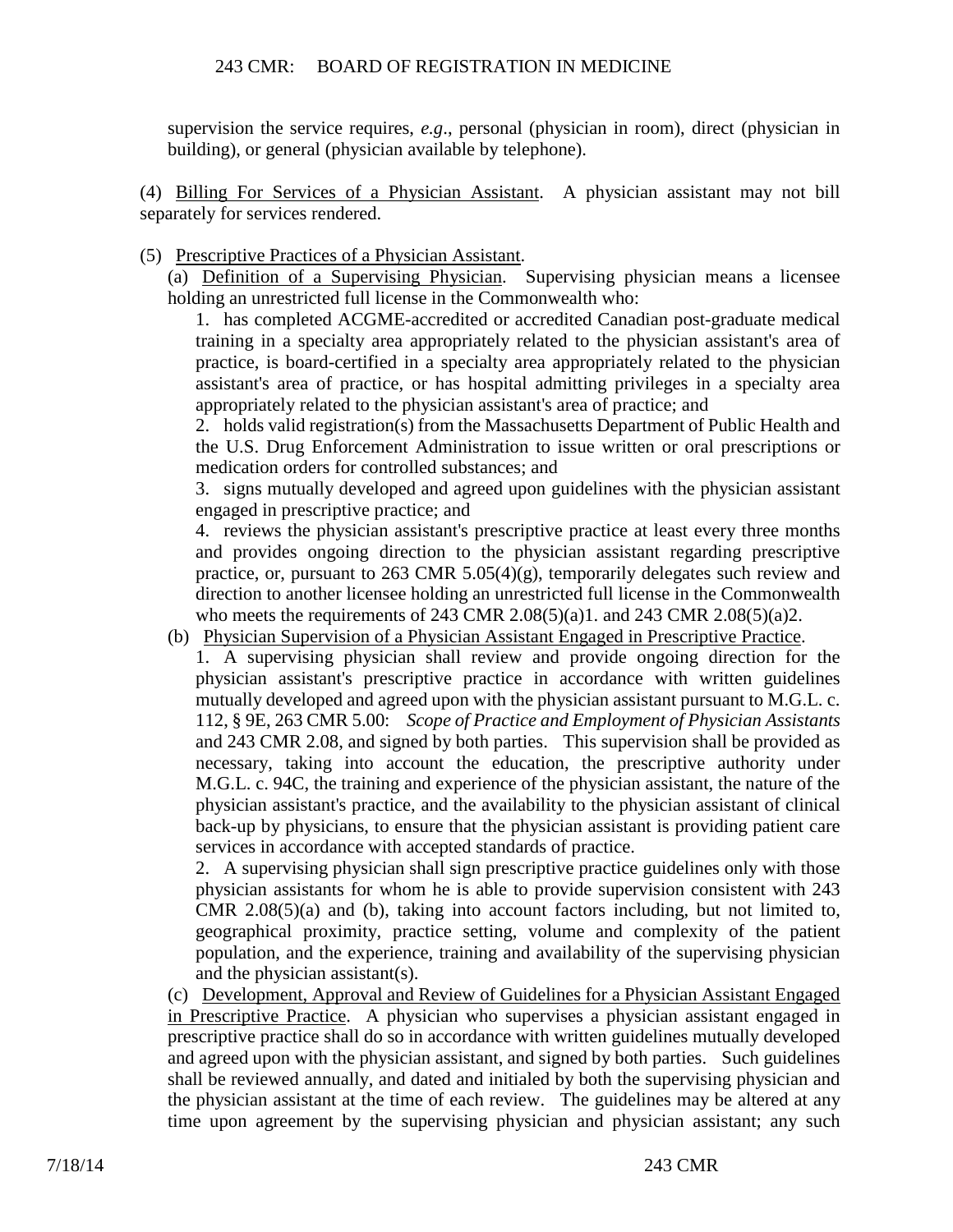changes shall be initialed and dated by both parties. In all cases, the written guidelines shall:

1. identify the supervising physician;

2. include a defined mechanism for the delegation of supervision to another physician including, but not limited to, duration and scope of the delegation;

3. specifically describe the nature and scope of the physician assistant's practice;

4. identify the types and classes of medication(s) to be prescribed, specify any limitations on medications to be prescribed, indicate the quantity of any medications including initial dosage limits and refills, and describe the circumstances in which physician consultation or referral is required;

5. include a defined mechanism to monitor prescribing practices, including documentation of review by the supervising physician at least every three months;

6. include protocols for the initiation of intravenous therapies and Schedule II drugs;

7. specify the frequency of review of initial prescriptions or changes in medication of controlled substances; any prescription or medication order issued by a physician assistant for a Schedule II controlled substance, as defined in 105 CMR 700.002: *Schedules of Controlled Substances*, shall be reviewed by his or her supervising physician, or by a temporary supervising physician designated pursuant to 263 CMR  $5.05(4)(g)$ , within 96 hours after its issuance;

8. specify the types and quantities of Schedule VI medications which may be ordered by the physician assistant from a drug wholesaler, manufacturer, laboratory or distributor for use in the practice setting in question;

9. identify and specify any limitations on the initiation or renewal of prescriptions which are not within the ordinary scope of practice for the specific work setting in question, but which may be needed to provide appropriate medical care; and

10. conform to M.G.L. c. 94C, the regulations of the Department of Public Health at 105 CMR 700.000: *Implementation of M.G.L. c. 94C*, M.G.L. c. 112, § 9E, 263 CMR 5.00: *Scope of Practice and Employment of Physician Assistants* and 243 CMR 2.08.

(d) The use of pre-signed prescription blanks or forms is prohibited.

(e) The Board may request at any time an opportunity to review the guidelines under which a physician is supervising a physician assistant or physician assistants engaged in prescriptive practice. Failure to provide guidelines to the Board is a basis for and may result in disciplinary action. The Board may require changes in such prescriptive practice guidelines if it determines that they do not comply with 243 CMR 2.08 and accepted standards of medical practice. The Board may also disapprove guidelines in their entirety if it determines that the supervising physician is incapable of providing adequate supervision to the physician assistant(s) engaged in prescriptive practice.

(f) The Board may request at any time documentation of review by the supervising physician of the physician assistant engaged in prescriptive practice. Failure to provide documentation to the Board may be the basis for disciplinary action against the physician.

# (6) Physician Assistants Authorized to Operate Fluoroscopic X-ray Systems.

(a) Definitions Applicable to 243 CMR 2.08(6)

1. Fluoroscopic Procedure means the production and display of serial x-ray images for the purpose of observing real-time motion of anatomical structures.

2. Supervising Physician for the purpose of 243 CMR 2.08(6), means a physician holding an unrestricted full license in the Commonwealth who:

a. Is board-certified in radiology, or has been trained in the subjects identified in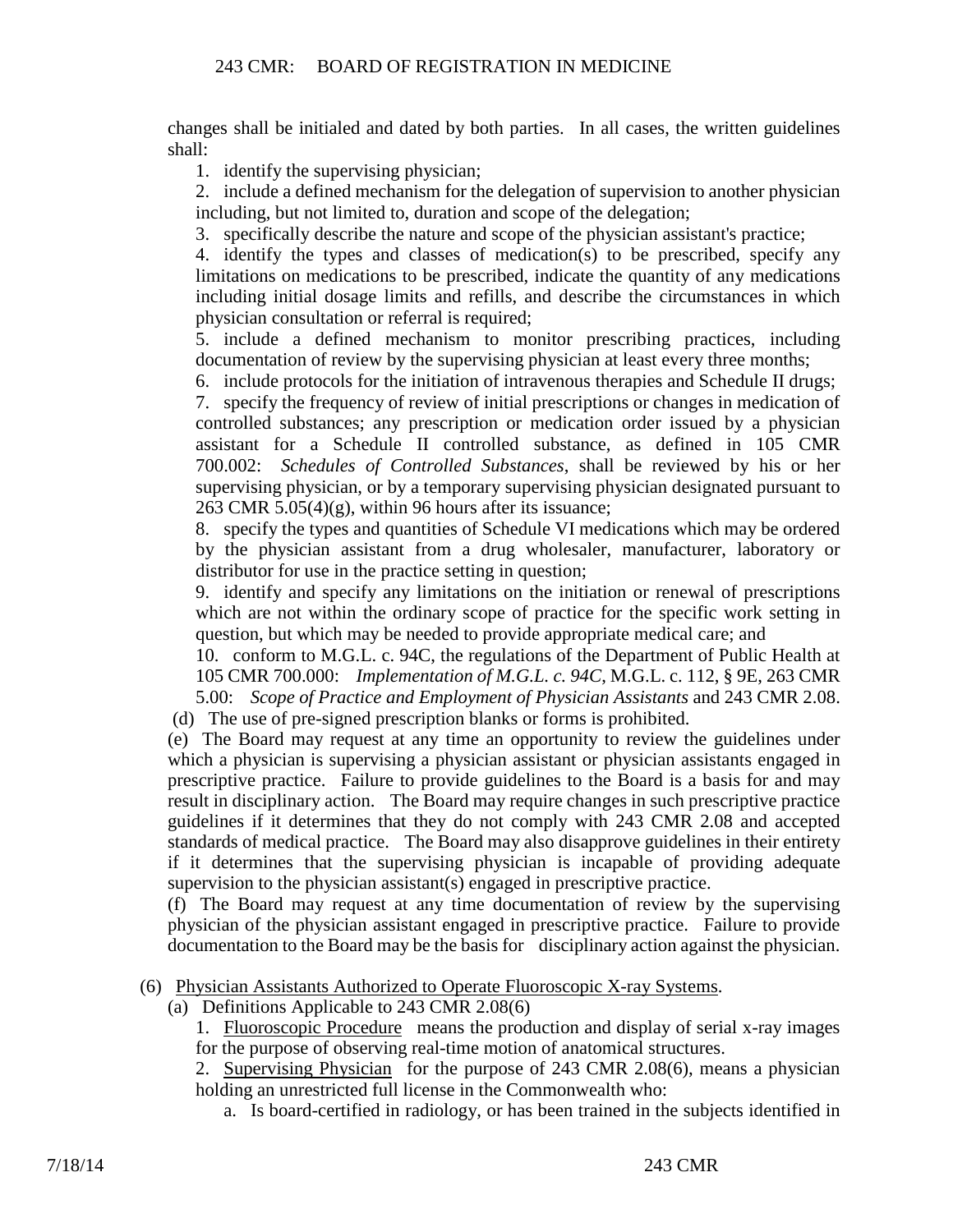the radiation control program regulations at 105 CMR 120.405(K): *Operator Qualifications*;

b. Signs mutually developed and agreed upon guidelines, described in 243 CMR 2.08(6), with each physician assistant authorized to operate fluoroscopic x-ray systems whom such physician supervises; and

c. Reviews the physician assistant's performance of fluoroscopic procedures at least once every three months and provides ongoing direction to the physician assistant regarding such procedures or, pursuant to the regulations of the Board of Registration of Physician Assistants (263 CMR), temporarily delegates such review and direction to another physician holding an unrestricted full license in the Commonwealth who meets the requirements of 243 CMR 2.08(6)(a)2.

3. Physician Assistant Authorized to Operate Fluoroscopic X-ray Systems means a physician assistant who has submitted documentation to the facility where he or she works demonstrating that he or she meets the requirements set out in the radiation control program regulations at  $105$  CMR  $120.405(K)(2)$ .

4. Fluoroscopy means a technique for generating x-ray images and presenting them simultaneously and continuously as visible images. This term has the same meaning as the term radioscopy in the standards of the International Electrotechnical Commission.

(b) Physician Supervision of a Physician Assistant Authorized to Operate Fluoroscopic X-ray Systems. A supervising physician shall review and provide ongoing direction for a physician assistant authorized to operate fluoroscopic x-ray systems in accordance with written guidelines mutually developed and agreed upon with the physician assistant pursuant to M.G.L. c. 112, § 9E, 263 CMR 5.08: *Legal Responsibility for Actions of Physician Assistant* and 243 CMR 2.08(6)(c). Such guidelines shall be developed, signed and dated by both parties prior to any fluoroscopic practice by the physician assistant pursuant to such guidelines. In addition, a physician who is board-certified in radiology or who meets the requirements set out in 105 CMR 120.405(K): *Operator Qualifications*, shall supervise the physician assistant each time the physician assistant operates a fluoroscopic x-ray system. The level of supervision necessary for each procedure shall be identified in the written guidelines.

1. The supervising physician shall provide supervision of the physician assistant authorized to operate fluoroscopic x-ray systems as necessary, taking into account the education, training and experience of the physician assistant, the nature of the physician assistant's practice, and the availability to the physician assistant of clinical backup support by physicians, to ensure that the physician assistant is operating the fluoroscopic x-ray systems in accordance with accepted standards of medical practice. 2. A supervising physician shall sign fluoroscopic x-ray system practice guidelines only with those physician assistants for whom such physician is able to provide the supervision required by 243 CMR 2.08(6)(b), taking into account factors including, but not limited to, geographical proximity, practice setting, volume and complexity of the patient population, and the experience, training and availability of the supervising physician and the physician assistant(s). The supervising physician shall not exceed the maximum number of physician assistants under his or her supervision, pursuant to M.G.L. c. 112, § 9E.

(c) Development, Approval and Review of Practice Guidelines for a Physician Assistant Authorized to Operate Fluoroscopic X-ray Systems. A physician who supervises a physician assistant authorized to operate fluoroscopic x-ray systems shall do so in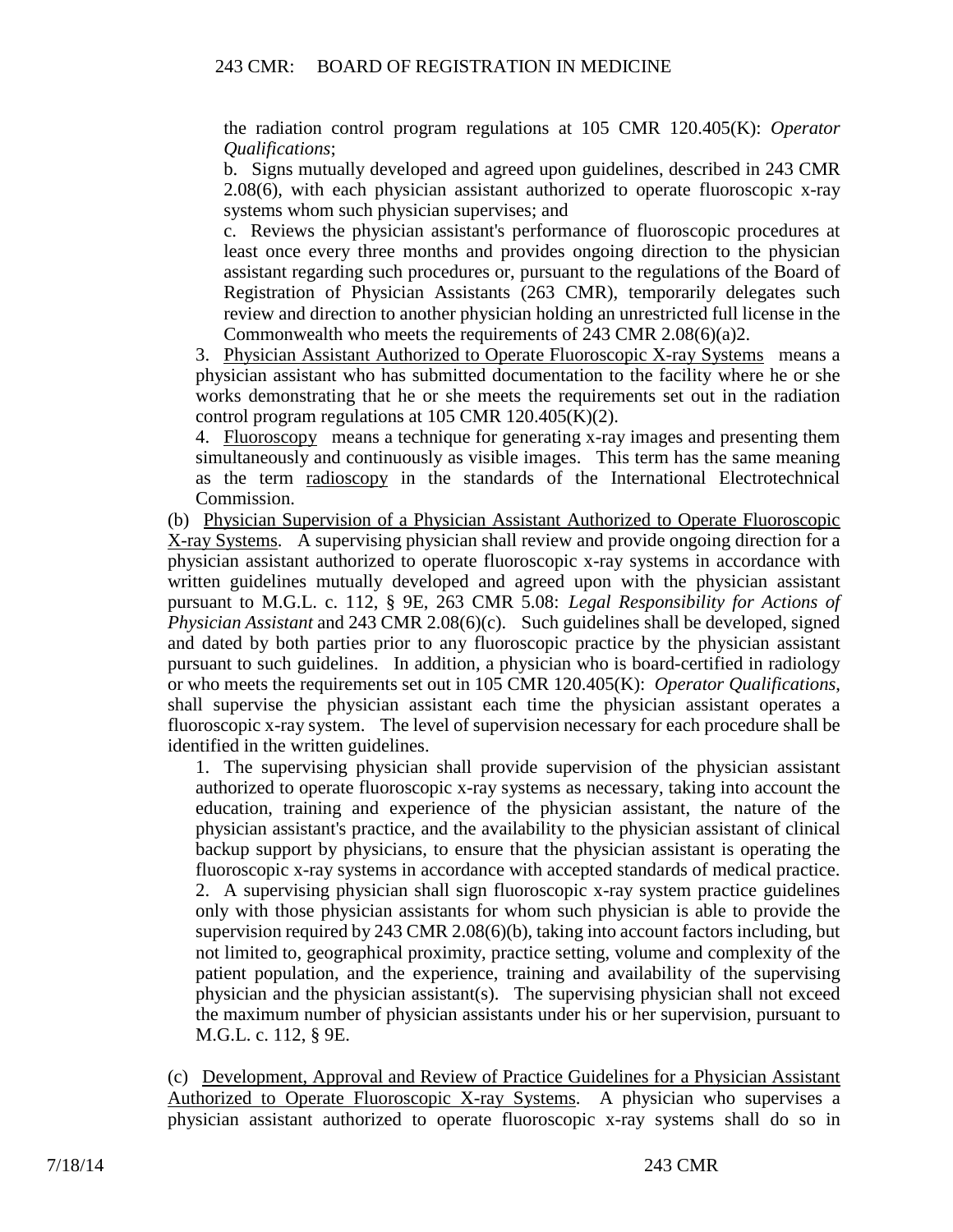accordance with written practice guidelines mutually developed and agreed upon with the physician assistant, and signed by both parties. The supervising physician and the physician assistant shall review, initial and date such guidelines annually. The guidelines may be revised at any time upon written agreement by the supervising physician and physician assistant; any such changes shall be initialed and dated by both parties at the time of the revision. In all cases, the written guidelines shall:

1. Identify the supervising physician by name;

2. Identify by name each physician who will provide supervision over the physician assistant's operation of a fluoroscopic x-ray system, and describe each physician's qualifications to provide such supervision, as set out in 243 CMR 2.08(6)(a)(2);

3. Provide that supervision shall be required whenever a physician assistant operates a fluoroscopic x-ray system and that a supervising physician shall be readily available, which means a supervising physician must be present in the facility at the time of the operation of the fluoroscopic system;

4. Include a defined mechanism for the delegation of supervision to another physician who is qualified to operate fluoroscopic x-ray systems pursuant to 105 CMR 120.405(K): *Operator Qualifications* including, but not limited to, duration and scope of the delegation;

5. Describe the nature of the supervising physician's practice and practice location;

6. Specifically describe the nature and scope of the physician assistant's practice;

7. Identify the types of procedures in which the physician assistant will operate fluoroscopic x-ray systems, including any limitations on the physician assistant's operation of fluoroscopic x-ray systems;

8. Include a defined mechanism to monitor the physician assistant's operation of fluoroscopic x-ray systems, including documentation of review by the supervising physician at least once every three months;

9. Describe the procedure for providing clinical backup support to the physician assistant in an emergency situation; and

10. Conform to 105 CMR 120.405(K): *Operator Qualifications*; 263 CMR 5.08: *Legal Responsibility for Actions of Physician Assistant*; and 243 CMR 2.08(6).

(d) The Board may request at any time an opportunity to review the fluoroscopic x-ray system practice guidelines under which a physician is supervising a physician assistant authorized to operate fluoroscopic x-ray systems. A supervising physician's failure to have developed fluoroscopic x-ray system practice guidelines consistent with 243 CMR 2.08(6), or failure to provide such guidelines to the Board upon request may be a basis for disciplinary action against the physician. The Board may require changes in such fluoroscopic x-ray system practice guidelines if it determines that the guidelines do not comply with 243 CMR 2.08 and accepted standards of medical practice. The Board may disapprove guidelines in their entirety if it determines that the supervising physician is not able to provide adequate supervision to the physician assistant authorized to operate fluoroscopic x-ray systems.

(e) The Board may request at any time documentation of review by the supervising physician of the physician assistant authorized to operate fluoroscopic x-ray systems. Failure to provide such documentation to the Board upon request may be a basis for disciplinary action against the physician.

2.09: Administrative Duties of the Board (Reserved)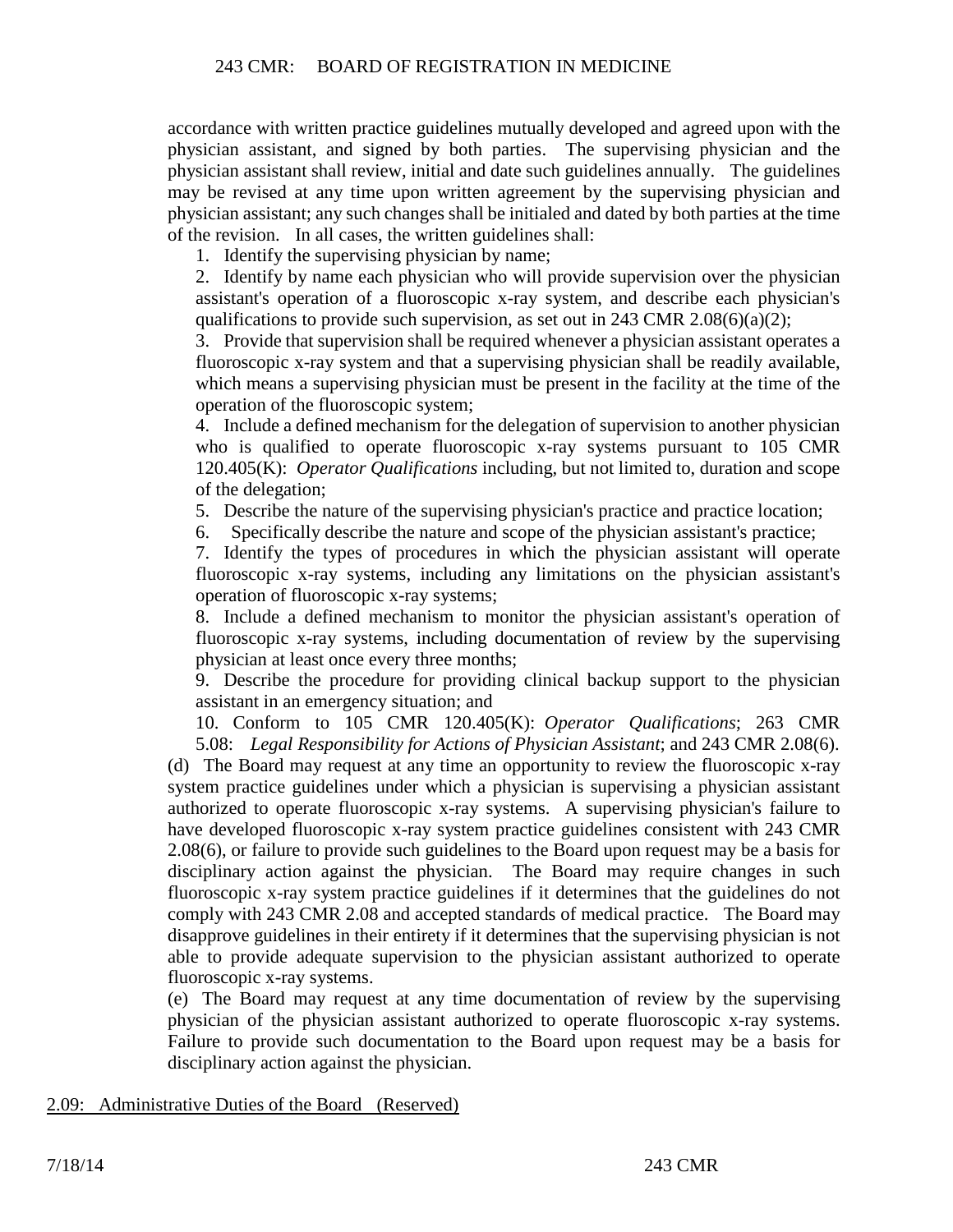2.10: Advanced Practice Nurse (APN) Eligible to Engage in Prescriptive Practice

(1) Purpose. The purpose of 243 CMR 2.10 is to establish, pursuant to M.G.L. c. 112, §§ 80B, 80C, 80E, 80G and 80H, substantive standards governing the practice of medicine with respect to the supervision of Advanced Practice Nurses (APN) engaged in prescriptive practice. Such prescriptive practice is defined and regulated in 244 CMR 4.00: *The Practice of Nursing in the Expanded Role* (the regulations of the Board of Registration in Nursing).

(2) Advanced Practice Nurses (APN) Eligible to Engage in Prescriptive Practice. The following APNs are eligible to register with the Department of Public Health pursuant to M.G.L. c. 94C and the U.S. Drug Enforcement Administration to engage in prescriptive practice.

(a) A Nurse Midwife means a registered nurse authorized to practice as a nurse midwife by the Board of Registration in Nursing pursuant to M.G.L. c. 112, §§ 80B, 80C and 80G and 244 CMR 4.00: *The Practice of Nursing in the Expanded Role*. Written guidelines governing the practice of a nurse midwife engaged in prescriptive practice shall also comply with the requirements of M.G.L. c. 112, §§ 80C and 244 CMR 4.00: *The Practice of Nursing in the Expanded Role*.

(b) A Nurse Practitioner means a registered nurse authorized to practice as a nurse practitioner by the Board of Registration in Nursing, pursuant to M.G.L. c. 112, §§ 80B and 80E and 244 CMR 4.00: *The Practice of Nursing in the Expanded Role*.

(c) A Psychiatric Clinical Nurse Specialist means a registered nurse authorized to practice as a psychiatric nurse mental health clinical specialist by the Board of Registration in Nursing, pursuant to M.G.L. c. 112, § 80B and 80E and 244 CMR 4.00: *The Practice of Nursing in the Expanded Role*.

(d) A Nurse Anesthetist means a registered nurse authorized to practice as a nurse anesthetist by the Board of Registration in Nursing, pursuant to M.G.L. c. 112, §§ 80B and 80H and 244 CMR 4.00: *The Practice of Nursing in the Expanded Role*.

(3) Definitions. The following definitions apply only to 243 CMR 2.10.

Guidelines are written instructions and procedures describing the methods that an (APN) with prescriptive practice are to follow when managing medications for a health care situation or resolving a health care problem and which specifies those instances in which referral to or consultation with a physician is required for appropriate medication management.

Immediate Perioperative Care of a Patient means the period commencing on the day prior to surgery and ending upon discharge of the patient from post-anesthesia care.

Prescriptive Practice means current registration with the Department of Public Health pursuant to M.G.L. c. 94C and the U.S. Drug Enforcement Administration to engage in the ordering of tests, therapeutics and prescribing of medications.

Supervising Physician means a licensee holding an unrestricted full license in the Commonwealth, who: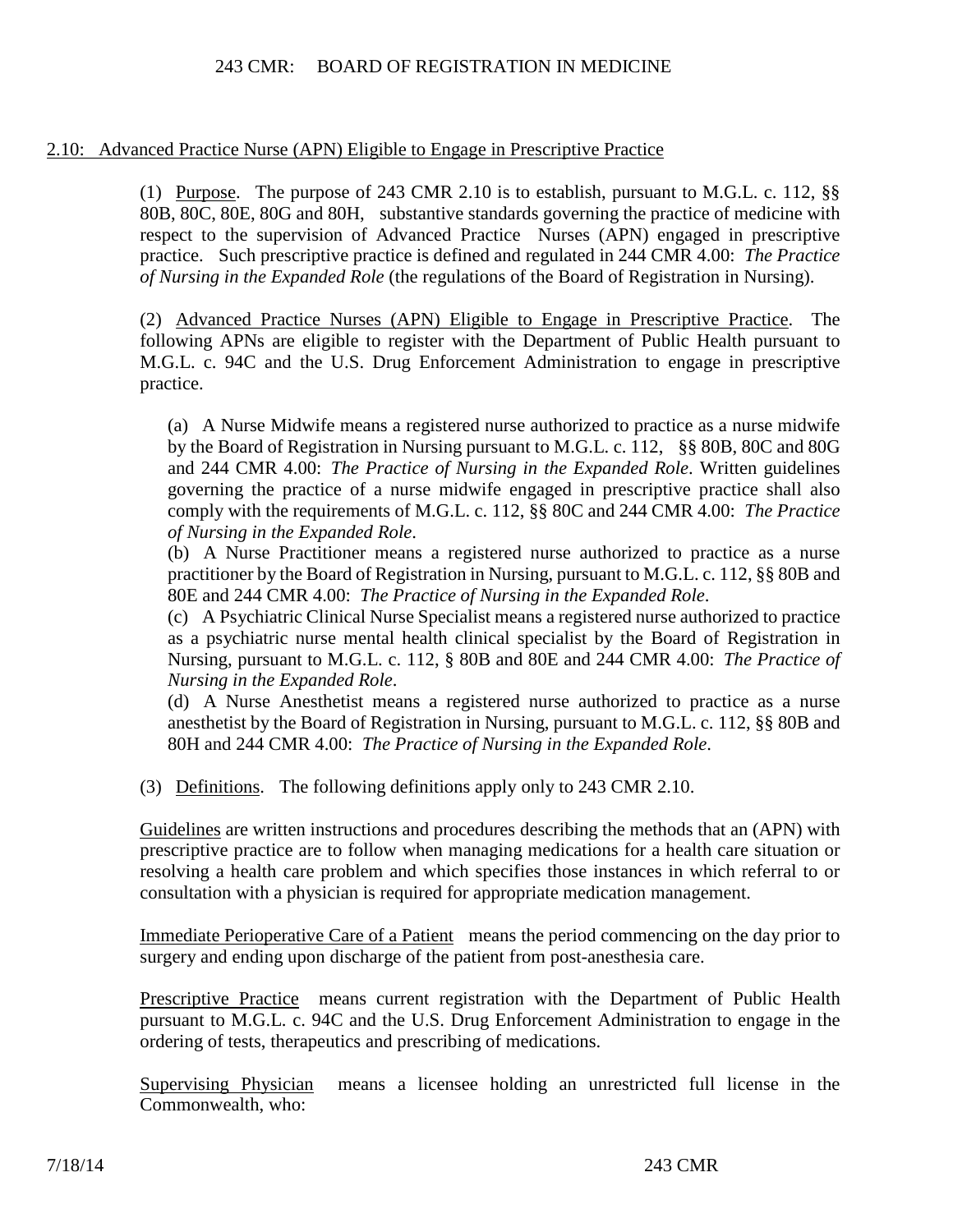(a) has completed training in the United States approved by the Accreditation Council for Graduate Medical Education (ACGME) or in Canada approved by the Royal College of Physicians and Surgeons in Canada (RCPSC) in a specialty area appropriately related to the APN's area of practice, is Board certified in a specialty area appropriately related to the APN's area of practice, or has hospital admitting privileges in a specialty area appropriately related to the APN's area of practice. Notwithstanding 243 CMR 2.10(3): Supervising Physician(a), a physician who supervises a Psychiatric Clinical Nurse Specialist shall have completed training in psychiatry approved by the ACGME or the RCPSC, or be Board certified in psychiatry;

(b) holds valid registration(s) to issue written or oral prescriptions or medication orders for controlled substances from the Massachusetts Department of Public Health and the U.S. Drug Enforcement Administration;

(c) provides supervision to a nurse midwife, a nurse practitioner, a psychiatric clinical nurse mental health clinical specialist or nurse anesthetist, as provided for in the applicable law or regulations of the Boards of Registration in Medicine and in Nursing (244 CMR);

(d) collaborates with the APN engaged in prescriptive practice to sign mutually developed and agreed upon guidelines; and

- (e) reviews the APN's prescriptive practice as described in the guidelines.
- (4) Physician Supervision of an APN Engaged in Prescriptive Practice.
	- (a) A supervising physician shall review and provide ongoing direction for the APN's prescriptive practice in accordance with written guidelines mutually developed and agreed upon with the APN pursuant to M.G.L. c. 112, §§ 80B, 80C, 80E, 80G, 80H, and the regulations of the Board of Registration in Nursing (244 CMR) and 243 CMR 2.10. This supervision shall be provided as is necessary, taking into account the education, training and experience of the APN, the nature of the APN's practice, and the physician's availability to provide clinical backup to ensure that the APN is providing patient care in accordance with accepted standards of practice.

(b) A supervising physician shall sign prescriptive practice guidelines only with those APNs for whom he or she is able to provide supervision consistent with 243 CMR 2.10(2) and (3), taking into account factors including, but not limited to geographical proximity, practice setting, volume and complexity of the patient population, and the experience, training and availability of the supervising physician and the APN(s).

(c) A supervising physician shall not enter into guidelines, pursuant to M.G.L. c. 112, §§ 80B, 80C, 80E, 80G, or 80H and 243 CMR 2.10, unless the APN has professional malpractice liability insurance as required by the BORN regulations.

(5) Development, Approval, and Review of Guidelines for an APN Engaged in Prescriptive Practice.

(a) A physician who supervises an APN engaged in prescriptive practice shall do so in accordance with written guidelines mutually developed and agreed upon with the APN. (b) In all cases, the written guidelines shall:

- 1. identify the supervising physician and APN;
	- 2. include a defined mechanism for the delegation of supervision to another physician including, but not limited to, the duration and scope of the delegation;
	- 3. describe the nature and scope of the APN's prescribing practice;

4. identify the types of medication(s) to be prescribed, specify any limitations on medications to be prescribed; and describe the circumstances in which physician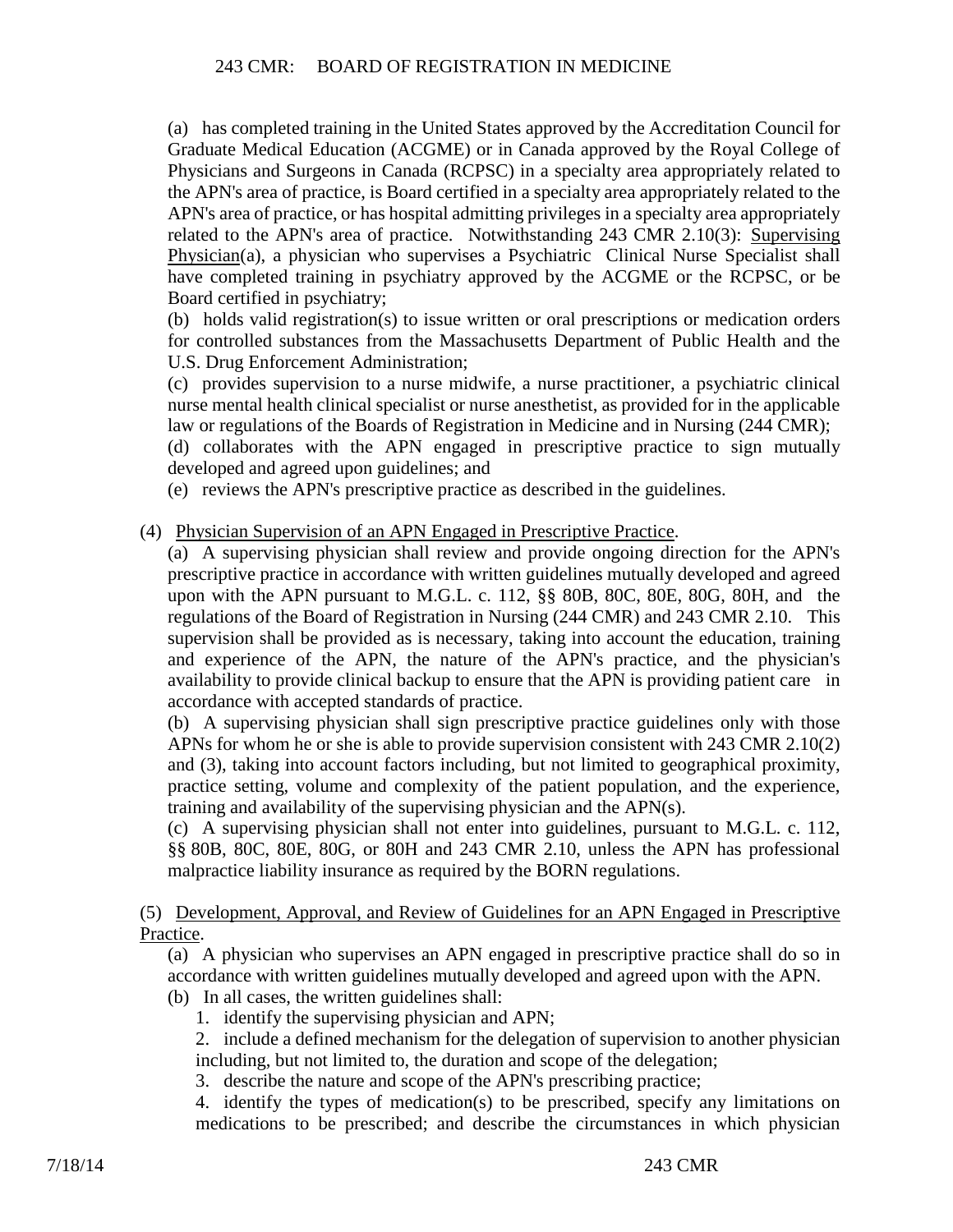consultation or referral is required;

5. describe the use of established procedures for the treatment of common medical conditions which the nurse may encounter;

6. include provisions for managing emergencies;

7. include a defined mechanism and time frame to monitor prescribing practices;

8. include protocols for the initiation of intravenous therapies and Schedule II drugs;

9. specify that the initial prescription of Schedule II drugs must be reviewed within 96 hours;

10. specify that the guidelines must be kept on file in the workplace and be reviewed and reexecuted every two years; and

11. conform to M.G.L. c. 94C, the regulations of the Department of Public Health at 105 CMR 700.000: *Implementation of M.G.L. C. 94C*, M.G.L. c. 112, §§ 80B, 80C, 80E, 80G, 80H and 244 CMR (the regulations of the Board of Registration in Nursing).

(6) The Board may request at any time an opportunity to review the guidelines under which a physician is supervising an APN engaged in prescriptive practice. Failure to provide guidelines to the Board is a basis for and may result in disciplinary action. The Board may require changes in the guidelines if it determines that they do not comply with 243 CMR 2.10 and accepted standards of medical or nursing practice. The Board may also disapprove guidelines in their entirety if it determines that the supervising physician is incapable of providing adequate supervision to the APN(s) engaged in prescriptive practice.

(7) The Board may request at any time documentation of any review conducted by the supervising physician of the APN engaged in prescriptive practice. Failure to provide documentation to the Board is a basis for and may result in disciplinary action.

# 2.11: Ownership Interest In Facilities Providing Physical Therapy Services (Reserved)

# 2.12: Collaborative Drug Therapy Management (CDTM) with Authorized Pharmacists

St. 2008, c. 528 (amending M.G.L. c. 94C, §§ 7 and 9 and M.G.L. c. 112, §§ 24B½ and 24B¾) authorized pharmacists and physicians to engage in collaborative drug therapy management (CDTM) in the Commonwealth pursuant to collaborative practice agreements meeting the requirements of regulations adopted by the Boards of Registration in Pharmacy (247 CMR) and in Medicine. The Board of Registration in Pharmacy has promulgated 247 CMR 16.00: *Collaborative Drug Therapy Management* in accordance with M.G.L. c. 112, §§ 24B½ and 24B¾. 243 CMR 2.12 includes additional definitions and requirements applicable to pharmacists and physicians entering into collaborative practice agreements to practice CDTM in the Commonwealth.

(1) Definitions. Additional definitions applicable to the practice of CDTM in the Commonwealth appear in 243 CMR 2.12 and in the Board of Registration in Pharmacy regulations at 247 CMR 2.00: *Definitions* and 16.00: *Collaborative Drug Therapy Management*. As used in 243 CMR 2.12, all references to Written regarding collaborative practice agreement referrals, consents and any other documents related to a collaborative practice agreement shall be:

- (a) if paper based, written in ink, indelible pencil or any other means; or
- (b) transmitted electronically in a format that maintains patient confidentiality and can be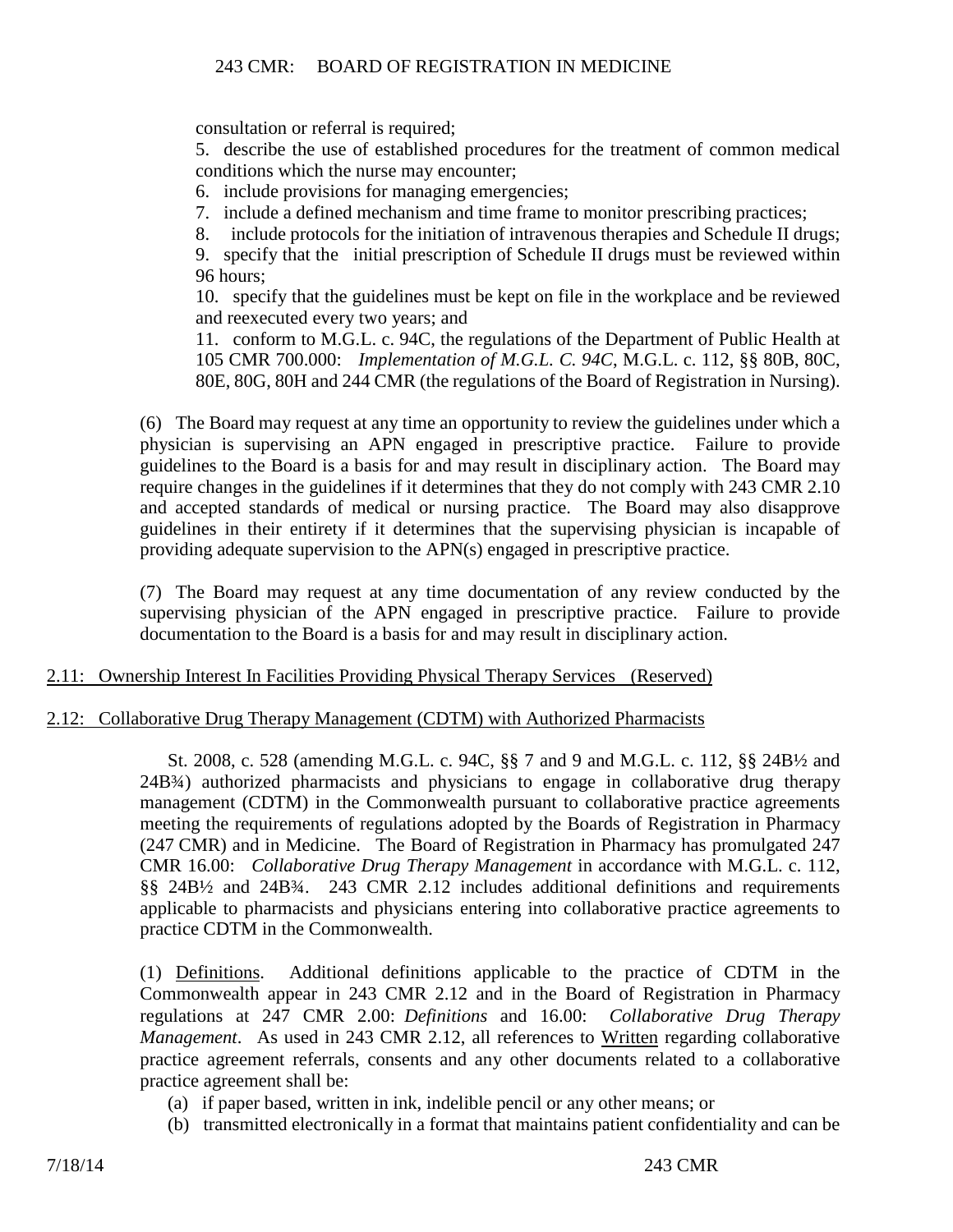read and stored in a retrievable and readable form. Collaborative practice agreements and related referrals, consents and other documentation may be transmitted electronically with the electronic signature(s) without alteration of the information, provided the electronic transmission is in accordance with the requirements of M.G.L. c. 94C,  $\S 23(g)$ ; 105 CMR 721.00: *Standards for Prescription Format and Security in Massachusetts*; 247 CMR 5.00: *Registration, Management and Operation of a Pharmacy or Pharmacy Department*, 9.01(19) and 9.07(1)(a).

As used in 243 CMR 2.12 and defined in M.G.L. c. 112, § 24B½(a), the following words shall have the following meanings:

Authorized Pharmacist means a pharmacist who:

(a) is currently registered by the Board of Registration in Pharmacy and is in good standing;

(b) meets the requirements of 247 CMR 16.02: *Pharmacist Qualifications*; and

(c) is participating in drug therapy management with a supervising physician pursuant to a written CDTM agreement with written protocols.

Board means the Board of Registration in Medicine.

Collaborative Drug Therapy Management or CDTM means the initiating, monitoring, modifying and discontinuing of a patient's drug therapy by an authorized pharmacist under the supervision of a physician in accordance with a collaborative practice agreement. Collaborative drug therapy management may include: collecting and reviewing patient histories; obtaining and checking vital signs, including pulse, temperature, blood pressure and respiration; and, under the super-vision of, or in direct consultation with, a physician, ordering and evaluating the results of laboratory tests directly related to drug therapy when performed in accordance with approved protocols applicable to the practice setting and when the evaluation shall not include a diagnostic component.

Collaborative Practice Agreement or CDTM Agreement means a written and signed agreement between an authorized pharmacist with training and experience relevant to the scope of the collaborative practice and a supervising physician that defines the collaborative practice in which the authorized pharmacist and supervising physician propose to practice. The collaborative practice must be within the scope of the supervising physician's practice. In the community pharmacy setting, the CDTM agreement shall include a written referral of an identified patient from the supervising physician to an authorized pharmacist, and shall include a written consent to the CDTM agreement by the named patient.

Community Pharmacy means a retail drug business setting, licensed pursuant to M.G.L. c. 112, §§ 38 and 39. When there is a collaborative drug therapy management agreement between an authorized pharmacist in a community pharmacy and a supervising physician, the physician must obtain the informed consent of the patient in writing prior to participating in CDTM.

License means a certificate of registration which the board issues to a person pursuant to the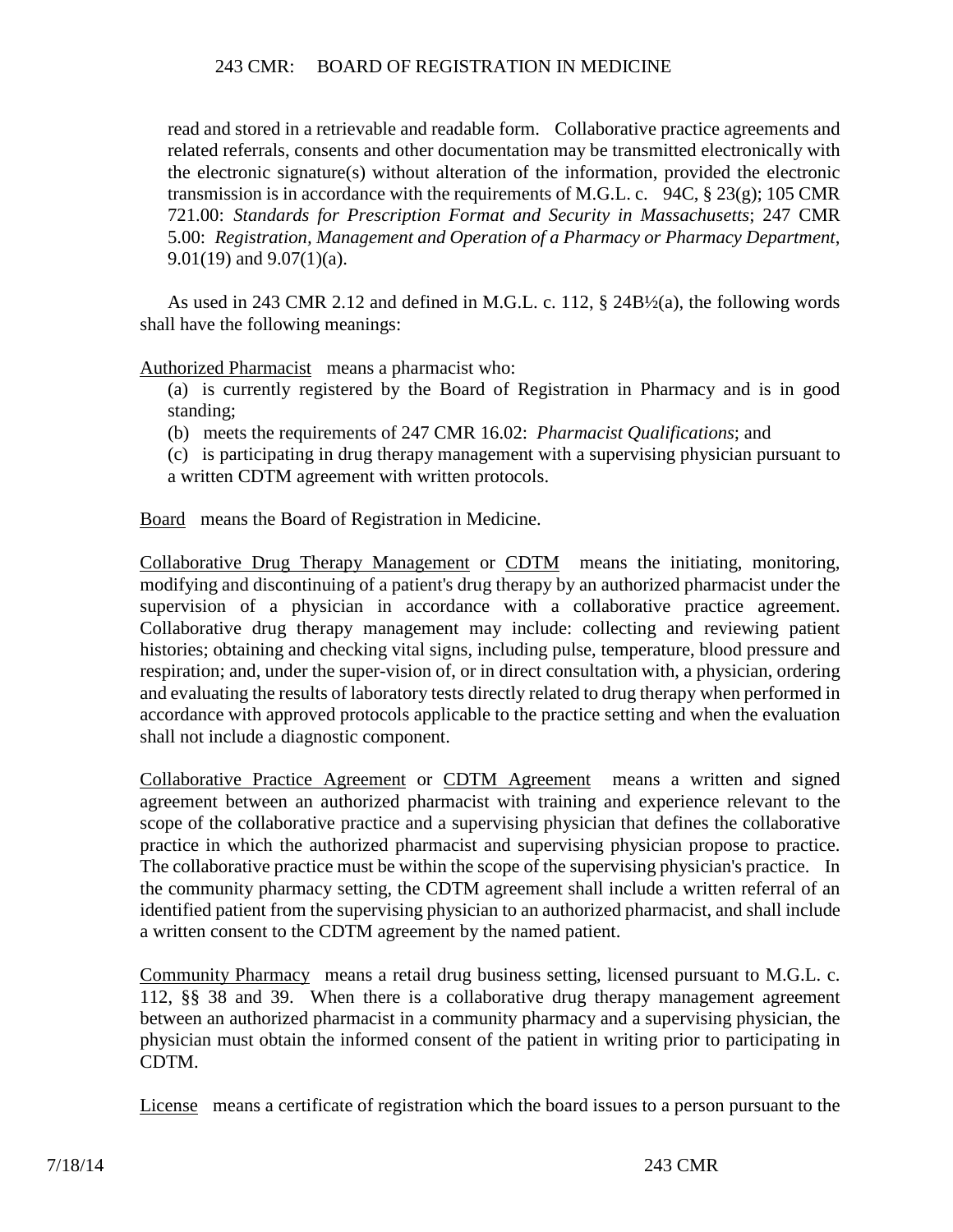requirements of M.G.L. c. 112, §§ 2, 9 and 9B, and which authorizes the person to engage in the practice of medicine.

Patient means a person who is referred to an authorized pharmacist by a supervising physician for the purpose of receiving collaborative drug therapy management services from the pharmacist. In the community pharmacy setting, the patient must be notified of, and provide written consent to, the collaborative drug therapy management services, and the supervising physician must provide the patient with a copy of the referral to the authorized pharmacist and the written consent to the referral provided by the patient.

Referral means the individual patient referral by a supervising physician to an authorized pharmacist for the purpose of receiving CDTM services in a community pharmacy setting. In all other practice settings, Referral means the consultation of a supervising physician and an authorized pharmacist about a patient for the purpose of the patient's receiving CDTM services. In the community pharmacy setting, the supervising physician shall execute a written CDTM referral which shall include, but is not limited to, the patient's name and address, the primary diagnosis for which CDTM services are authorized, the diagnosis of any co morbid conditions for which CDTM services are authorized, any known patient drug allergies, a statement that the patient has executed a written consent to CDTM services, and any other specific instructions to the authorized pharmacist.

Supervising Physician means a physician who holds an active license to practice medicine in the Commonwealth of Massachusetts. A supervising physician in a CDTM agreement may only delegate to an authorized pharmacist pursuant to the written agreement and protocols with the pharmacist.

(2) Pharmacist Qualifications. In accordance with M.G.L. c. 112, § 24B½(b), to qualify to enter into a collaborative practice agreement, a pharmacist must:

(a) hold a current unrestricted license in good standing to practice pharmacy in the commonwealth and currently be engaged in pharmacy practice in the Commonwealth;

(b) agree to maintain at least \$1,000,000 (per occurrence) of professional liability insurance during the term of the agreement which specifically covers drug therapy management;

(c) have earned a doctor of pharmacy degree or have completed five years of experience as a licensed pharmacist;

(d) agree to devote a portion of the practice to the defined drug therapy area that the pharmacist shall co manage;

(e) agree to complete, in each year of the term of the agreement, at least five additional contact hours or 0.5 continuing education units (CEUs) of Board of Registration in Pharmacy approved continuing education that address areas of practice generally related to the particular collaborative practice agreement; and

(f) if prescriptive practices are included in the collaborative practice agreement, agree to maintain a current controlled substance registration issued by the Department during the term of the agreement, pursuant to M.G.L. c. 94C, §§ 7 and 9 and 105 CMR 700.000: *Implementation of M.G.L. c. 94C*.

(g) Whenever an authorized pharmacist participating in a CDTM agreement is disciplined by the Board of Registration in Pharmacy, whether by consent agreement or by a final decision and order, or otherwise subject to any practice restrictions, the authorized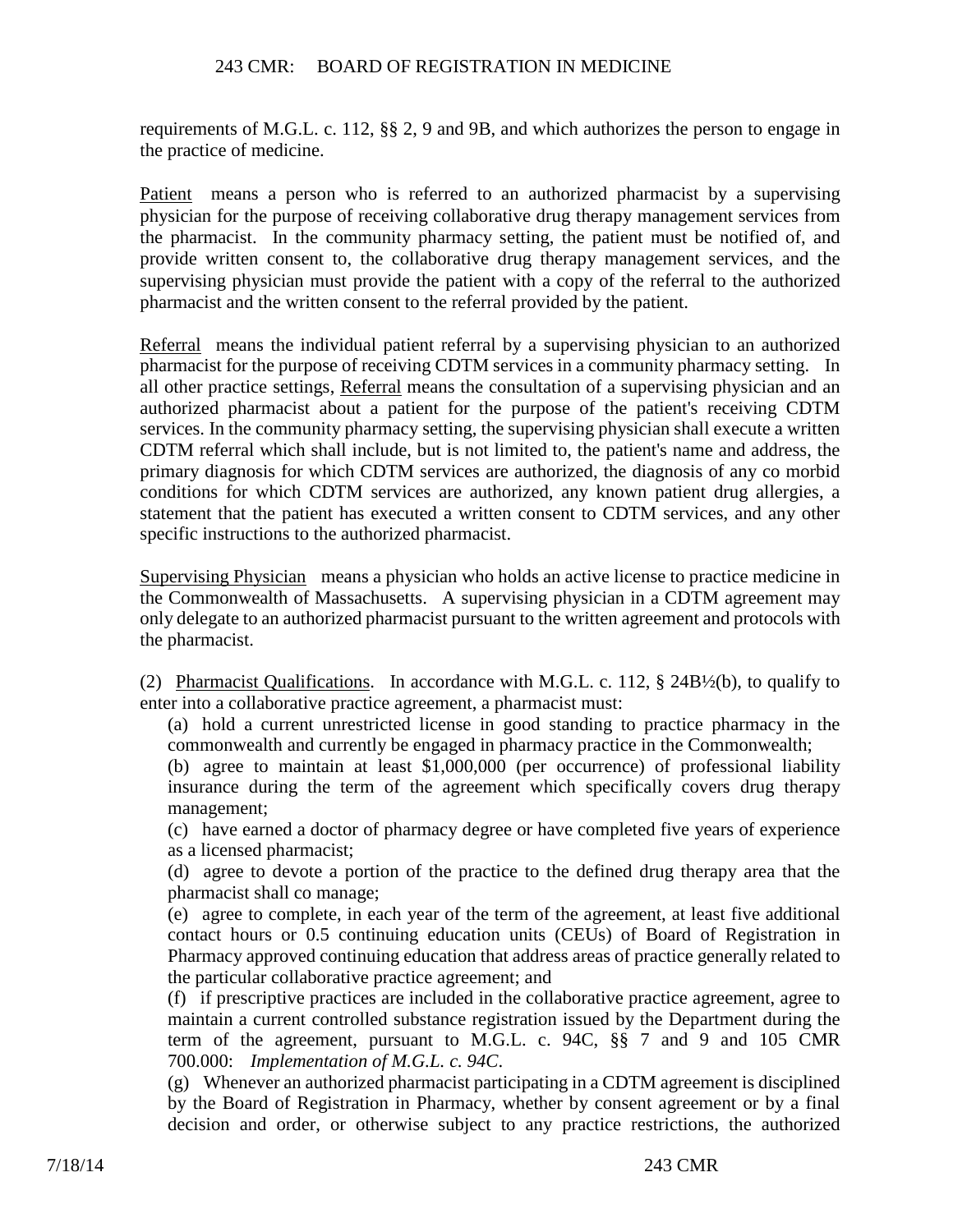pharmacist must provide written notification of such discipline or practice restriction to each supervising physician.

(3) Physician Qualifications.

(a) To be eligible to participate in a collaborative drug therapy management agreement, a physician must possess an active license to practice medicine issued by the board, and must be actively engaged in the clinical practice of medicine and the provision of patient care in the particular field of medicine in which the collaborative drug therapy management is to take place.

(b) The physician is the supervisor in the CDTM agreement and retains the ultimate responsibility for the care of the patient. In a community pharmacy setting, a physician should enter into only as many CDTM agreements setting as he or she can reasonably and safely supervise at one time.

(c) The supervising physician shall assess the patient and make a written referral of the identified patient to the authorized pharmacist. The supervising physician's written referral shall include a primary diagnosis and any co morbid conditions that are included in the CDTM.

(d) A physician is ineligible to participate in a CDTM if he or she is in a Voluntary Agreement Not to Practice Medicine with the board, or has had his or her license to practice medicine temporarily suspended or revoked by the board. A physician shall be deemed ineligible to participate in CDTM if he or she has voluntarily surrendered or had suspended, revoked or restricted his or her controlled substances license, permit or registration, either state or federal. The board may revoke a physician's right to participate in a CDTM agreement for any of the grounds for discipline enumerated in 243 CMR 1.03(5): *Grounds for Complaint*.

(e) Whenever the board enters into a Voluntary Agreement Not to Practice with a licensee, or summarily suspends a physician's license, the board may require that the physician provide written notification to each authorized pharmacist with whom the physician is in a CDTM agreement. Whenever the board takes final disciplinary action against a licensee, either by a final decision and order or by consent agreement, the board may require that the physician provide written notification to each authorized pharmacist with whom he or she is in a CDTM agreement.

(4) Practice Setting Requirements. In accordance with M.G.L. c. 112, § 24B½(c), collaborative drug therapy management may be performed in the following settings by pharmacists meeting the requirements of 247 CMR 16.02(1) and authorized by a supervising physician pursuant to a current collaborative practice agreement:

(a) Hospitals licensed pursuant to M.G.L. c. 111, § 51, subject to approval by the medical staff executive committee at a licensed hospital or designee;

(b) Long term Care Facilities licensed pursuant to M.G.L. c. 111, § 71, subject to approval by the long term care facility medical director or designee;

(c) Inpatient or Outpatient Hospice Settings licensed pursuant to M.G.L. c. 111, § 57D, subject to approval by the hospice medical director or designee;

(d) Ambulatory Care Clinics licensed pursuant to M.G.L. c. 111, § 51, with on site supervision by the attending physician and an authorized pharmacist, subject to approval by the ambulatory care clinic medical staff executive committee or designee, or medical director or designee;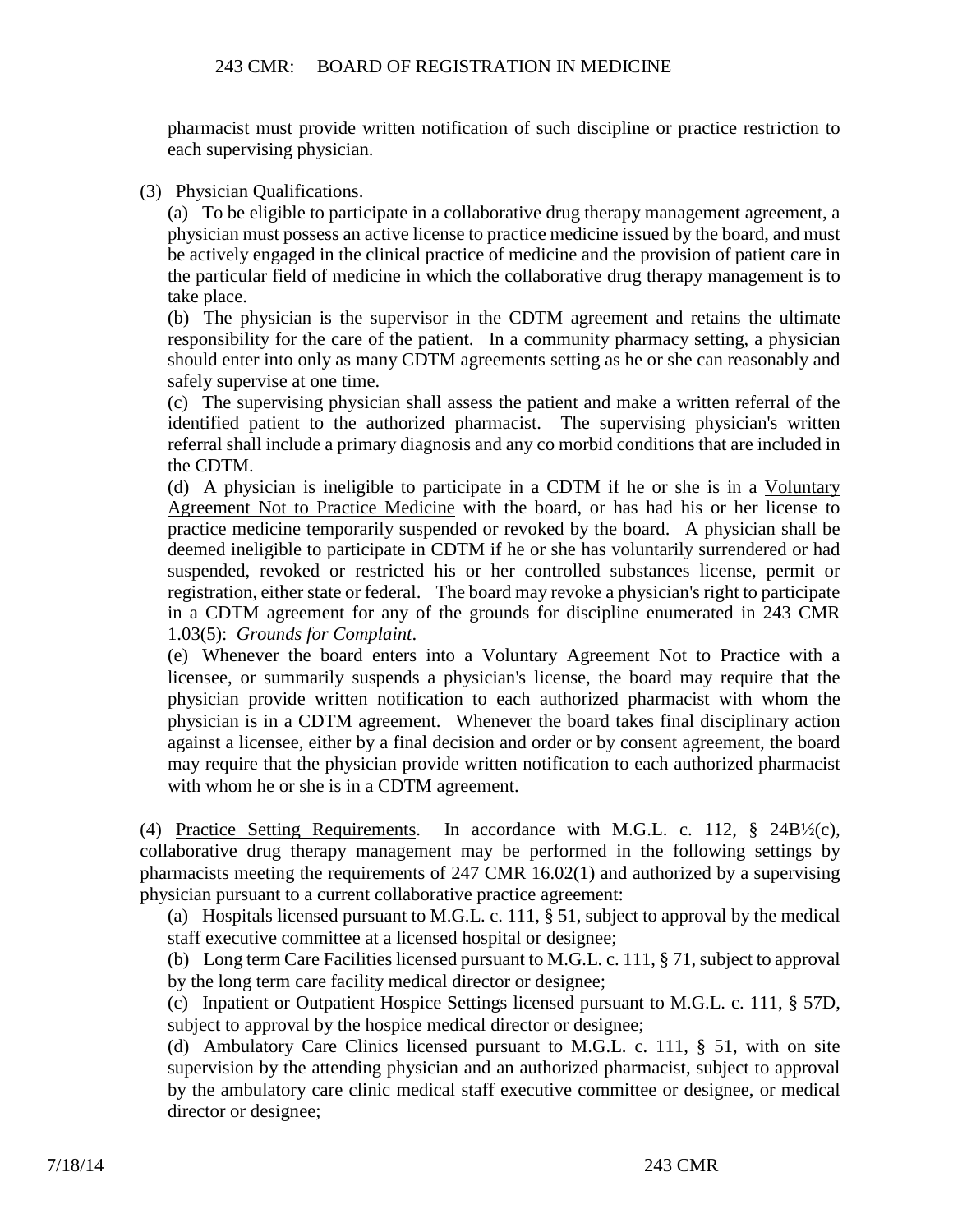(e) Community Pharmacies (retail drug business settings) licensed by the Board of Registration in Pharmacy pursuant to M.G.L. c. 112, § 39, subject to restrictions listed below and pursuant to a current collaborative practice agreement that includes the following requirements:

1. Patient Age. Patients must be 18 years of age or older;

2. Vaccine Administration. Pharmacists, as authorized pursuant to a collaborative practice agreement, may administer vaccines;

3. Patient Referral and Consent. The collaborative practice agreement must provide that the supervising physician will:

a. Provide a written referral of the patient to the authorized pharmacist;

b. Specify the primary diagnosis for the patient and any secondary diagnoses in a written referral or a subsequent referral;

c. Provide a copy of the written referral of the patient to the authorized pharmacist for CDTM services to the patient; and

d. Obtain the patient's written and informed consent to the collaboration and provide a copy of the consent to the patient.

4. The patient's written consent form shall include the following: "The pharmacist shall not supplant the physician as the principal medical decision maker."

5. Record of Referral and Consent. The authorized pharmacist and supervising physician must maintain a written record of both the individual patient referral and the patient's written informed consent to the collaboration in the patient's record to be maintained by the authorized pharmacist and the supervising physician. The supervising physician shall maintain the original patient consent to the referral in the record in the custody of the supervising physician; transmit a copy of the patient's consent to the authorized pharmacist within 24 hours; and provide copies of the referral and consent to the patient in a timely manner.

6. Limited Prescribing Authority. A pharmacist currently registered by the Department, pursuant to M.G.L. c. 94C, §§ 7 and 9 and 105 CMR 700.00: *Implementation of M.G.L. c. 94C*, to prescribe and possess controlled substances, who practices in a community pharmacy pursuant to a collaborative practice agreement that includes individually developed prescriptive practice guidelines pursuant to which the supervising physician has authorized the pharmacist to prescribe, may:

a. extend current drug therapy by 30 days for not more than two 30 day periods or as may otherwise be specifically authorized by the supervising physician in the referral of the patient and as provided in the CDTM agreement;

b. initiate, modify or discontinue dosages of medications prescribed by the supervising physician for:

- i. asthma;
- ii. chronic obstructive pulmonary disease;
- iii. diabetes;
- iv. hypertension;
- v. hyperlipidemia;
- vi. congestive heart failure;
- vii. HIV or AIDS;
- viii. osteoporosis; and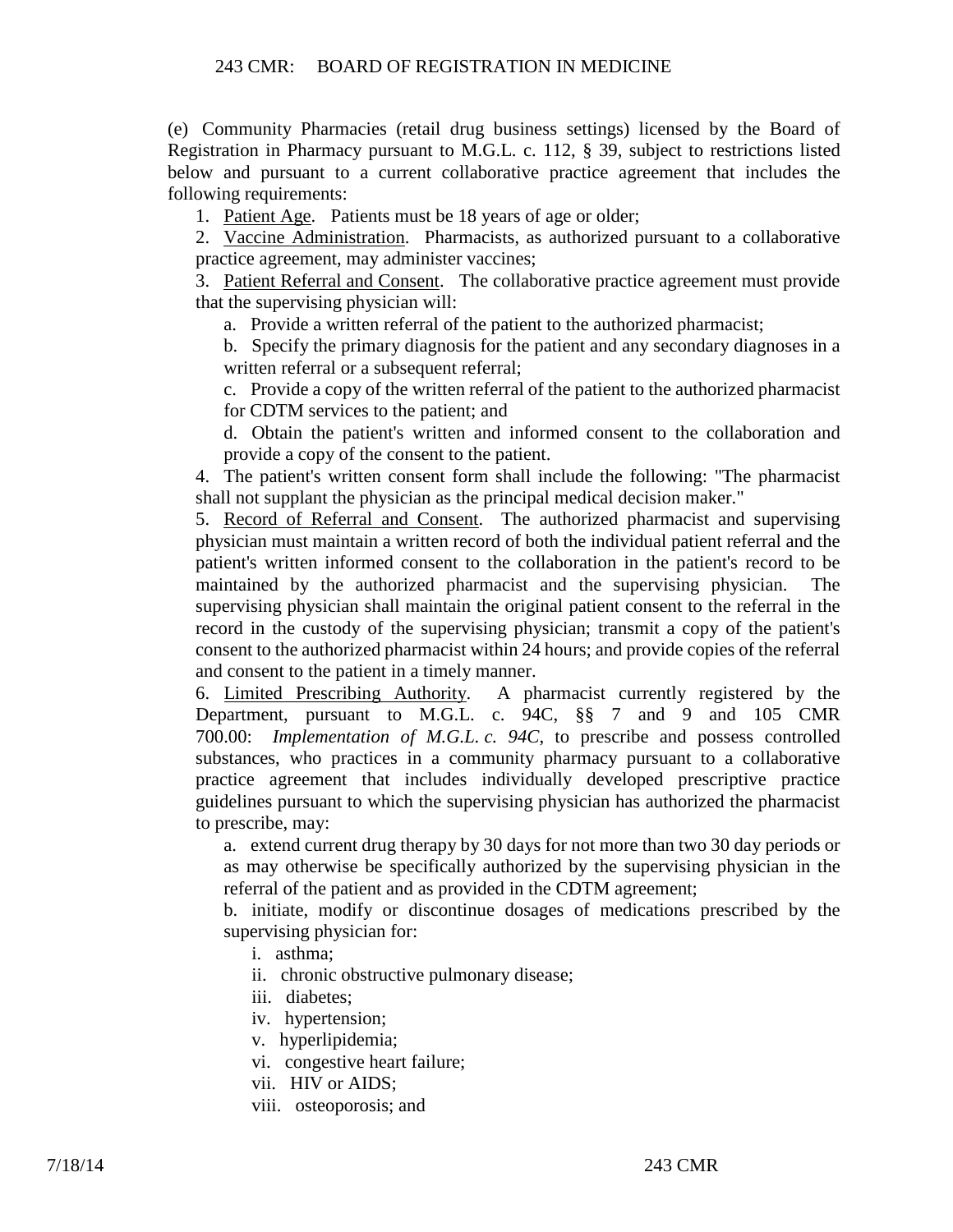ix. co morbidities, listed in 243 CMR 2.12(4)(e)6.b.i. through viii., and identified by the supervising physician along with the primary diagnosis on the physician's referral of the patient.

c. The authorized pharmacist must provide a copy of an initial prescription, a modification or a discontinuation of a prescription to the supervising physician within 24 hours of its issuance, unless more urgent notification is required under the circumstances and must note the action taken in the patient's chart. A copy of all prescriptions must be included in the patient's medical record in the custody of the supervising physician.

7. No authorized pharmacist in a community pharmacy may prescribe or be authorized to prescribe Schedule II through V controlled substances, as defined in M.G.L. c. 94C, § 3(2) through (5).

8. An authorized pharmacist in a community pharmacy may be authorized by a supervising physician to issue prescriptions for Schedule VI controlled substances, as defined in M.G.L. c. 94C, § 3(6), for the diagnoses specified in the supervising physician's patient referral.

(5) Collaborative Practice Agreements.

(a) Required Agreement Terms for All Practice Settings. In addition to specific practice setting collaborative practice agreement requirements, pursuant to 247 CMR 16.03: *Practice Setting Requirements*, and in accordance with M.G.L. c. 112, § 24B¾, all collaborative practice agreements must also include:

1. specific disease state(s) being co managed, with each disease state identified as either primary or co morbid;

- 2. specific pharmacist prescribing authority pursuant to the agreement;
- 3. detailed practice protocols;
- 4. description of risk management activities;

5. documentation of any initiation, modification or discontinuation of a patient's medication in the patient's medical record in the custody of the supervising physician;

6. description of outcome measurements;

7. detailed informed consent procedures that are appropriate to the practice setting;

8. detailed procedures and periods by which time any test results, copies of initial prescriptions, modifications or discontinuances, copies of the patient consent and the CDTM agreement, and other patient information will be forwarded from the authorized pharmacist to the supervising physician, and a specific procedure for the pharmacist to identify and transmit any urgent communications; and description of the nature and form of the supervision of the authorized pharmacist by the supervising physician, and a description of the procedure to follow when either the authorized pharmacist or the supervising physician is unavailable or absent;

9. the authorized pharmacist's attestation of satisfaction of the qualifications listed in 247 CMR 16.02(1) for participating in collaborative drug therapy management; and

10. the supervising physician's attestation of satisfaction of the qualifications listed in 243 CMR 2.12 for participating in collaborative drug therapy management.

(b) Duties. A collaborative practice agreement shall specify those duties of the authorized pharmacist that may be delegated to other appropriately trained and authorized staff and those duties under the agreement that shall not be delegated. A collaborative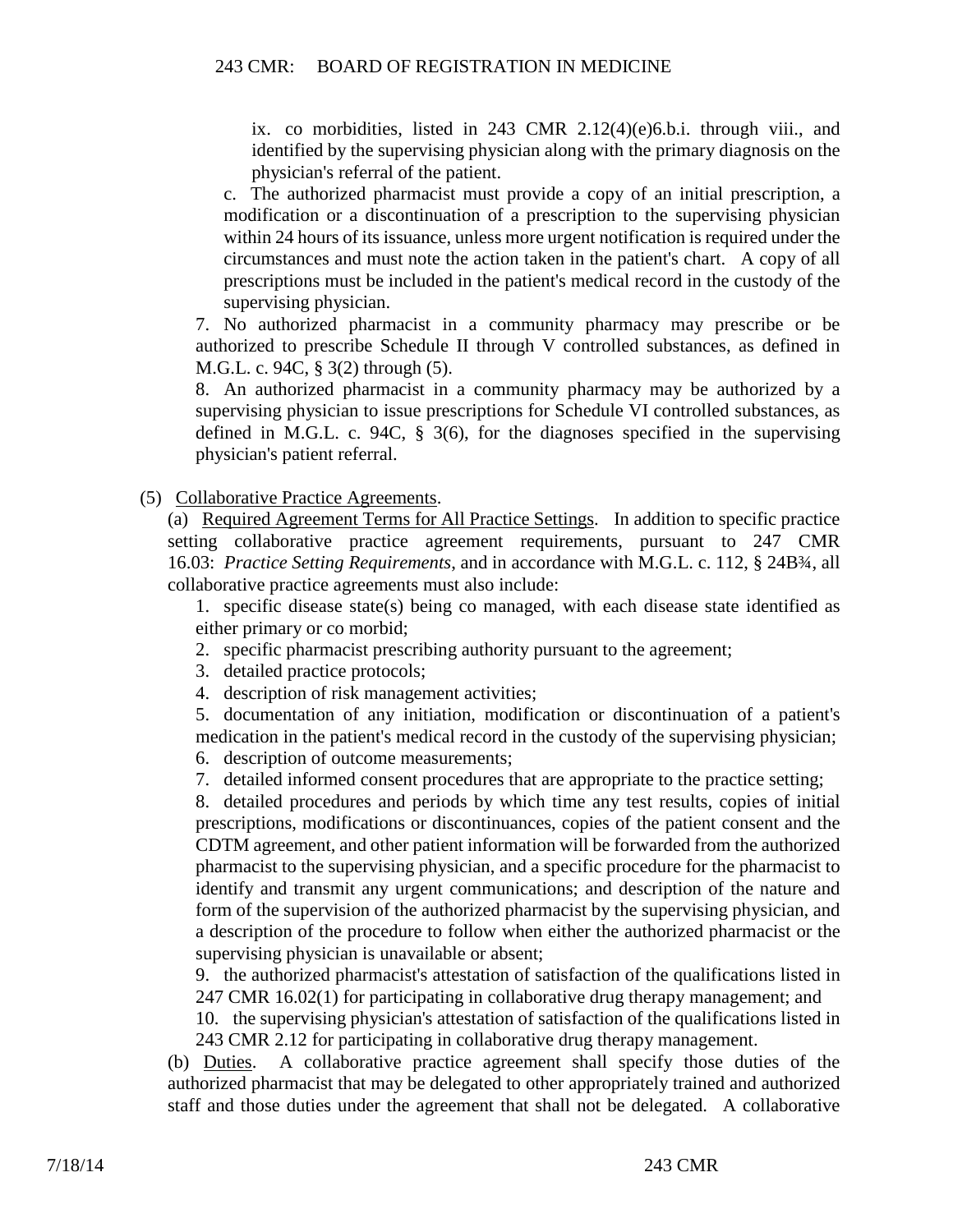practice agreement shall specify when and how a supervising physician may delegate duties under the agreement, and the duration and scope of the delegation.

(c) Biennial Renewal. A collaborative practice agreement must be reviewed and renewed by the authorized pharmacist and supervising physician at least every two years.

(d) Termination. Prior to the termination or nonrenewal of a CDTM agreement, the supervising physician and the authorized pharmacist shall arrange for an uninterrupted continuation of the patient's drug therapy, in accordance with the terms of the CDTM agreement. When a CDTM agreement is not renewed or CDTM is otherwise terminated, the authorized pharmacist and the supervising physician shall inform the patient in writing of the termination and of the procedures in place for continuation of the patient's drug therapy, in accordance with the terms of the CDTM agreement. The supervising physician has an ongoing responsibility for patient care unless and until the physician patient relationship is terminated.

(e) Agreement to be Filed in Primary Practice Setting. An authorized pharmacist must maintain a copy of the current CDTM agreement, including copies of the current patient referral and patient consent, in the primary practice setting, readily retrievable at the request of the Board of Registration in Medicine and the Board of Registration in Pharmacy. The supervising physician must maintain the original of the current CDTM agreement, including the original patient referral and patient consent, in the patient's medical record in the custody of the supervising physician. The supervising physician must maintain the patient's medical record in his or her custody and make it available upon request during an investigation by the Board of Registration in Medicine.

(f) Employment Relationships. In accordance with M.G.L. c. 112,  $\S$  24B $\frac{1}{2}$ (e):

1. A qualified pharmacist may be hired by a physician or group of physicians for the purpose of practicing collaborative drug therapy management under an agreement for the benefit of the patient of that physician or physician group;

2. A community pharmacy may hire a physician or licensed medical practitioner to conduct quality assurance reviews of pharmacists engaged in collaborative drug therapy management; and

3. No community pharmacy may employ a physician for the purpose of maintaining, establishing or entering into an agreement.

# 2.13: The Data Repository

(1) Scope. 243 CMR 2.13 and 2.14 shall be read as consistent with the board's statutory authority, consistent with each other and with the board's other regulations that discuss mandated reporting.

(2) The Data Repository. Pursuant to M.G.L. c. 112, § 5, the Board shall maintain a Data Repository to compile all reports filed under M.G.L. c. 112, §§ 5A through 5J, and reports filed under any other state or federal law or regulation requiring that information be reported to the Board, excluding Safety and Quality Reviews filed pursuant to M.G.L. c. 111 § 205. Mandated reports maintained in the Data Repository are confidential, unless otherwise required by law. The term Data Repository refers to the compilation of all mandated reports received by the Board, and includes the staff of the Data Repository Unit and the Data Repository Committee.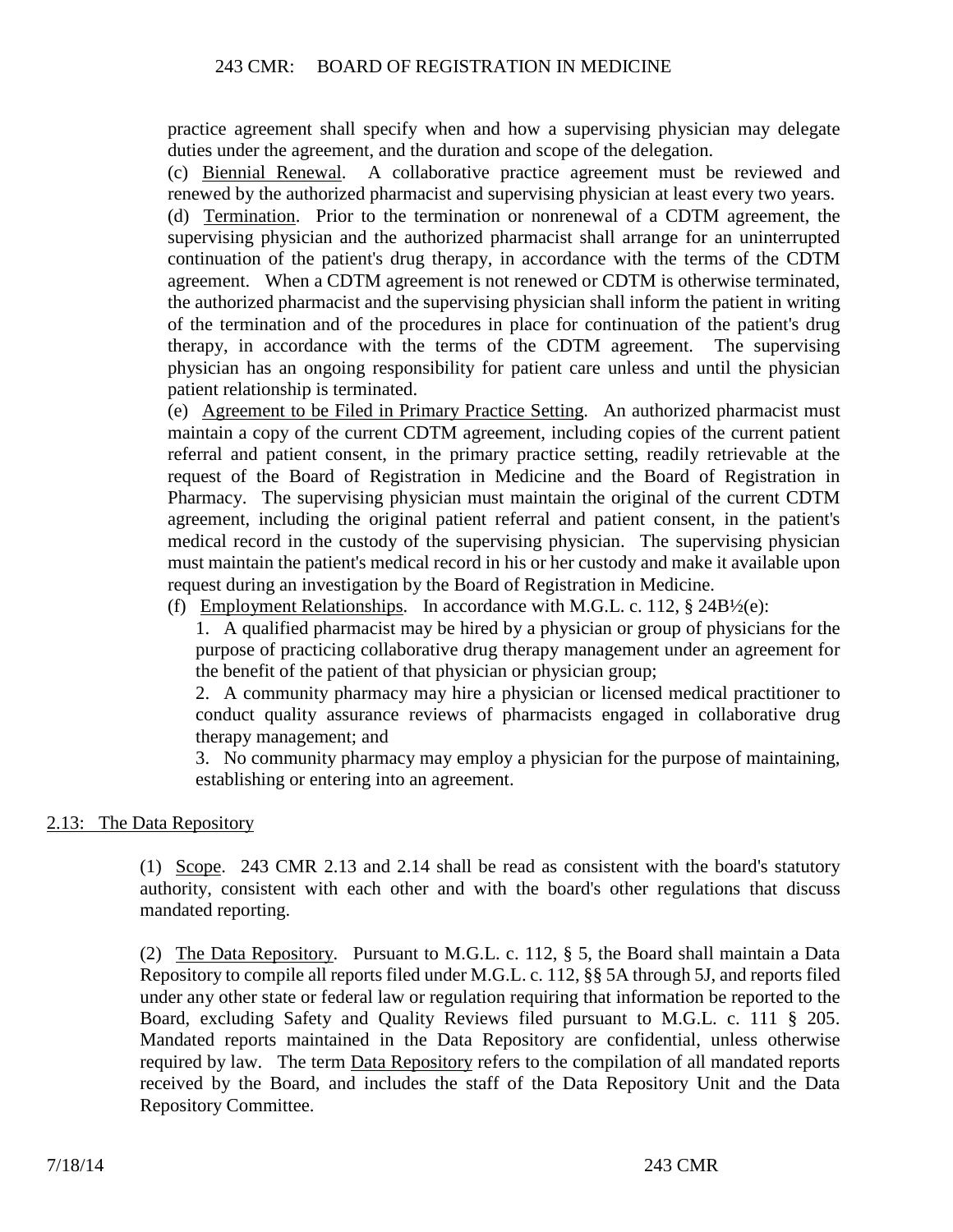(3) The Data Repository Committee (DRC). There shall be a standing committee of the Board of Registration in Medicine known as the Data Repository Committee (DRC). The DRC shall have at least one member who also serves as a member of the Board of Registration in Medicine. The DRC or its staff shall oversee the review and referral of mandated reports maintained in the Data Repository, however, the Licensing Committee or its staff shall oversee the review and referral of licensing materials filed under M.G.L. c. 112, § 2 through 9B. The DRC and its staff may review certain legal aspects of the Physician Profile Program and its online website. Mandated reports shall be reviewed according to policies and procedures set by the DRC or the Board.

(a) Mandated Reports. The DRC shall assist the Board in its responsibilities regarding mandated reports. Upon receipt of a mandated report, the Data Repository Unit shall record the date the report was received.

(b) Physician Profiles. The DRC shall assist the Board in its duty, pursuant to M.G.L. c 112, § 5, to collect certain information referred to as the Physician Profile, and to release this information to the public. The contents of a Physician Profile are determined by M.G.L. c. 112, § 5 and are set forth in 243 CMR 2.15. The DRC shall assist the Board in determining the format of the Physician Profiles and in drafting the text of any explanatory materials or public instructions on its use.

(c) Profile Inquiry. A licensee may ask the DRC to review a claim of factual inaccuracy in a public profile. During the pendency of a profile inquiry, the DRC or its staff may place the physician's profile on an administrative hold; *i.e*., the DRC may temporarily remove the profile from public access until it has resolved the claim of factual inaccuracy. When the DRC has responded to the licensee's inquiry, it may remove the administrative hold on the physician's profile.

(4) Review of Mandated Reports by the DRC. The Data Repository Committee (DRC) may review a mandated report. The DRC shall complete its review of a mandated report by issuing a confidential advisory letter to the licensee, or by declining to take further action, or by referring the report to another division of the Board. The DRC review process described herein is not an Adjudicatory Proceeding as defined in M.G.L. c. 30A, § 1. The Data Repository records relating to any review of a mandated report shall be confidential, except as otherwise provided by law.

# 2.14: Mandated Reporting

(1) Scope of 243 CMR 2.13 and 2.14. 243 CMR 2.13 and 2.14 are mandated reporting sections. A mandated report is also referred to as a Statutory Report throughout 243 CMR 2.00. 243 CMR 2.14 contains a nonexclusive list of mandated reports. Some mandated reports are not listed within 243 CMR 2.13 and 2.14.

(2) Mandated Report, Defined. A mandated report is a written filing, made to the Board of Registration in Medicine, by a reporter required to make the report pursuant to a state or federal law or regulation. The subject of a mandated report shall be a physician, registered with the Board as qualified to practice medicine in the commonwealth, including any person licensed pursuant to M.G.L. c. 112, §§ 2 through 9B. Mandated reports maintained in the Data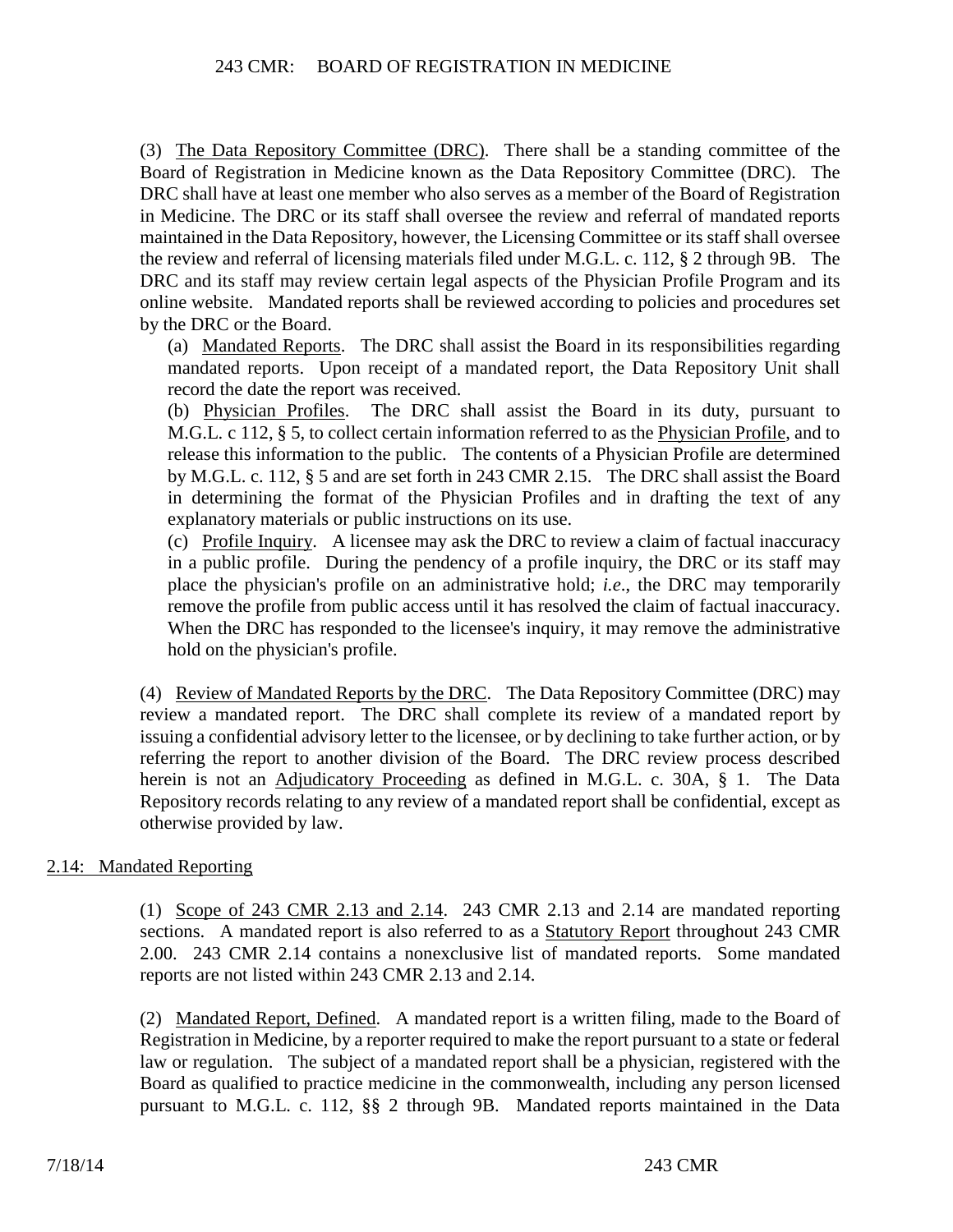Repository are confidential, unless otherwise required by law. A mandated reporter is any entity or individual that is required, by state or federal law or regulation, to make a report to the Board of Registration in Medicine, except for reports filed with the Board pursuant to M.G.L. c. 111, § 205. Reports filed with the Quality and Patient Safety Division are not mandated reports as defined in 243 CMR 2.14(2).

(3) Filing a Mandated Report. Mandated reports shall be filed with the Data Repository Unit, except for licensing materials filed with the Board pursuant to M.G.L. c. 112, § 2 through 9B, which shall be filed with the Licensing Division at the Board's mailing address. Unless otherwise provided by law or regulation, a mandated report shall be filed with the Board no later than 30 days after the date on which the report is required. A licensee's failure to timely file a mandated report may be a ground for a disciplinary action by the Board.

(4) Mandated Reports Made by a Physician.

(a) Peer Reports. A doctor of medicine or osteopathy, an intern, resident, fellow or medical officer licensed under M.G.L. c. 112, § 9, must report to the Board when he or she has a reasonable basis to believe that a physician may have violated the provisions of M.G.L. c. 112, § 5 or any regulation of the Board. This report is filed under M.G.L. c. 112, § 5F and is referred to as a Peer Report, or a 5F Report. A reporter may be exempt from this reporting requirement when the limited exemption provisions of M.G.L. c. 112, § 5F and 243 CMR 2.07(23) apply.

(b) Certain Licensing Materials. Licensing materials filed under M.G.L. c. 112, §§ 2 through 9B, and signed and sworn to by the applicant, are mandated reports, portions of which are confidential as provided in M.G.L. c. 112, § 2 and 243 CMR 2.01(7). The mandated reporter is the applicant or licensee. Additional responses or documentation provided by the applicant or licensee and submitted as part of an initial or renewal application may be mandated reports.

(c) Action Against Health Care Facility Privileges. A licensee shall notify the Board of any restriction, termination, revocation, suspension or resignation of his or her health care facility privileges in accordance with 243 CMR 1.03(5). A licensee's report of an action against his or her privileges is a mandated report. The licensee shall report the action taken against his or her privileges within 30 days of the health care facility's action, notwithstanding any appeal that may be pending.

(d) Report on Certain Adverse Events Occurring in a Licensee's Office. Pursuant to M.G.L. c. 112, § 5, a licensee must report to the Board the following events, if precipitated by a treatment administered or a procedure performed in a licensee's office setting:

1. an unplanned patient transfer to a hospital; or

2. a patient's death, when this death was unexpected and not related to the natural course of the patient's illness or underlying condition.

The report shall be filed by the licensee as soon as possible, but in no event later than 30 days following the event.

(e) Dissolution or Disassociation from a Professional Practice for Reasons of Competence. A licensee shall report a dissolution of, or disassociation from, a professional corporation, partnership or other professional practice group, however legally organized, when the dissolution is for cause. A licensee shall report to the Board when such dissolution or disassociation is related, directly or indirectly, to: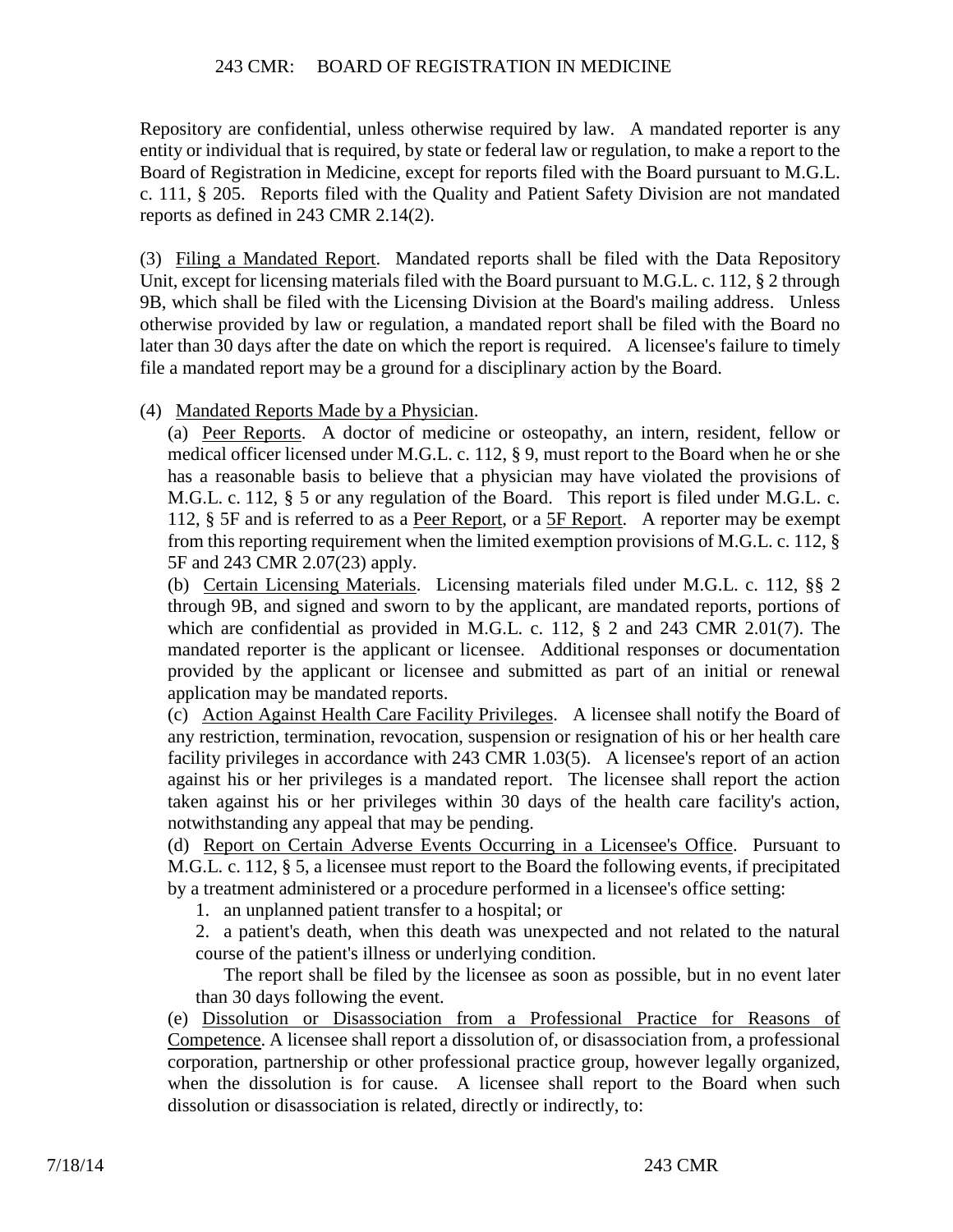1. A licensee's competence to practice medicine, or

2. A complaint or allegation regarding any violation of law or regulation, or by-laws of a health care facility, medical staff, group practice, or professional medical association whether or not the complaint or allegation specifically cites violation of a specific law, regulation or bylaw.

(f) Settlement by a Self-insured Physician. A licensee without professional liability insurance at the time when a malpractice action occurs must report to the Board any settlement or arbitration award for damages for death or personal injury. The licensee shall report a settlement or award against him or her caused by the licensee's negligence, error or omission in practice, or for an unauthorized rendering of professional services, as provided in M.G.L. c. 112, § 5E.

(5) Mandated Reports Made by Health Care Facilities or Other Reporters.

(a) Disciplinary Action by Health Care Facility. A health care facility disciplinary action report filed under M.G.L. c. 111, § 53B is a mandated report. The mandated reporter is any person or entity licensed under M.G.L. c. 111, § 51. The reporting entity shall use the definition of Disciplinary Action set forth at 243 CMR 1.01(2).

1. Initial Reports. Whenever a report is required pursuant to M.G.L. c. 111, § 53B, the person or entity reporting shall use Form HCFD-1, the Board's form prescribed for that purpose. The report shall be filed within 30 days of actual imposition of the disciplinary action, regardless of whether further appellate remedies are available to the licensee. However, at any time after making an initial report, if the reporting entity reverses its disciplinary action, the reporting entity shall notify the board and file a subsequent report on Form HCFD-2 within 30 days of the reversal of action.

2. Subsequent Reports. The disciplinary action reporting requirement under M.G.L. c. 111, § 53B does not end until the disciplinary action upon which the report was based is complete. The reporting entity shall submit to the Board a status report at the end of every 60 day period about the on going disciplinary action. When the health care facility has completed its disciplinary action, it shall file a Subsequent HCFD-2 Report within 30 days of the date of the final action.

3. Annual Summary of Disciplinary Actions. Under M.G.L. c. 111, § 53B, a health care facility shall file an annual disciplinary summary, no later than January  $31<sup>st</sup>$  for each previous calendar year, on a Form HCFD-3. The cumulative, de-identified data compiled by the Data Repository Unit from the total Annual Summary of Disciplinary Actions reports filed in a calendar year shall be a public record, except that information that is deemed confidential pursuant to M.G.L. c. 111, § 53B or M.G.L. c. 112, § 5 shall not be disclosed by the Board.

(b) Nursing Homes. A report of a disciplinary action taken by a convalescent home or nursing home and filed under M.G.L. c. 111, § 203 is a mandated report. The mandated reporter is a nursing home or other entity licensed by the department of public health under M.G.L. c. 111, § 71. A copy of a report sent to the department of public health under M.G.L. c. 111, § 72, that indicates physician incompetency or other physician conduct that seriously affects a nursing home patient's health and safety, is a mandated report under M.G.L. c. 111, § 203. In determining what constitutes a disciplinary action, the nursing home shall rely on the Board's definition of Disciplinary Action set forth in 243 CMR 1.01(2): *Definitions*.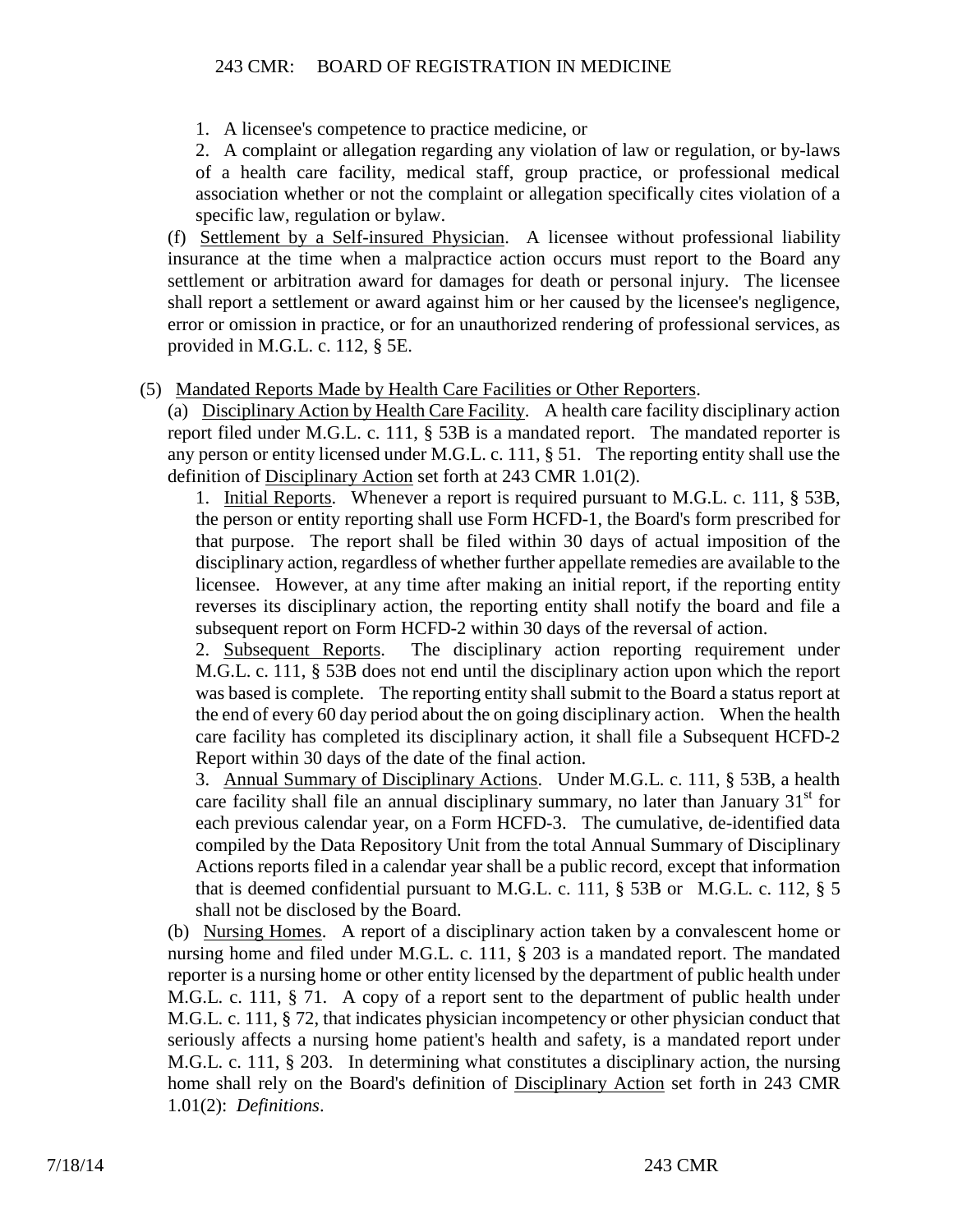1. Initial Reports. Whenever a report is required pursuant to M.G.L. c. 111, § 203, the person or entity reporting shall use the Board's form prescribed for that purpose, Form HCFD-1. The report shall be filed within 30 days of actual imposition of the disciplinary action, regardless of whether further appellate remedies are available to the licensee. However, at any time after making an initial report, if the reporting entity reverses its disciplinary action, the reporting entity shall notify the board and file a subsequent Form HCFD-2 report within 30 days.

2. Subsequent Reports. The disciplinary action reporting requirement under M.G.L. c. 111, § 203 does not end until the disciplinary action upon which it is based is complete. The reporting entity shall submit to the Board a status report at the end of every 60 day period about the on going disciplinary action. When the nursing home has completed its disciplinary action, it shall file a Subsequent HCFD-2 Report within 30 days of the date of the final action.

3. Annual Summary of Disciplinary Actions. Under M.G.L. c. 111, § 203(e), a nursing home shall file an annual disciplinary summary, no later than January  $31<sup>st</sup>$  for each previous calendar year, on a Form HCFD-3. The cumulative, de-identified data compiled by the Data Repository Unit from the total Annual Summary of Disciplinary Actions filed in a calendar year shall be a public record, except that information that is deemed confidential pursuant to M.G.L. c. 112, § 5 shall not be disclosed by the Board.

(c) Professional Organizations. A professional medical association disciplinary action report filed under M.G.L. c. 112, § 5B is a mandated report. The reporting entity shall use the definition of Disciplinary Action set forth in at 243 CMR 1.01(2): *Definitions*. The mandated reporter is a professional medical association, society, body, professional standards review organization, or similarly constituted professional organization, whether local, regional, state, national, or international in scope. This mandated report shall be filed within 30 days of the disciplinary action.

(d) Healthcare Agency Employee. When an officer or employee of a state agency, engaged in the provision or oversight of medical or health services, has a reasonable basis to believe that a physician may have violated the provisions of M.G.L. c. 112,  $\S$  5 or any Board regulation, he or she shall report this to the Board under M.G.L. c. 112, § 5D as a mandated report. Mandated reporters are officers or employees of an agency, executive office, department, board, commission, bureau, division or authority of the commonwealth, or of any political subdivision thereof, that provides medical or health services, or oversees the delivery of healthcare services.

(e) Peer Reports. A health care provider, as defined in M.G.L. c. 111, § 1, must report to the Board when he or she has a reasonable basis to believe that a physician may have violated the provisions of M.G.L. c. 112, § 5 or any regulation of the Board. This report is filed under M.G.L. c. 112, § 5F and is sometimes referred to as a Peer Report, although the health care provider need not be a peer of the licensee. A health care provider may be exempt from this reporting requirement when the limited exemption provisions of M.G.L. c. 112, § 5F and 243 CMR 2.07(23) apply.

(f) Secondary Remedial Action by Insurer. A report of a secondary remedial action, as defined in M.G.L. c. 175A,  $\S 5C(a)(3)(vi)$  and (vii), and imposed by the experience review committee, as defined in M.G.L. c.175A,  $\S 5C(a)(6)$ , is a mandated report. The mandated reporter is the medical professional mutual insurance company approved by the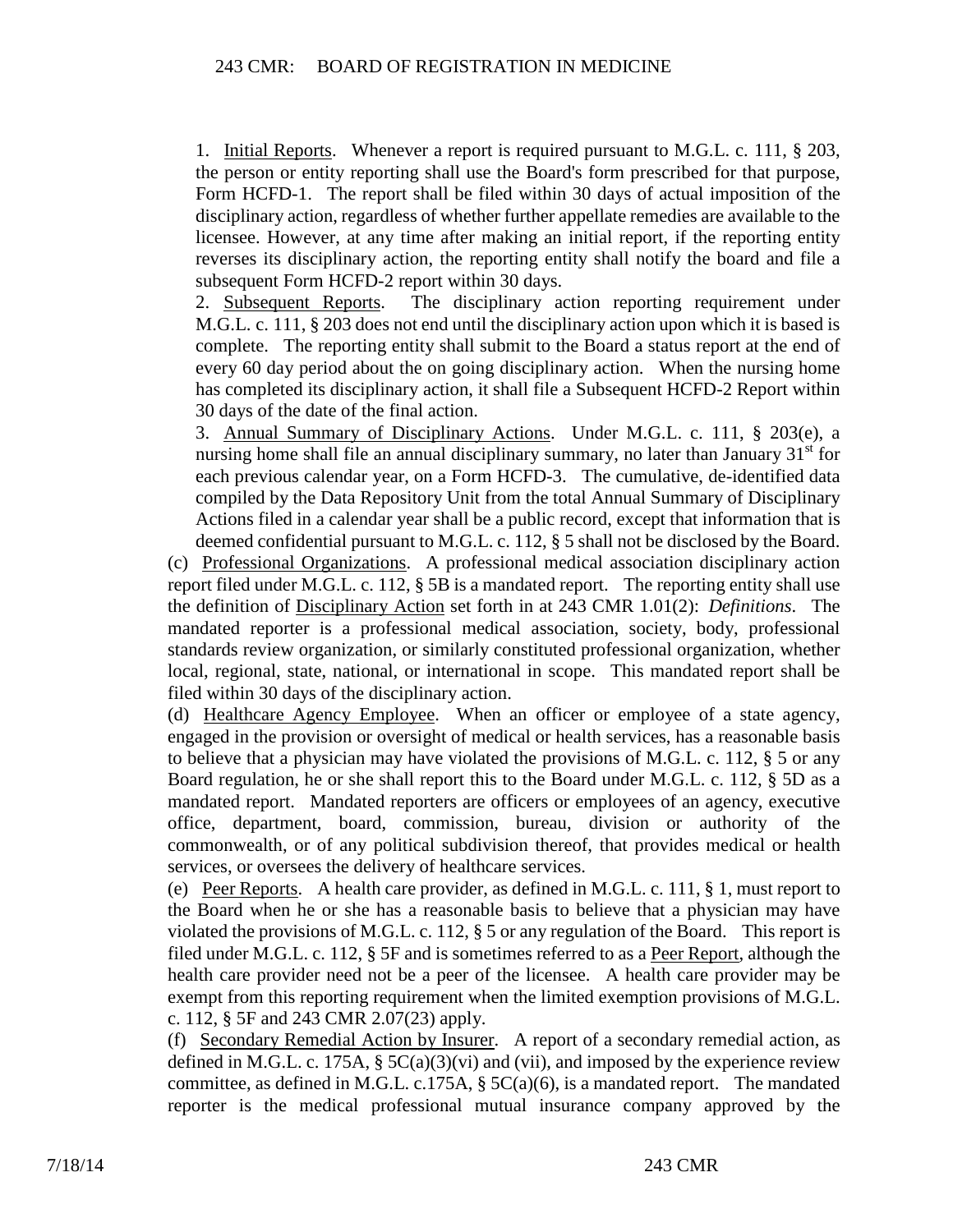commissioner of insurance in M.G.L. c. 175A.

(g) Insurer's Disposition of a Malpractice Claim. A report of the final judgment, settlement, or disposition of a medical malpractice claim or action, filed under M.G.L. c. 112, § 5C, is a mandated report. The mandated reporters are insurers or risk management organizations providing professional liability insurance to a licensee. The report shall be filed with the Board within 30 days of the date of the final judgment, settlement or disposition.

(h) Criminal Conviction. A clerk of courts shall report a physician's conviction of a crime, or a physician's plea of nolo contendere or admission to sufficient facts to a crime, within one week of the date of conviction or plea. This report, filed under M.G.L. c. 221, § 26, is a mandated report.

(i) Medical Malpractice Tribunal Findings. The clerk of the Superior Court shall report the findings of a medical malpractice tribunal, as defined in M.G.L. c. 231, § 60B. This mandated report shall be filed with the Board within 15 days of the date of the finding.

(j) Final Disposition by Court of Malpractice Claim. A clerk of the superior court shall file with the Board a report of a final judgment, settlement or disposition of a medical malpractice claim or action. This mandated report, filed under M.G.L. c. 231, § 60B, shall be filed within 15 days of the date of the final judgment, settlement or disposition.

(k) Report from the Health Care Services Board. A report by the Worker's Compensation Health Care Services Board (HCSB) filed under M.G.L. c. 152, § 13(3), and received from an employee, an employer or an insurer, regarding licensees serving as health care providers under the Worker's Compensation law is a mandated report. The HCSB shall report to the Board when the HCSB finds that a licensee may have engaged in a pattern of abuse such as:

- 1. Discrimination against compensation claimants;
- 2. Overutilization of procedures;
- 3. Unnecessary surgery or other procedures; or
- 4. Other inappropriate treatment of compensation recipients.

(l) Additional Reporting Requirements. A report made to the Board of Registration in Medicine about a licensee, filed pursuant to a state or federal statute or regulation or filed under 243 CMR 2.07(8), 243 CMR 2.13 or 2.14, shall be a mandated report unless otherwise specifically required by law. Statutes or regulations requiring a mandated report to the Board should be read as consistent with 243 CMR 2.07(8), 2.13 and 2.14.

# 2.15: The Physician Profile Program

(1) Purpose of the Program. The Physician Profile Program, established by St. 1996, c. 307, provides for public access to information about physicians. This law, codified at M.G.L. c. 112, § 5, is also referred to as the Physician Profile Law. The Profiles Program is intended to give patients and consumers access to information on the education, training and clinical experience of all physicians holding a full license.

(2) Content of a Profile. Pursuant to M.G.L. c. 112,  $\S$  5, the Board shall collect and maintain a public profile on each physician with a full, active or inactive license under M.G.L. c. 112, § 2. The Board shall create individual physician profiles on licensees and disseminate this information to the public. The information included on a licensee's public profile is governed